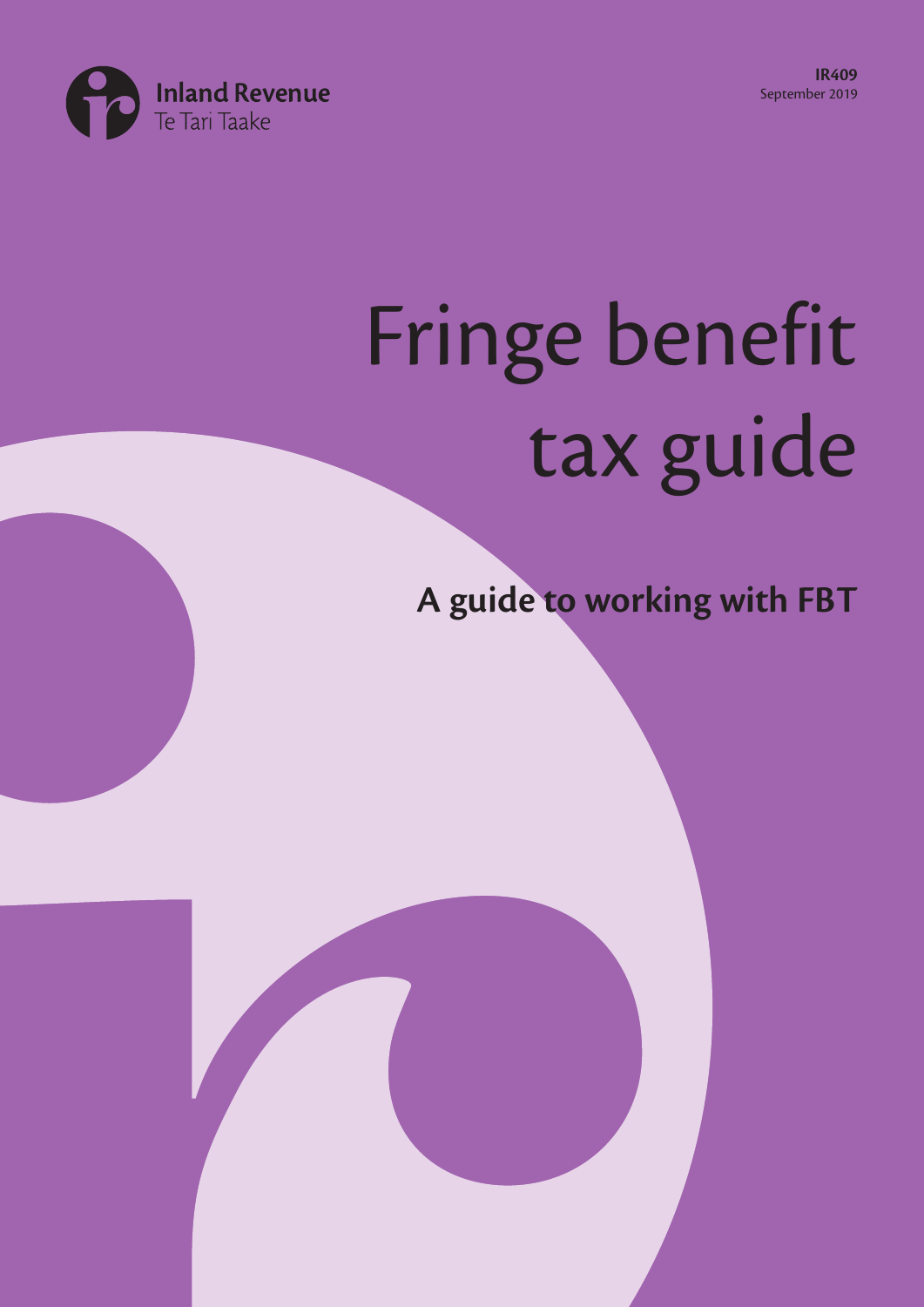# **Introduction**

We've written this guide to help employers with their fringe benefit tax (FBT) requirements.

If, after reading this guide, you have any questions, or need help with your FBT, call us on 0800 377 772.

### **Introducing "Audis on Anglesey"**

Throughout this guide we'll be following one company, giving examples of options for working out FBT. We'll also show a completed FBT return and schedules for the quarter ending 31 March 2020.

Audis on Anglesey Ltd has been operating for 15 years and has two shareholders, Allan and Karyn. The principal activity of the company is selling and servicing new and used Audi cars.

There are 15 employees. Here's a list of some of the employees' responsibilities within the company:

- Michael and Zac are the two new motor vehicle salespersons.
- Bailey is the used motor vehicle salesperson at a subsidiary yard owned by the company.
- Nicole is the administrative manager responsible for all tasks in the office.
- George is the service manager and is responsible for Mark, James and Flynn (mechanics), and Sarah (car groomer).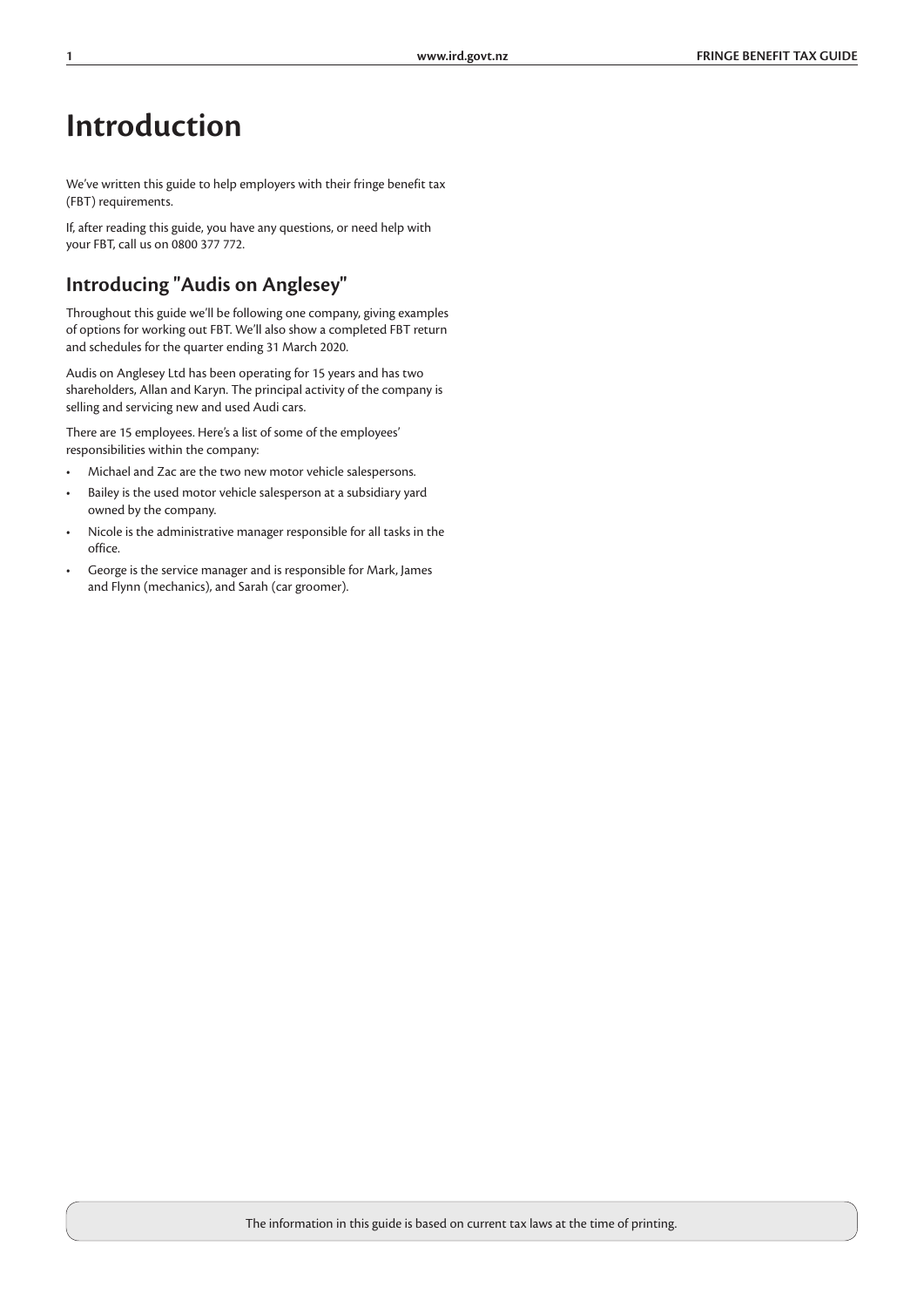# **www.ird.govt.nz**

Go to our website for information and to use our services and tools.

- **Log in or register for a myIR** to manage your tax and entitlements online.
- **Demonstrations** learn about our services by watching short videos.
- **Get it done online** complete forms and returns, make payments, give us feedback.
- **Work it out** use our calculators, worksheets and tools, for example, to check your tax code, find filing and payment dates, calculate your student loan repayment.
- **Forms and guides** download our guides and forms.

# **How to get our forms and guides**

You can get copies of all our forms and guides by going to **www.ird.govt.nz** and selecting "All forms and guides" from the righthand menu, or by entering the shoulder number in the search box. You can also order copies by calling 0800 257 773.

# **myIR**

A myIR account lets you manage all your Inland Revenue matters securely online. You can update your address, phone, email or bank account details, check your eDocuments, work out your income tax filing options and check your KiwiSaver account.

Register for a myIR account today to:

- check if you're due a refund
- file an *Employment information (IR348)*, IR3 tax return or GST return
- see payments to or from Inland Revenue (including child support and student loans)
- manage your alert email settings
- apply for/manage your Working for Families Tax Credits.

myIR is available 24 hours a day, seven days a week. Go to **www.ird.govt.nz/myIR** to find out more.

#### **Forgotten your user ID or password?**

Request these online and we'll send them to the email address we hold for you.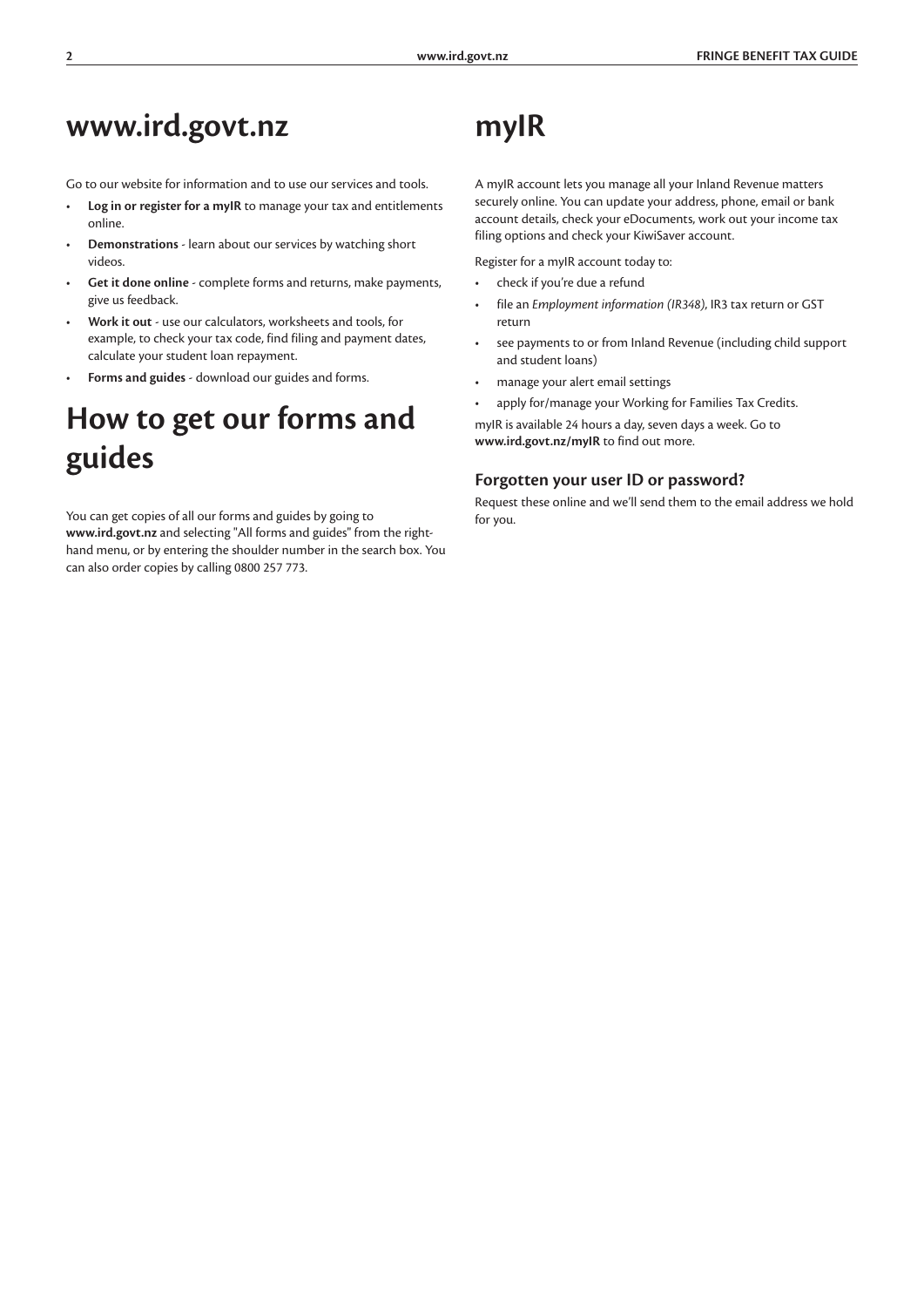# **Contents**

| Introduction                                                              | 1              |
|---------------------------------------------------------------------------|----------------|
| www.ird.govt.nz                                                           | $\overline{2}$ |
| How to get our forms and guides                                           | $\overline{2}$ |
| mylR                                                                      | $\overline{2}$ |
| How to use this guide                                                     | 4              |
| Part 1 - Fringe benefits overview                                         | 5              |
| Registering for FBT                                                       | 5              |
| Fringe benefits                                                           | 5              |
| Cash benefits                                                             | 5              |
| Benefits provided instead of a cash allowance                             | 5              |
| FBT terms you'll need to know                                             | 5              |
| Part 2 - Returning FBT                                                    | 8              |
| FBT return forms                                                          | 8              |
| Due dates for elections                                                   | 8              |
| Change in status                                                          | 9              |
| Part 3 - Motor vehicles                                                   | 10             |
| Exemptions from FBT on work-related vehicles                              | 10             |
| Emergency calls                                                           | 11             |
| <b>Business travel</b>                                                    | 11             |
| Other days not liable                                                     | 12             |
| Election of the commencement of a 24-hour period                          | 12             |
| Three-month test period                                                   | 12             |
| Motor vehicle valuation methods                                           | 13             |
| Motor vehicle cost price or tax value?                                    | 13             |
| Determining the value of pooled motor vehicles                            | 14             |
| Calculating the taxable value of private use of a motor vehicle           | 14             |
| <b>Employee contributions</b>                                             | 15             |
| FBT taxable value calculation sheet - quarterly (IR427)                   | 16             |
| Record keeping                                                            | 17             |
| Part 4 - Free, subsidised or discounted                                   |                |
| goods and services                                                        | 18             |
| Goods                                                                     | 18             |
| <b>Services</b>                                                           | 18             |
| Exemptions for goods and services                                         | 19             |
| Goods and services - attributed and non-attributed benefits               | 19             |
| Subsidised transport                                                      | 20             |
| Specific common issues                                                    | 20             |
| FBT taxable value calculation sheet - quarterly (IR427)<br>Record keeping | 21<br>22       |
|                                                                           |                |
| Part 5 - Low-interest loans<br>Prescribed rate of interest                | 23<br>23       |
| Market rate                                                               | 23             |
| Interest subject to FBT                                                   | 23             |
| Loans not subject to FBT                                                  | 23             |
| Company provides low-interest loans                                       | 24             |
| Taxable value of the fringe benefit                                       | 25             |
| Annual and income year returns                                            | 25             |
| FBT taxable value calculation sheet - quarterly (IR427)                   | 26             |
| Record keeping                                                            | 26             |

| Part 6 - Employer contributions to funds, insurance                 |    |
|---------------------------------------------------------------------|----|
| and superannuation schemes                                          | 27 |
| Life insurance contributions                                        | 27 |
| Discounted life insurance for agents                                | 27 |
| The taxable value of the fringe benefit                             | 27 |
| Attributed and non-attributed benefits                              | 27 |
| FBT taxable value calculation sheet - quarterly (IR427)             | 28 |
| Record keeping                                                      | 28 |
| Part 7 - Completing FBT returns                                     | 29 |
| Annual and income year returns                                      | 29 |
| Completing FBT quarterly return (IR420) for quarters 1 to 3         | 29 |
| Completing FBT returns for quarter 4                                | 32 |
| Shareholder-employees' remuneration or attributed income            |    |
| unknown                                                             | 32 |
| Attributed and non-attributed benefits                              | 33 |
| Completing a fourth quarter "full" alternate rate calculation sheet | 37 |
| Completing your calculations for shareholder-employees              |    |
| or persons receiving attributed income                              | 39 |
| Remuneration adjustment worksheet for XYZ Ltd                       | 40 |
| Completing a fourth quarter "short form" alternate rate calculation | 41 |
| FBT to pay                                                          | 41 |
| How to make payments                                                | 41 |
| Late payment                                                        | 41 |
| Nil return                                                          | 41 |
| Part 8 - GST and income tax                                         | 42 |
| <b>GST</b>                                                          | 42 |
| Income tax                                                          | 42 |
| Part 9 - Services you may need                                      | 43 |
| Need to speak with us?                                              | 43 |
| 0800 self-service numbers                                           | 43 |
| Supporting businesses in our community                              | 43 |
| Tax Information Bulletin (TIB)                                      | 43 |
| Privacy                                                             | 43 |
| If you have a complaint about our service                           | 43 |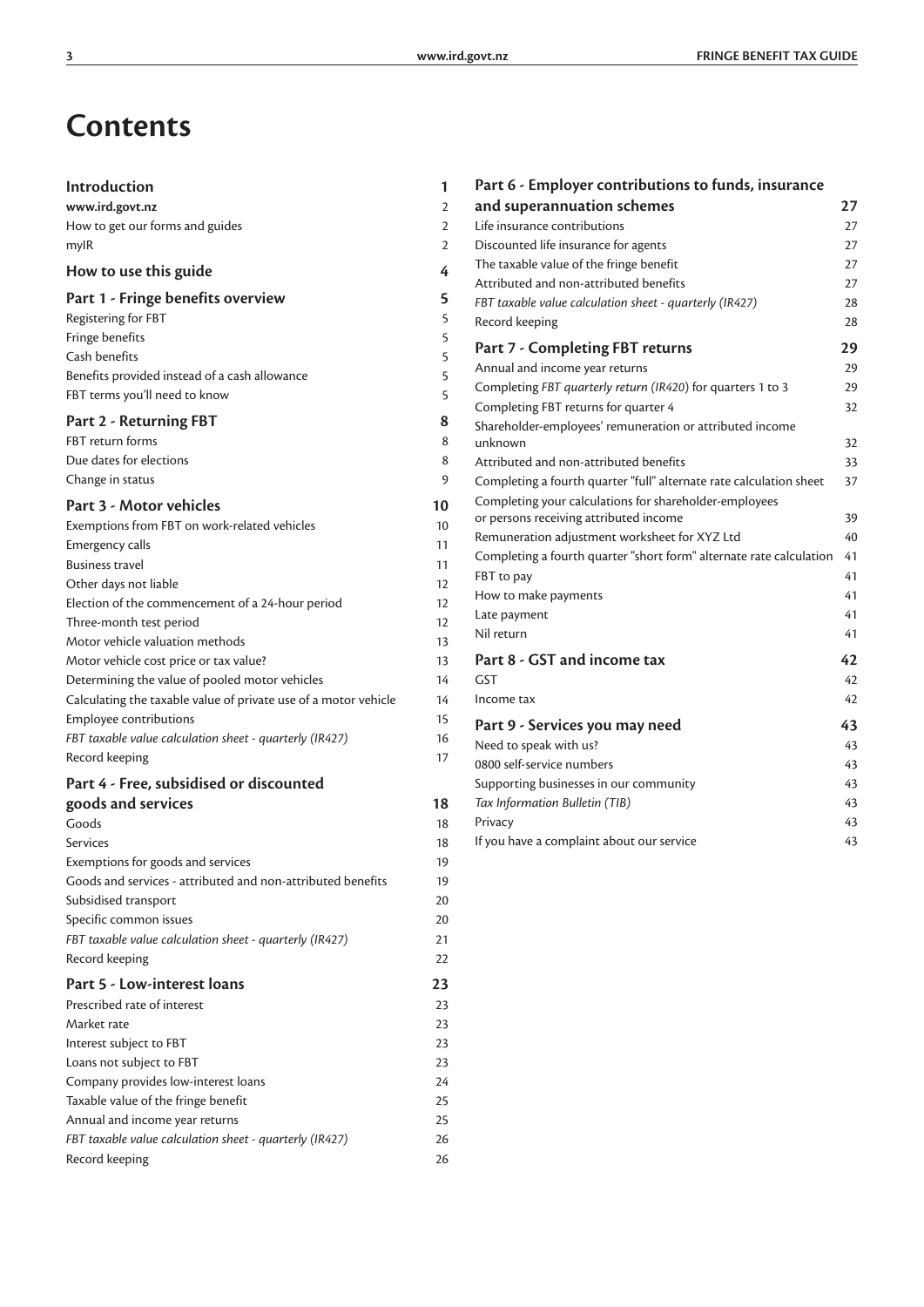# **How to use this guide**

#### **Part 1 - Fringe benefits overview**

Explains what fringe benefits are and who is liable to pay FBT.

### **Part 2 - Returning FBT**

Explains when and how to return FBT and tells you what to do when you stop employing.

### **Part 3 - Motor vehicles**

Deals with FBT and motor vehicles. It explains when vehicles are liable for FBT and the exemptions.

### **Part 4 - Free, subsidised or discounted goods and services**

Shows you how to deal with these fringe benefits. It also explains how entertainment expenses fit in with the FBT rules.

### **Part 5 - Low-interest loans**

FBT is charged on low-interest loans made to employees. We show you how to complete the return for these loans.

### **Part 6 - Employer contributions to funds, insurance and superannuation schemes**

If you make contributions to your employees' funds, such as superannuation schemes and specified insurance policies, this part shows you how to complete the return for these fringe benefits.

### **Part 7 - Completing FBT returns**

Gives a step-by-step guide to completing FBT returns. It also explains your filing requirements.

### **Part 8 - GST and income tax**

Explains how fringe benefits affect other taxes.

### **Part 9 - Services you may need**

Lists Inland Revenue services, contacts and useful publications.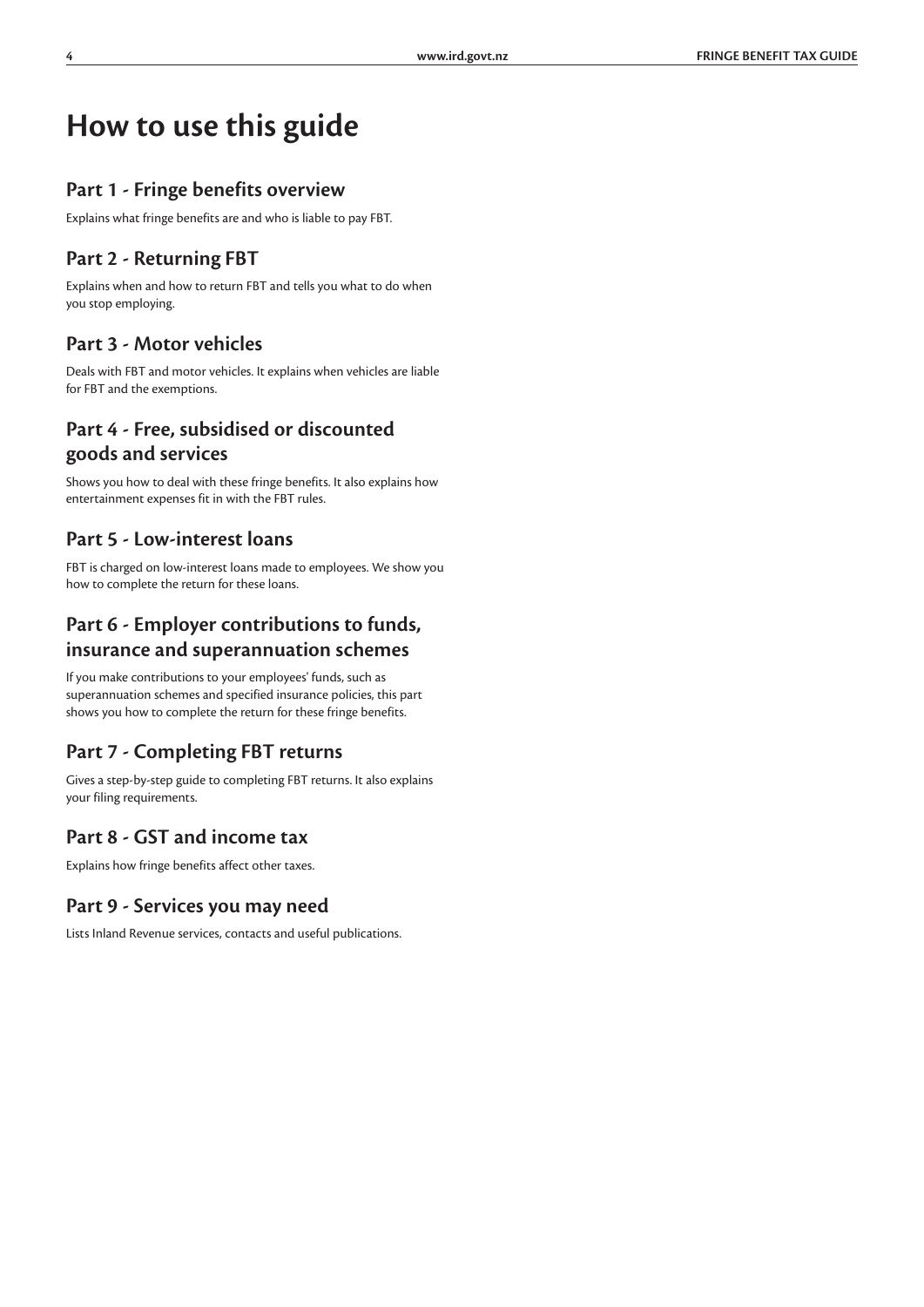# **Part 1 - Fringe benefits overview**

### **Registering for FBT**

You need to register for FBT when you first start giving your employees a fringe benefit. You can choose to register for FBT when you register as an employer using our online service or when completing the *Employer registration form (IR334)*.

You can file your FBT return online in myIR or send us a paper return.

If you file online:

- your personal details are already complete and other information is tailored to your situation so you only complete sections relevant to you
- the system will do most of the calculations for you, making it easier and more accurate
- you get a confirmation receipt as soon as we receive your return
- you can amend the return after you've sent to us.

If you use paper, we'll send you returns regularly. These returns will be pre-printed with:

- your name, address and IRD number
- the period the return covers
- the date the return and any payment are due.

### **Fringe benefits**

Most benefits given to employees other than their salary or wages are fringe benefits.

There are four main groups of taxable fringe benefits:

- motor vehicles available for private use
- free, subsidised or discounted goods and services
- low-interest loans
- employer contributions to sickness, accident or death benefit funds, superannuation schemes and specified insurance policies.

If these benefits are enjoyed or received by employees as a result of their employment, the benefits are liable for FBT. Employers pay tax on benefits provided to employees or shareholder-employees. You'll have to file an FBT return either quarterly or annually, depending on the election made, and make any payments due.

### **Cash benefits**

Cash benefits are treated as normal salary and wages, taxable in the employee's hands, and aren't subject to FBT. Usually, you must deduct some form of tax (eg, PAYE) from any cash benefits. Any personal expenditure incurred by an employee but paid for by the employer is also a cash benefit. If an employee pays for an employer's expenditure and is reimbursed the same amount, there's no FBT liability.

### **Benefits provided instead of a cash allowance**

Employers can pay cash allowances to employees for work-related costs. FBT isn't payable on any non-cash benefits provided by an employer in place of that allowance.

#### *Example*

Audis on Anglesey Ltd provides James and Flynn with tools for use at work rather than an equivalent cash allowance for the tools. If James and Flynn had purchased the tools, any cash reimbursement from Audis on Anglesey Ltd would not be taxable. So, the value of the tools isn't subject to income tax or FBT.

If you're unsure whether an equivalent cash allowance is tax free, call us on 0800 377 772.

### **FBT terms you'll need to know**

A fringe benefit is a non-cash benefit provided to an employee or an associate of an employee. Most benefits given to employees other than their salary or wages are fringe benefits.

#### **Associated person**

For FBT purposes an associated person is someone associated with the employer or the employee by:

- within two degrees of blood relationship or one person is within two degrees of blood relationship to the other person's spouse, civil union partner, or de facto partner\*
- marriage, civil union or de facto relationship
- business partnership, or
- shareholding interest.

The association rules are complex, therefore it's important you seek professional advice if you think there's any possibility of an association applying to you.

\* For example, one degree is your parent or child, and two degrees is your grandparent, grandchild or sibling.

#### *Note*

Fringe benefits provided to an associate of an employee are to be taxed as though they were given to the employee, rather than the associate.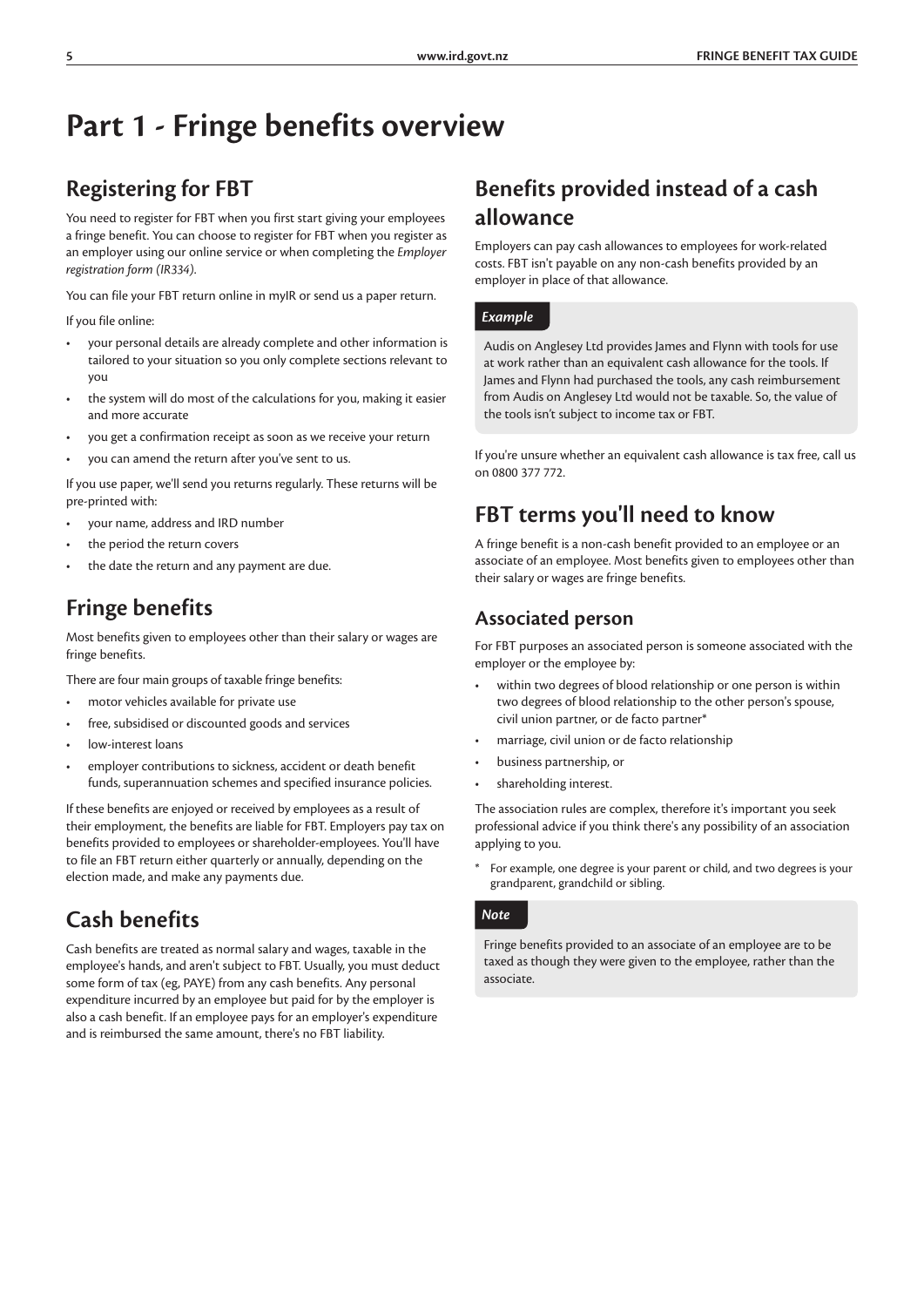### **Attributed fringe benefits**

See page 33 for information on attributed benefits.

### **Attributed income**

The definition of cash remuneration for FBT purposes includes any amount of income attributed under the attribution rule. The attribution rule applies where a person providing services puts an entity (trust or company) between themselves and the person who receives those services (the recipient). The person providing the services and the trust or company must be an associated person. The company or trust receives the payment for the services performed by the service provider.

The attribution rule ensures that the net income (income after expenses) of the entity is treated as the gross income of the service provider. The rule applies only in limited circumstances. For FBT purposes, when applying the alternate rate calculations to attributed benefits received from this entity, the cash remuneration includes the amount of any attributed income.

The rule for attributed income doesn't apply to income year filers (shareholder-employees) as the due date for this return is aligned with the end-of-year tax date of the employer, so all necessary income information would be known by this date.

For information on calculating attributed income, see page 39.

### **Cash remuneration**

For FBT purposes, cash remuneration is:

- salary or wages
- lump sum bonuses
- schedular payments
- income attributed under the attribution rules
- payments to a specified office holder.

These include amounts from a related employer such as a division or branch. Some special conditions apply if you're a major shareholder see page 6.

#### **Non-major shareholder-employee**

Cash remuneration covers the items in the list above but doesn't include cash allowances for work-related costs which, if paid by the employee would have been reimbursed by the employer, for example, tax-free allowances.

#### **Major shareholders**

Cash remuneration includes all the items applying to non-major shareholders, plus interest and dividends received from the employer.

### **Employers and employees**

For FBT purposes, the definitions of employers and employees are wider than usual.

#### **Employers**

An employer is anyone who pays, has paid or will pay salaries, wages, lump sums or schedular payments. For FBT purposes, the definition also includes some people who are connected with employers:

- all partners in a partnership that has employees
- the manager or principal officer of an unincorporated group
- trustees in an estate or trust
- anyone who has control of property, such as the Official Assignee, a company liquidator or the trustee of a deceased estate.

#### **Employees**

Anyone who receives salary, wages, lump sums or any other payment for work is an employee. For FBT purposes, the definition also includes:

- most shareholder-employees
- associated persons (such as an employee's husband, wife or child)
- past earners
- future earners
- people who receive schedular payments
- people who receive director's fees.

This means you may have to pay FBT for any benefits provided to these groups.

The following people aren't employees for FBT purposes:

- shareholders who are only formally occupying a role as nonexecutive directors or company secretaries
- partners who receive a salary from their partnership.

#### **Non-resident employee**

If remuneration is paid to a non-resident employee, the calculation of the amount of tax payable on the remuneration includes any tax credits as if the employee was a resident for FBT purposes.

#### **Fringe benefit-inclusive cash remuneration**

This is the cash remuneration, less the tax calculated on it, plus the taxable value of all fringe benefits attributed to an employee in the year.

#### **Quarterly FBT return filers**

All employers who file quarterly FBT returns have two options when paying FBT in quarters 1 to 3:

- 49.25% single rate, or
- 43% alternate rate.

If you elected and paid FBT using the alternate rate in any of the first three quarters, you must complete the alternate rate calculation process in the fourth (final) quarter.

If you elected and paid FBT using the single rate in quarters 1 to 3, you've the option of using either the single rate or the alternate rate calculation process in the fourth quarter.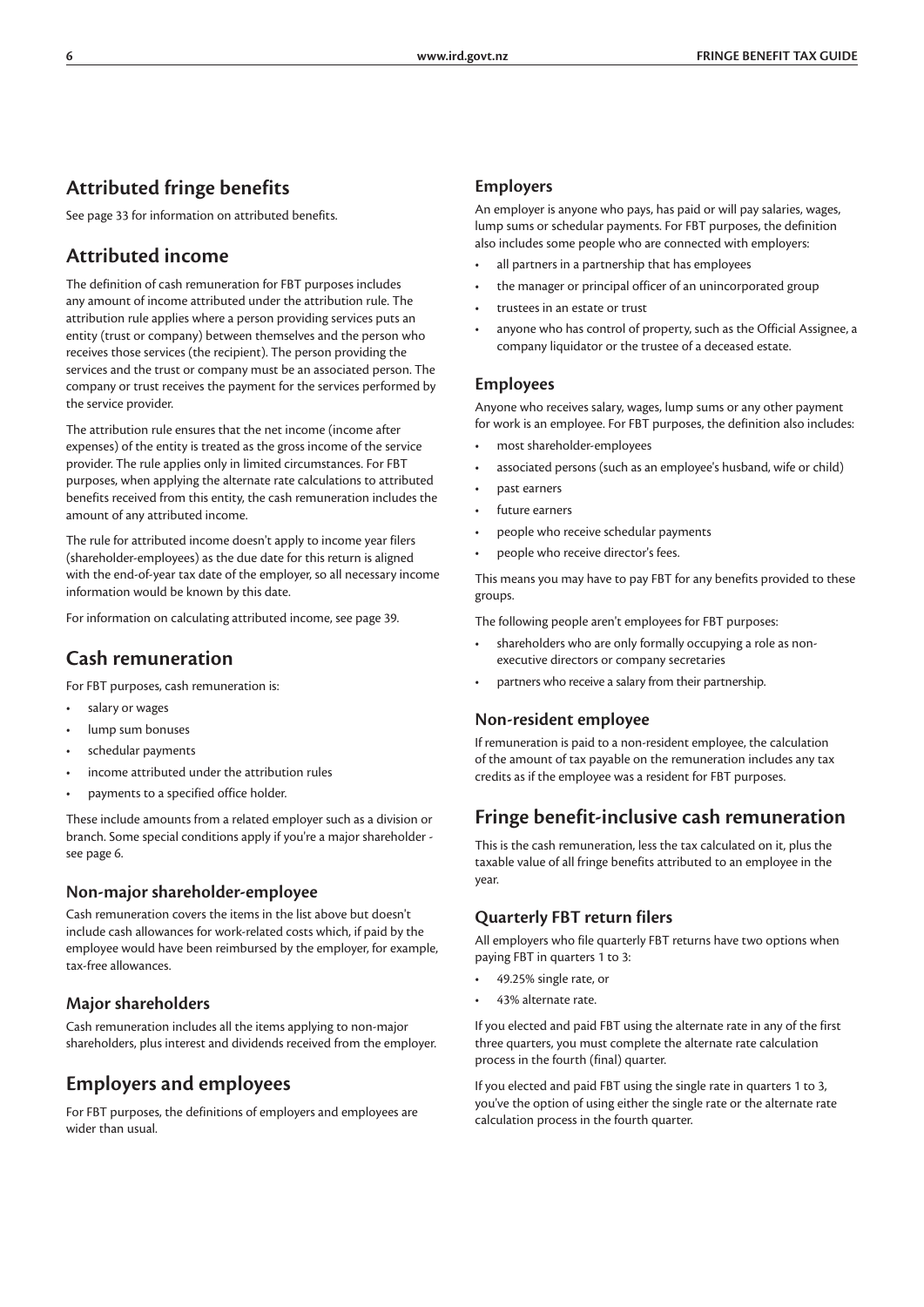#### **Annual and income year filers**

Employers who file annual or income year FBT returns have the option to pay FBT using either:

- the flat rate of 49.25%, or
- the alternate rate calculation process.

#### **Alternate rate calculation process**

Two options are available when calculating FBT using this process.

#### **1. Full alternate rate**

If you use this option, you'll need separate calculations for each employee who receives attributed benefits. Non-attributed benefits are pooled and taxed at 42.86% (or 49.25% in the case of benefits provided to major shareholder-employees)

#### **2. Short form alternate rate**

Under this option, a flat rate of 49.25% is applied to all attributed benefits. Non-attributed benefits are pooled and taxed at 42.86% (or 49.25% in the case of benefits provided to major shareholderemployees).

When deciding what rate to use you should consider your situation see page 29.

### **Major shareholder**

A major shareholder is a person who owns, has the power or control over, or has the right to acquire, 10% or more of the ordinary shares or voting rights of a close company. A close company has five or fewer natural persons who hold 50% or more of the total voting or market value interest in the company.

If you think this may affect you and you want more information, call us on 0800 377 772.

### **Non-attributed fringe benefits**

Certain benefits don't have to be attributed to the particular employees who receive them. These benefits are:

- subsidised transport of a taxable value of less than \$1,000 per employee per year. There's a special rule for this - see page 20
- employer contributions to superannuation, where ESCT (employer superannuation contribution tax) doesn't apply, and insurance funds of less than \$1,000 per employee per year
- benefits from loans on life insurance policies. A special rule applies - see page 27
- benefits that can't be attributed to particular employees (eg, pooled vehicles)
- benefits provided to ex-employees
- contributions to a sickness, accident or death fund of less than \$1,000 per employee per year
- any other benefit with a taxable value of less than \$2,000 per employee per year.

#### *Note*

If a benefit in a category is attributed to one employee, all benefits of that category must be attributed. See page 33 for more information on non-attributed benefits.

### **Pooled benefits**

A pooled benefit is a non-attributed benefit which no one employee has principally used or enjoyed during the quarter or relevant period of the income year.

### **Shareholder-employees**

A shareholder-employee is a shareholder and an employee of a company that has no more than 25 shareholders. Any benefit they receive as an employee is a fringe benefit and FBT is payable. If you employ shareholder-employees, you may not have all the cash remuneration details for these employees to calculate the fringe benefit-inclusive cash remuneration. For example, the shareholderemployee's salary and wages, where PAYE hasn't been deducted, may not be available because this information is aligned with the income tax filing process.

For information on calculating FBT for shareholder employees see page 39.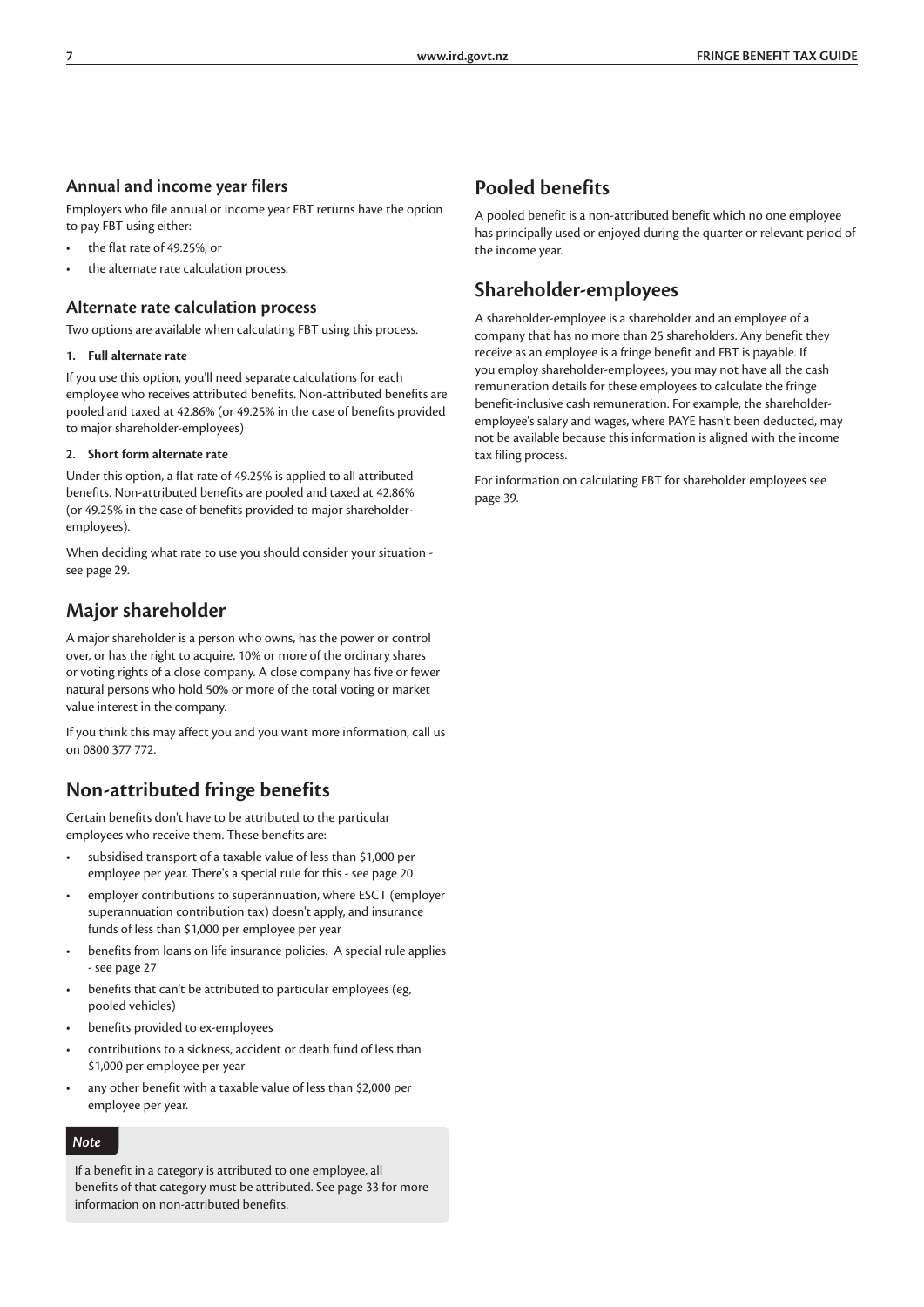# **Part 2 - Returning FBT**

All employers and businesses who provide fringe benefits must file regular FBT returns. The return is to show the fringe benefits provided and to calculate the FBT payable.

### **FBT return forms**

There are three types of FBT returns: quarterly (IR420), income year (IR421) and annual (IR422).

Calculation sheets are sent with your returns to help you work out the value of your fringe benefits.

You can file your FBT return online in myIR or send us a paper return. If you choose to paper file, we'll automatically send you a return before the due date for filing. If you don't receive your return, call us on 0800 377 772. However, it's still your responsibility to file a return by the due date.

### **IR420 - Fringe benefit tax quarterly return**

You are required to file FBT returns quarterly unless you meet the criteria outlined below and elect to file yearly returns. The return periods and due dates for quarterly returns and payments are:

| Quarters       | Return period            | Due date   |
|----------------|--------------------------|------------|
| 1              | 1 April to 30 June       | 20 July    |
| $\mathfrak{D}$ | 1 July to 30 September   | 20 October |
| 3              | 1 October to 31 December | 20 January |
| 4              | 1 January to 31 March    | 31 May     |

### **IR421 - Fringe benefit tax income year return**

This return is for companies that have shareholder-employees. It covers the same period as the company's accounting year. The due date for filing the return is the same as that for paying end-of-year income tax.

You can file an income year return if:

- you are a close company and your annual gross PAYE and ESCT deductions for the previous year are no more than \$1,000,000, or
- you only provide motor vehicles for private use to shareholderemployees and that benefit is limited to two vehicles, or
- you were not an employer in the previous year.

### **IR422 - Fringe benefit tax annual return**

This return is for employers who have elected to file annual returns for the year to 31 March. It's due on 31 May.

You can file an annual return if your annual gross PAYE and ESCT deductions for the previous year are no more than \$1,000,000 or you didn't employ any employees in the previous year.

#### *Note*

If you want to change your filing frequency you can either:

- complete the fringe benefit election at **www.ird.govt.nz** "Get it done online", or
- call us on 0800 377 772.

### **Due dates for elections**

There are set dates by which you must make an election to file yearly returns. These depend on the type of return you want to file, and whether you're a current or new employer. It's important you make your election by the due date as we can't accept late elections. If your election is late, we'll notify you. You'll then have to continue filing quarterly returns until the following financial or income year.

#### **Annual returns**

If you're a current employer, you must make your election by 30 June in the year for which the election first applies. For example, if you want to file your first annual return for the year ended 31 March 2020, you must make an election by 30 June 2019.

New employers must elect by the last day of the first quarter after starting to employ. For example, if you start employing on 31 October 2019, you have to make an election by 31 December 2019 to be able to file a first annual return to 31 March 2020.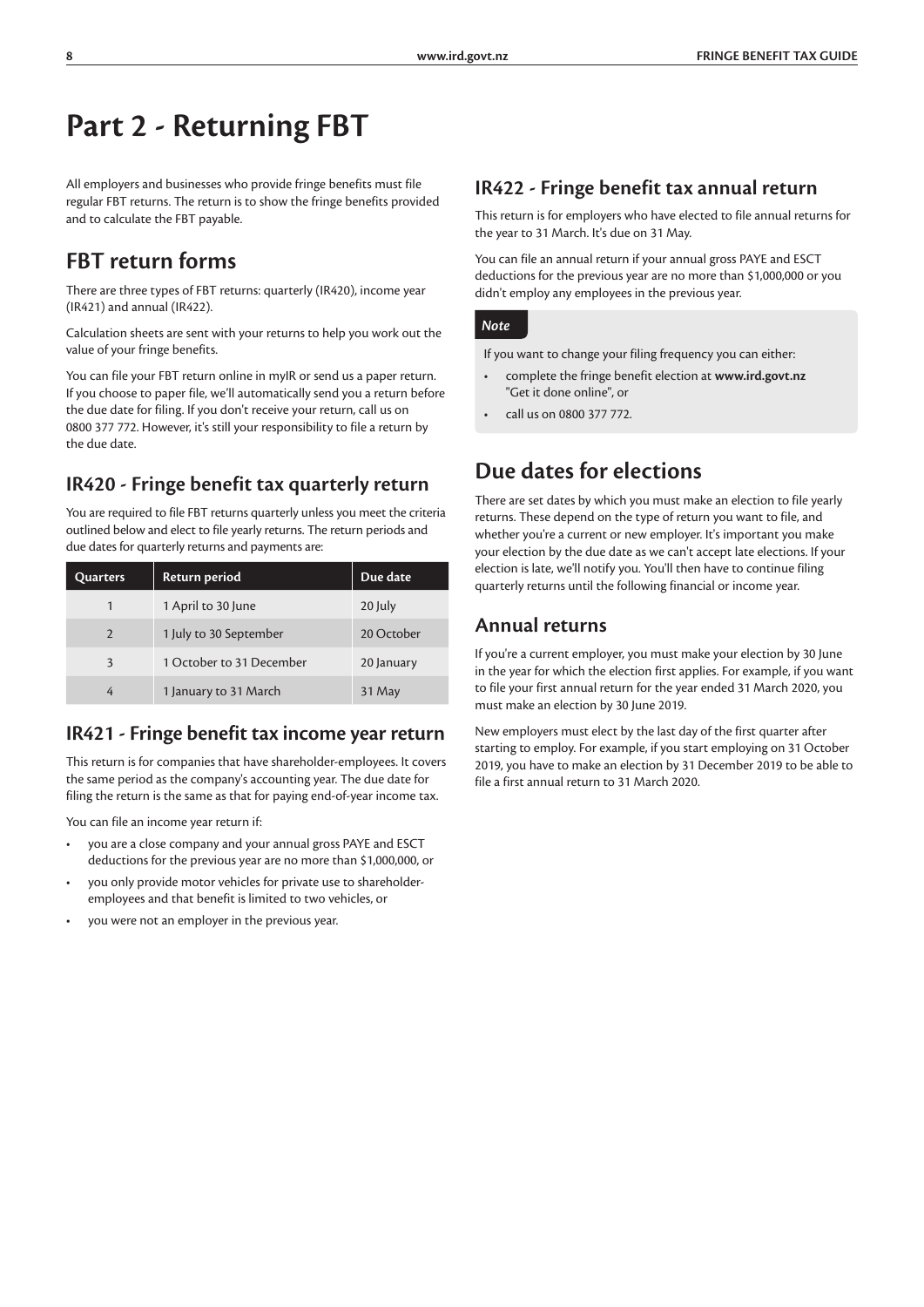#### **Income year returns**

Existing companies with shareholder-employees can elect to file income year returns by the last day of the first FBT quarter in the income year for which the election applies. For example, a company with a 30 September balance date would have to elect by 31 December 2019 to file a return for the year ending 30 September 2020.

Companies that are new employers must elect by the last day of the first quarter which they started employing in, within the income year the election applies for. For example, a company with a 30 June balance date starts employing on 31 July 2019. The company must make an election by 30 September 2019 to file its first income year return for the year ending 30 June 2020.

### **Change in status**

If your situation changes in any of the following ways, you need to let us know.

### **You start providing fringe benefits**

If you've previously told us that you don't need to file FBT returns and you start providing or are going to provide fringe benefits, please call us on 0800 377 772 so we can register you and send you the returns you need to complete.

### **You stop providing fringe benefits but continue to employ staff**

If you file quarterly returns and provided fringe benefits in quarters 1, 2 or 3, you're required to continue filing quarterly returns up to, and including, the fourth quarter. When you've completed your fourth quarter return you can:

- write "final return" next to the circles where you're asked to indicate if the return is for quarter 4 on the IR420, or
- complete the "not liable" section on the fringe benefit tax election at **www.ird.govt.nz** "Get it done online", or
- call us on 0800 377 772 and let us know that you no longer provide fringe benefits.

### **You stop employing staff and providing fringe benefits**

You'll need to file a final FBT return to cover the period up to the date you stopped employing - see page 36.

You might stop employing but still provide benefits to past employees or shareholder-employees. In this case, you must file FBT returns until you stop providing benefits. The same rules apply if you cease business but still provide benefits - you must file FBT returns until you stop providing them.

For low-interest loans (see Part 5) you must file returns until the total loan is repaid.

#### *Note*

If you don't provide, or don't intend to provide fringe benefits throughout the year, you can apply for nil status. You can do this by:

- completing the fringe benefit tax election online at **www.ird.govt.nz** "Get it done online", or
- calling 0800 377 772.

### **Deregistering a charity**

A charity that is deregistered will no longer be eligible for the FBT exemption. FBT rules will apply from the date of deregistration.

A charity that has wound up voluntarily will lose their FBT exemption from the date it's removed from the charities register and FBT will be applicable for the return period from this date.

A charity that didn't comply with their constitution will lose their FBT exemption from the date of non-compliance and FBT will be applicable from the return period from this date.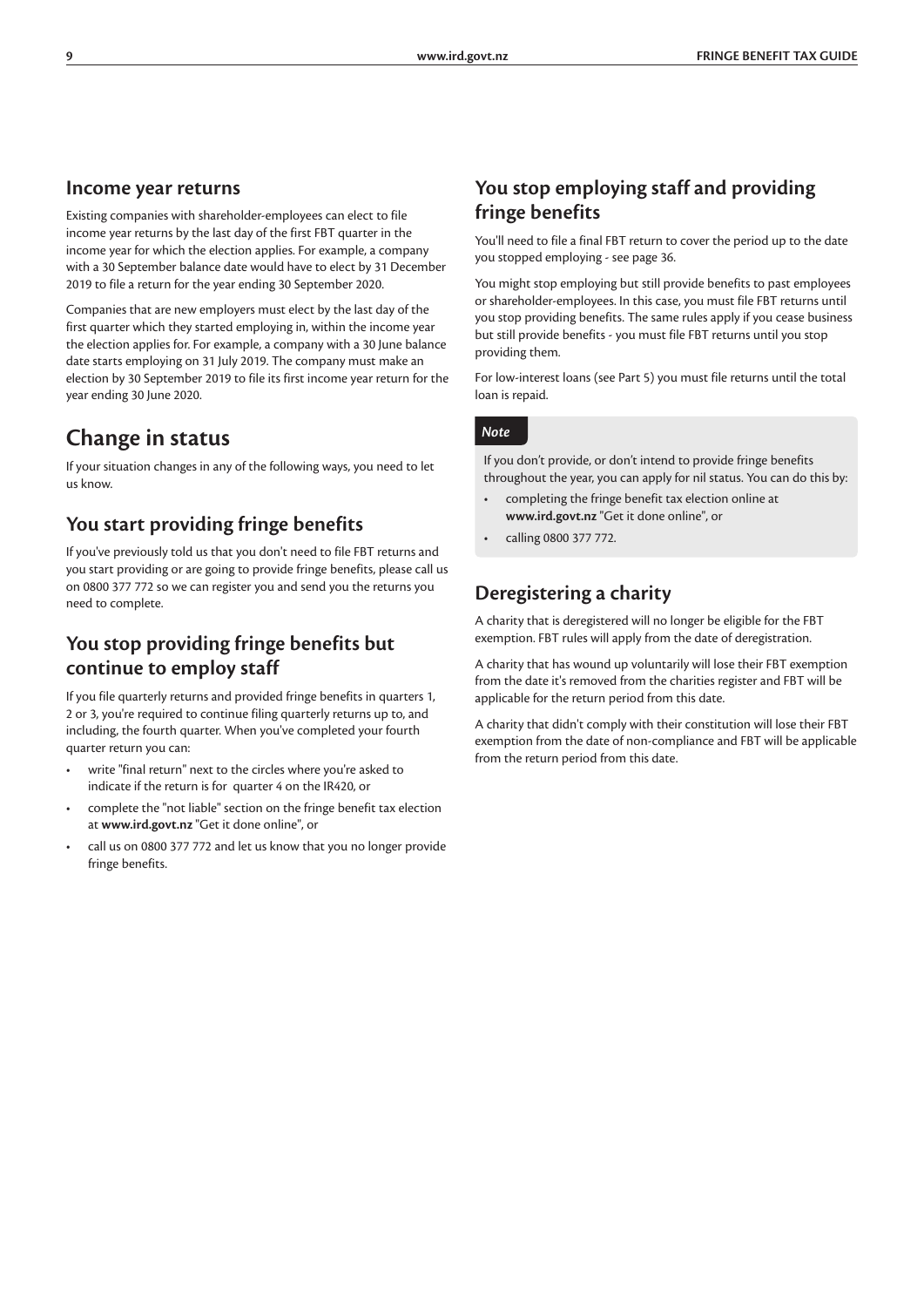# **Part 3 - Motor vehicles**

In this part we explain when a motor vehicle finge benefit arises. We also show how to complete the FBT taxable value calculation sheet that comes with your FBT return, and tell you what records to keep for motor vehicles.

The most important point to remember about FBT and vehicles is that as long as a vehicle is made available for private use by employees (including shareholder-employees) you'll have to pay FBT, whether or not the vehicle is actually used.

For a fringe benefit to arise the person who makes the vehicle available to the employee does not have to be the employer. The person can be someone who:

- owns the vehicle
- leases or rents the vehicle
- has the right to use the vehicle under an agreement or arrangement with the employee, or a person associated with the employee.

If you're a sole trader or partner in a partnership, you don't pay FBT when a business vehicle is made available for private use. You need to account for the private use of the vehicle by making an adjustment in your income tax and GST returns.

As a sole trader or partner in a partnership you would use a logbook to keep track of your business use of the vehicle.

| If a vehicle<br>belonging to | is available to        | it may affect      |
|------------------------------|------------------------|--------------------|
| any business                 | an employee            | FBT and GST        |
| a sole trader                | the sole trader        | income tax and GST |
| a partnership                | a partner              | income tax and GST |
| a company                    | a shareholder-employee | FBT and GST        |

From the 2017-18 income year onwards, a close company can make an election to apply the rules for determining motor vehicle expenditure rather than FBT. To qualify, a close company must:

- have only one or two motor vehicles made available for the private use of shareholder-employees, and
- provide no other fringe benefits to any employees.

To find out more about the rules for motor vehicle expenditure and how to make adjustments for private use go to **www.ird.govt.nz** (search keywords: business).

You can make an election by including a note that the company is opting out of the FBT rules with your income tax return covering the year for the year the motor vehicle is:

- acquired, or
- first used for business use.

An election is only valid if it is provided by the due date for filing the income tax return. Once the election is made you can't return to using the FBT rules for that vehicle unless the vehicle is disposed of or the close company stops using the vehicle for business use.

As a general rule, as long as you have made a vehicle available for an employee to use privately, you'll have to pay FBT whether or not your employee actually uses the vehicle privately.

### **Exemptions from FBT on work-related vehicles**

An FBT liability won't arise on any day where a vehicle provided to an employee is classified as a work-related vehicle.

It's important to note that not all business vehicles are work-related vehicles for FBT purposes. To qualify for the work-related vehicles exemption from FBT all four of the following requirements must be met.

- 1. The vehicle must be a motor vehicle, which is defined as:
	- a vehicle drawn or propelled by mechanical power, including a trailer, and
	- does not include vehicles with a gross laden weight of more than 3,500kg.
- 2. Business identification regularly used by the employer (or owner, if vehicle is rented) must be permanently and prominently displayed on the exterior of the vehicle. This may include a name, logo acronym or other business identification. Magnetic or removable signs aren't enough, and neither is signwriting on a removable part of a vehicle (such as a pick-up's removable canopy or a spare wheel cover).
- 3. The exclusive design of the vehicle must be to carry goods, or goods and passengers equally. If the vehicle is designed mainly to carry passengers, it won't meet this requirement.

Vehicles that may qualify:

- Utes (including extra cabs and double cabs).
- Light pick-up trucks.
- Vehicles with rear doors that are permanently without rear seats such as vans, station-wagons, hatchbacks, panel vans and fourwheel drives. This also applies if the rear seats have been welded down or made unusable because of a permanent fixture, such as shelving, covering the entire rear seat area.
- Taxis, including sedans and station-wagons (the rear seat requirement stated above doesn't apply to taxis).
- 4. You must notify employees in writing that the vehicle isn't available for private use, except for:
	- travel between home and work that is necessary in (and a condition of) their employment
	- travel incidental to business travel (eg, passing by the bank on the way home from work).

We suggest you give employees a separate letter explaining this restriction rather than simply mentioning it as another clause in an employment contract.

An example of a letter you could give your employees is on the following page.

#### *Note*

While vehicles with a gross laden weight of more than 3,500kg aren't subject to the motor vehicle FBT rules, an unclassified benefit may arise where the vehicle has been used for private transportation.

You should also conduct and record quarterly checks on each vehicle the exemption is claimed for, to ensure the restriction is being followed. These checks could involve, for example, reviewing petrol purchases and logbooks. Involving your employees in the checks could serve as reminders of the restriction on private use.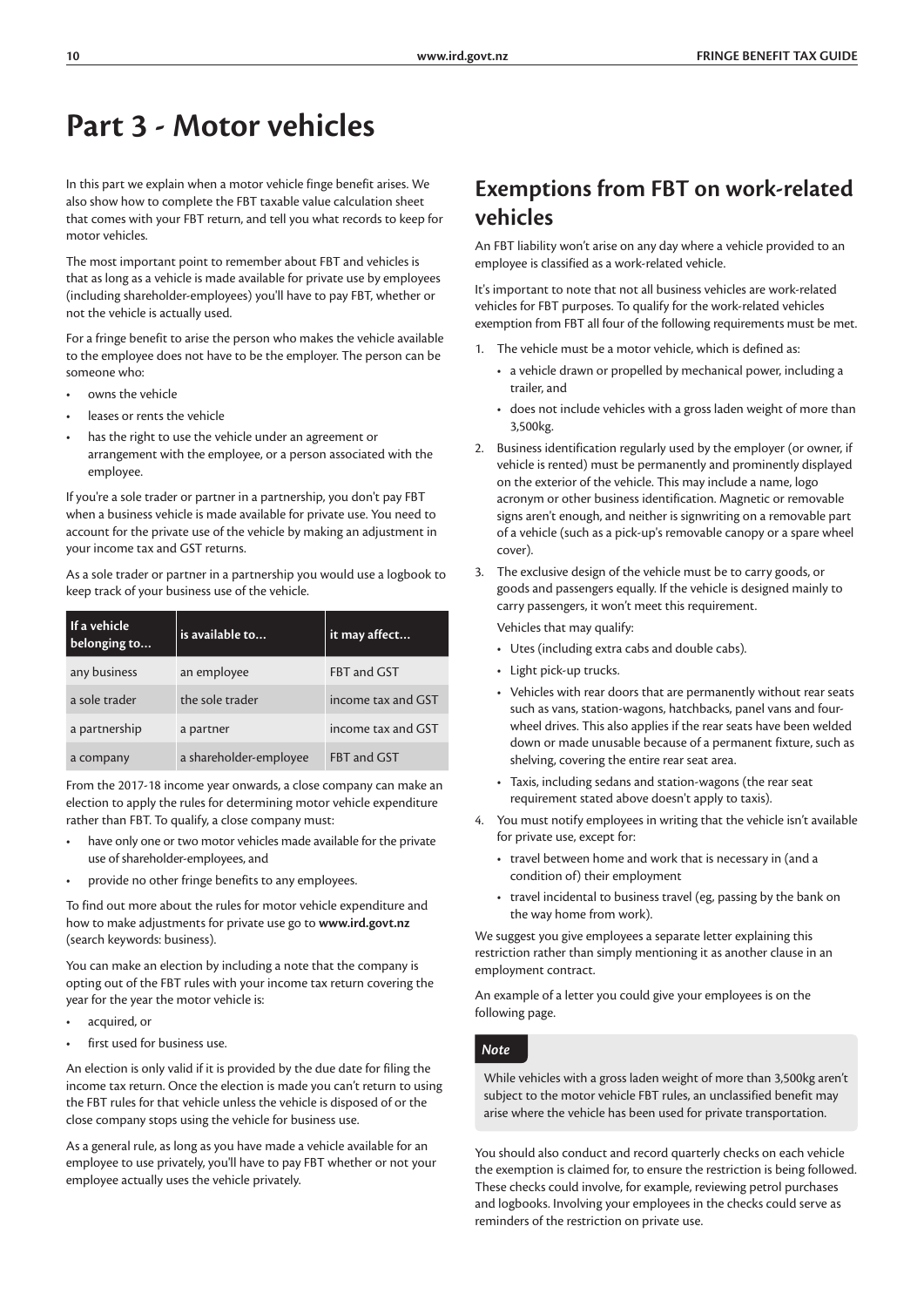#### *Example*

James, the chief mechanic, is given an Audi A4 station-wagon as a work-related vehicle. The A4 has permanent signs, the rear seats have been removed and cabinetry built to carry essential tools if he's called out. He's received a letter (see below) advising him the Audi isn't available for private use.

### **Partial exemption**

If a vehicle meets the four conditions listed, it will be a work-related vehicle. However, if you decide to allow some private use on certain days, such as Saturdays, Sundays and statutory holidays, you can have a partial exemption. This means the vehicle is not a work-related vehicle on those days and you would pay FBT on those days in each quarter. This would be particularly useful for employees who are on call and need their vehicles with them for emergency callouts.

### **Emergency calls**

The whole of any day on which the vehicle is used to attend an emergency call is exempted if:

- the employee makes the visit from their home while working, and
- the purpose of the visit is to provide emergency services.

These services must meet the following conditions.

- The services must be relating to the health or safety of any person or essential services for one of the following:
	- plant or machinery operation of the employer, their client or customer
	- maintenance of services provided by a local or public authority or
	- the carrying on of a business which provides energy or fuel supply to the public.
	- 1 January 2019

Audis on Anglesey Ltd 563 Goodyear Street WELLINGTON

#### **Vehicle private use restriction**

#### Dear James

As you know you've been provided with the Audi A4 station-wagon, registration number CFK917, as required in your role with us. However, this vehicle is for business use and isn't available for private use during the week or the weekend, unless you:

- are travelling between home and work, or
- have any incidental travel while using the station-wagon on Audis on Anglesey Ltd business.

We have to ask you to do this for fringe benefit tax reasons. We will also conduct checks at least once a quarter to ensure that you're observing this restriction.

Thank you for your co-operation.

*Allan*

- The services must be requested by a member of the public, the employer or their client or customer.
- If the visit is on a normal working day (not a Saturday, Sundays or statutory holiday) it must take place between 6pm and 6am. If the visit relates to health or safety, there are no time restrictions.

### **Business travel**

An exemption from FBT may apply when an employee is required to travel on a regular basis with a vehicle, and the following conditions are met:

- The length of the trip is more than 24 hours.
- Use of the vehicle is required for the employee to perform their duties.
- The employee must be absent from home with the vehicle for the exemption to apply.

#### *Example*

Mark has an Audi A4 station-wagon that is available for unlimited private use. Mark regularly travels outside of Wellington to perform specialist repairs on clients' vehicles. He is often away from home overnight when visiting multiple clients or making difficult repairs. Days where Mark is absent from home with the vehicle for more than 24 hours while working, will qualify for a business travel exemption.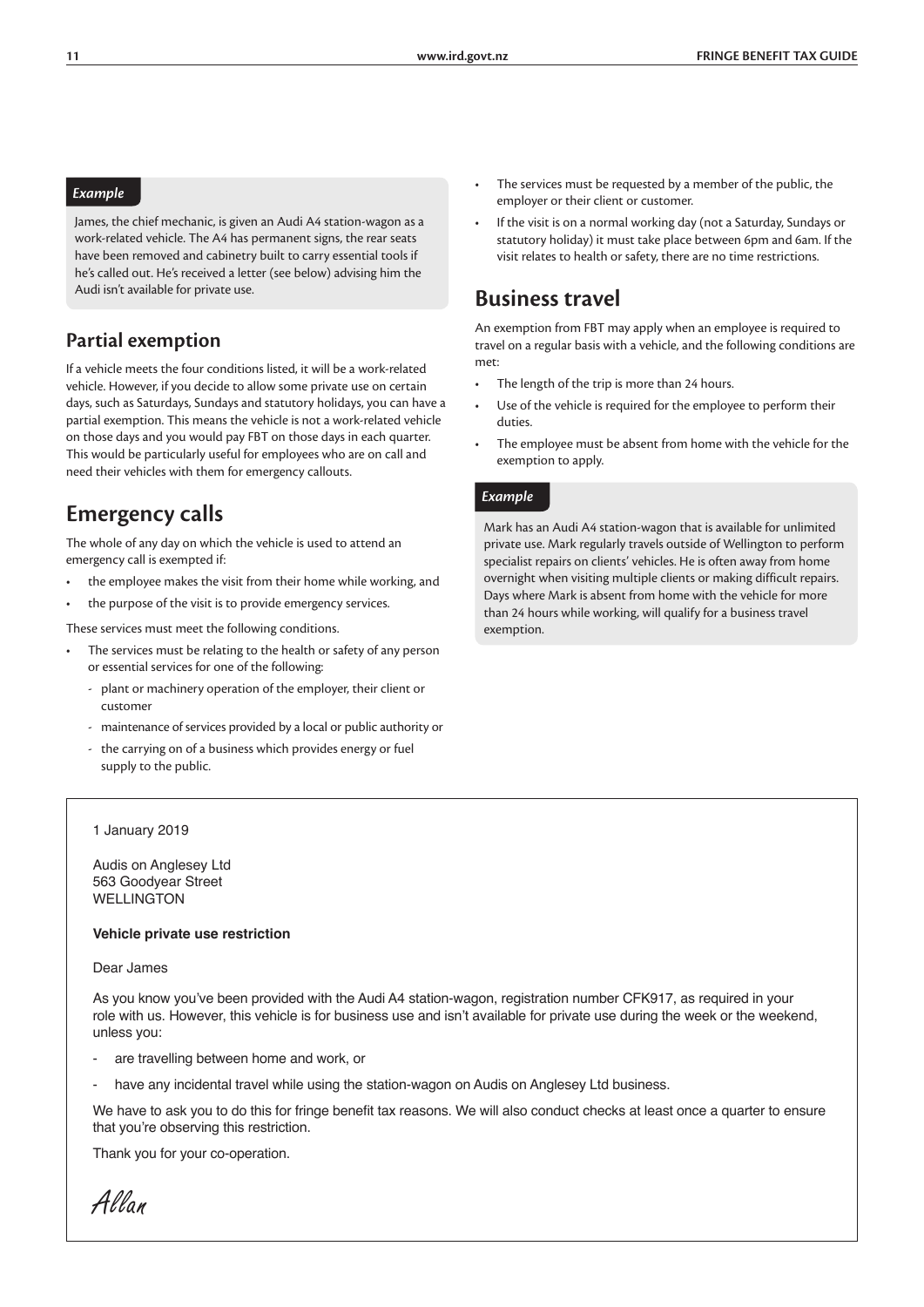### **Vehicles parked at airport carparks**

If an employee parks a vehicle at an airport while they travel by plane to another destination, the business travel exemption won't apply, as the employee is not "with" the vehicle. Whether any FBT is payable will depend on whether you have made the vehicle available for private use.

The day of departure and the day of return will be subject to FBT unless the employee has been restricted from using the vehicle for private travel.

Any days between the employee's departure and return will be exempt from FBT, as you have removed the employee's access to the vehicle by requiring them to fly on business.

#### **Records**

You must keep adequate records to support the exemptions claimed. See page 17 or go to **www.ird.govt.nz** (key words: FBT motor vehicles).

### **Other days not liable**

From time to time vehicles will be unavailable to the employee, eg, if the vehicle has broken down or is being repaired. The vehicle must be unavailable to the employee, or any of their associates, for at least one complete 24-hour period before you can claim an exemption. These days will qualify for an exemption as long as there's a valid reason recorded for the vehicle's unavailability.

### **Election of the commencement of a 24-hour period**

You can elect the start time for an FBT day to reflect your business needs.

This removes the anomaly where two days' FBT could be incurred when a vehicle was taken home overnight.

If you elect a start time other than midnight you'll need to apply it to all vehicles owned or leased, and the election will normally last two years.

To make an election, write the start time elected on your next FBT return. The election will become effective from the start of the quarter, income year, or tax year which we receive notification in.

This provision will particularly benefit you if you occasionally allow employees to take vehicles home overnight.

You may apply to amend the start time of the 24-hour period if your circumstances have changed in a way that:

- is more than minor, and
- the starting time is no longer relevant to the business.

To amend the start time, write the new elected start time on your next FBT return.

### **Three-month test period**

Using a three-month test period means that instead of recording every exemption a vehicle qualifies for over its whole life, you can keep these full records for just three months.

You can then use the result of the test to calculate your FBT for that vehicle for a three-year application period, after which you'll have to run another test period. The records you must keep are outlined on page 17.

Remember, you'll have to pay FBT as long as the vehicle is available for private use, whether or not it's actually used.

The table below shows when you must run your test period, and when the three-year application starts.

| <b>Filer</b> | Test covers                                        | Three-year period<br><b>starts</b>             |
|--------------|----------------------------------------------------|------------------------------------------------|
| quarterly    | one full quarter                                   | first day of that quarter                      |
| annual       | one full quarter                                   | 1 April of the year the<br>test is in          |
| income year  | any three consecutive<br>months in the income year | first day of the income<br>year the test is in |

The test period must fairly represent when you expect the vehicle will be available for private use by your employee over the three-year period. If the actual number of exempt days in any quarter, year or income year is 20% higher than the test period result, the application period will end on the last day of that quarter, year or income year. If we consider the test period result isn't representative of the exempt days, we may reject it. You'll then have to run another test period.

#### *Example*

Flynn can use an Audis on Anglesey Ltd's vehicle for private use on Saturdays, Sundays and statutory holidays. The vehicle qualifies for the work-related vehicle exemption on other days. Audis on Anglesey decided to run a test period in the September quarter. In that quarter Flynn had six callouts that qualified for the emergency call exemption. Flynn also had to spend a weekend out of town for a conference (leaving on Friday and returning on Monday). This travel qualified for the business travel exemption. These are Audis on Anglesey's records.

| Number of days in the quarter                                                        | 92            |
|--------------------------------------------------------------------------------------|---------------|
| Number of liable days (Saturdays, Sundays etc)                                       | 26            |
| Number of callouts on liable days that qualified for the<br>emergency call exemption | 6             |
| Number of callouts on weeknights                                                     | $\mathbf{3}$  |
| Business travel that qualified for the business travel exemption                     | $\mathcal{P}$ |

The number of days the vehicle was made available for private use (subject to FBT) in this test period was 18 (26 - 6 - 2). In this case, 18 days can be used in each quarter in the three-year application period. As the vehicle qualifies for the exemption for workrelated vehicles on weekdays, the three weeknight callouts were disregarded as those days were already exempt.

Only two days were counted as out-of-town travel days, as the Friday and Monday involved were already covered by the workrelated vehicle exemption.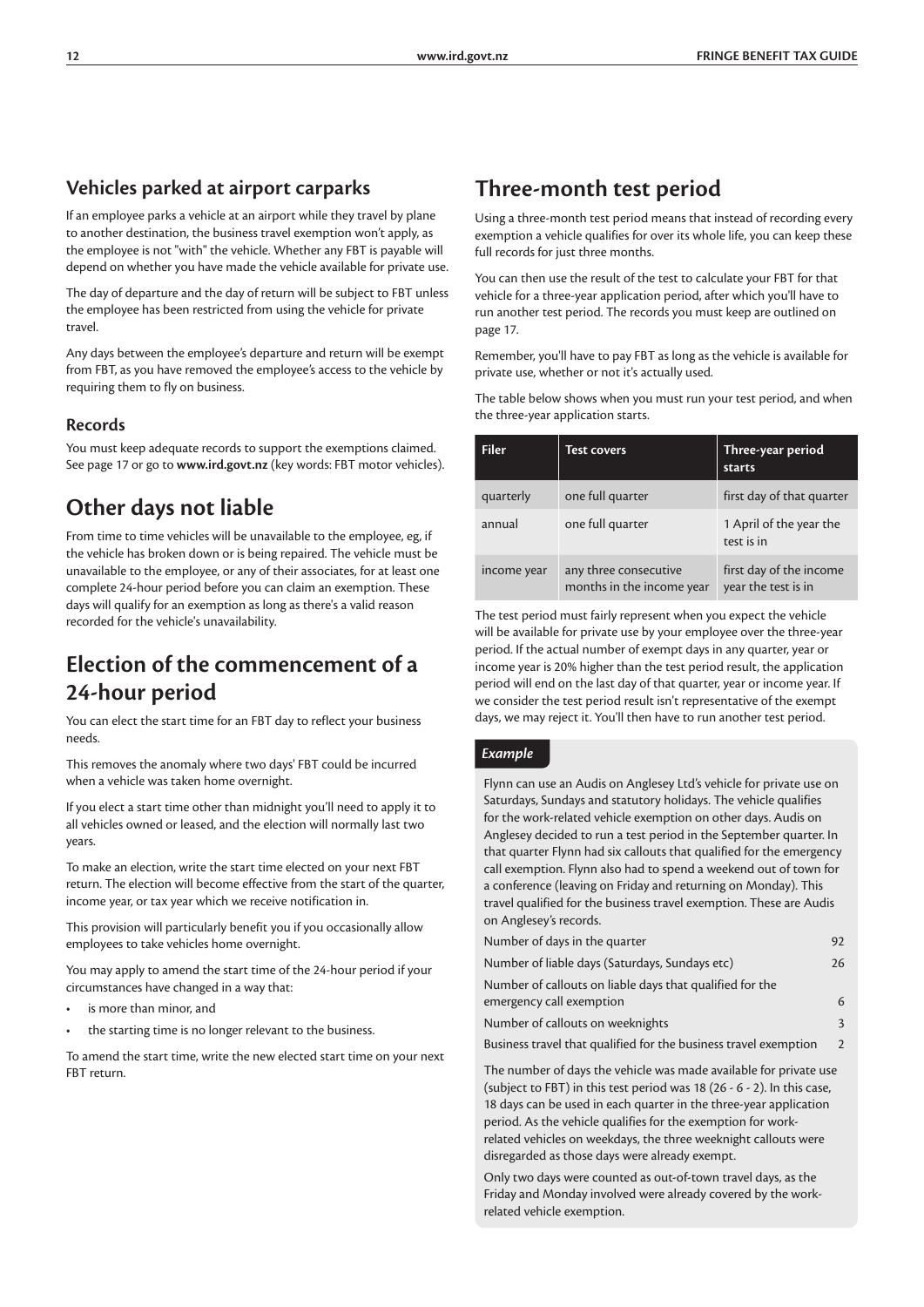### **Exemption days**

The number of days in each quarter varies when deducting exempt days from the total of liable days. You must deduct the number of exempt days from the actual number of days in the quarter.

The actual number of days in each quarter are:

| 91  |
|-----|
| 92. |
| 92  |
| 90  |
|     |

There are 91 days in the March quarter in leap years.

### **Motor vehicle valuation methods**

You have two options for valuing motor vehicles. FBT can be calculated on either the cost price or the tax value.

Both FBT valuation methods may be calculated on a GST-inclusive or GST-exclusive basis.

### **Cost price**

The cost price of a motor vehicle includes any initial costs of getting the vehicle on the road.

In addition to the purchase price of the vehicle, the cost price includes:

- initial registration costs and licence plate fees
- any extras fitted, such as a CD player, a sunroof or towbar
- any initial transportation costs for the vehicle, such as freight and customs duty.

This doesn't include items such as financing the purchase of the vehicle or annual re-licencing fees. Any trade-in value shouldn't be subtracted from the cost price.

The table below shows the FBT valuation rates when using cost price.

| <b>Return filing</b>  | <b>GST-inclusive</b><br>cost price | <b>GST-exclusive</b><br>cost price |
|-----------------------|------------------------------------|------------------------------------|
| Annual or income year | 20%                                | 23%                                |
| Quarterly             | 5%                                 | 5.75%                              |

### **Tax value**

The motor vehicle's tax value is:

- the original cost price less the total accumulated depreciation of the vehicle as at the start of the FBT period, or
- the cost of the vehicle if acquired after the beginning of the tax year.

| <b>Return filing</b>  | GST-inclusive tax $\vert$ GST-exclusive<br>value | tax value |  |  |
|-----------------------|--------------------------------------------------|-----------|--|--|
| Annual or income year | 36%                                              | 41.40%    |  |  |

Quarterly 9% 10.35%

The table below shows the FBT valuation rates when using the tax value.

A minimum tax value of \$8,333 applies to this option, meaning that once the tax value of the vehicle falls below \$8,333, the taxable value of the vehicle must be calculated on \$8,333. This is to reflect the on-going benefit the employee receives by the vehicle being made available for private use, even when the vehicle has depreciated significantly.

Once an employer has chosen between the cost price and tax value options in the first FBT return for the vehicle, they must continue to use their chosen option until at least the earliest of the following:

- the date the vehicle is sold
- the date the vehicle ceases to be leased, or
- the date when five years has elapsed from the start of the period of the first return.

### **Motor vehicle cost price or tax value?**

If you provide motor vehicles for private use, choose the option (cost price or tax value) that benefits you most. The tax value method costs more in the initial years when compared to the FBT payable under the cost price option. However, the tax value method is of benefit if you intend to retain your motor vehicles for longer than five years.

### **Leased vehicles**

If you lease a vehicle from any person, whether associated or not, you can calculate FBT on either the cost price or tax value.

If you're unsure of the cost price or tax value you'll need to ask the lessor, who is required to disclose the relevant values to you.

If you lease a vehicle that has previously been leased to another person, the vehicle cost price is the market value if:

- the vehicle you're leasing wasn't previously leased by an associated person, and
- you're not associated with the lessor or owner of the vehicle, and
- your employee isn't the lessor or owner of the vehicle, and
- your employee isn't associated with the lessor or owner of the vehicle.

### **Vehicle acquired at no cost or less than market value**

If you received a vehicle at no cost, or for less than market value, or at a cost that can't be determined from an associated person, the value of the vehicle is the higher of:

- the original purchase price the associated person paid, or
- the current market value.

Market value is the price that would normally be paid for the motor vehicle in the open market at the time the employee receives the fringe benefit. You must have records to support the market value used.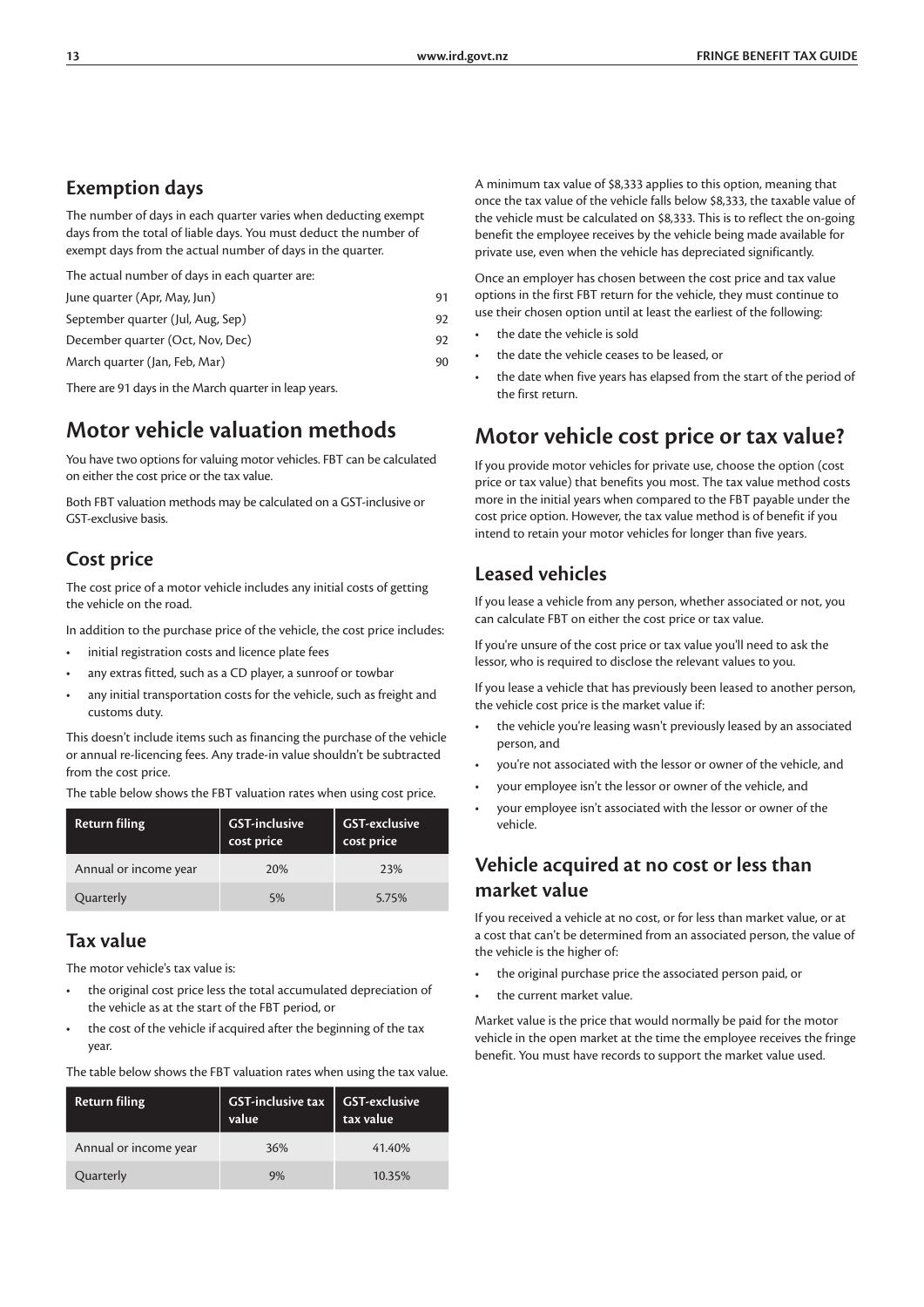### **Determining the value of pooled motor vehicles**

If there's a pool of vehicles available for an employee to use, work out the value of each vehicle from the table below.

| If the                                                                                                                                         | use the                                             |
|------------------------------------------------------------------------------------------------------------------------------------------------|-----------------------------------------------------|
| employee uses mainly one vehicle                                                                                                               | value of that vehicle                               |
| employee doesn't mainly use the same<br>vehicle, and the employer's business isn't<br>selling cars                                             | highest value of any of<br>the vehicles in the pool |
| employee doesn't mainly use the same<br>vehicle, the employer's business is selling<br>cars, and the vehicles in the pool are<br>trading stock | average value of all the<br>vehicles in the pool    |

#### *Example*

#### **Cost price option**

Audis on Anglesey Ltd has a pool of four vehicles (trading stock) valued at \$17,800, \$18,900, \$25,600 and \$32,500.

The average value of all the vehicles in the pool has been used because Audis on Anglesey Ltd is in the business of selling cars and the vehicles in the pool are trading stock.

The vehicles were all available for use by employees. No employee uses any particular vehicle, so the value for all the vehicles is the average value of all the vehicles in the pool (\$23,700).

The vehicles are available for private use for 90 days in the March quarter. The taxable value is:

| number<br>$\times$<br>of cars |          | average value |          | number of available days |                           |          |  |  | 5%             |  |
|-------------------------------|----------|---------------|----------|--------------------------|---------------------------|----------|--|--|----------------|--|
|                               |          | of cost price |          |                          | number of days in quarter |          |  |  |                |  |
|                               | $\times$ |               | \$23,700 | $\times$                 | 90<br>90                  | $\times$ |  |  | $5\% = $4,740$ |  |

#### *Note*

If there are exempt days for any of the vehicles, complete an individual calculation for each one to work out the taxable value for the pooled vehicles.

#### *Example*

#### **Tax value option**

Audis on Anglesey Ltd own the vehicles (no longer trading stock) and no employees use a particular vehicle. However, all employees used the highest value vehicle at least once during the year. They calculate FBT using the tax value option based on the tax values of \$9,000, \$13,000, \$18,000 and \$26,000:

| number<br>of cars |          | highest tax value<br>of all vehicles in<br>$\times$<br>the pool |                      | number of available days  |    |  |             | 9% |  |
|-------------------|----------|-----------------------------------------------------------------|----------------------|---------------------------|----|--|-------------|----|--|
|                   |          |                                                                 |                      | number of days in quarter |    |  |             |    |  |
| 4                 | $\times$ | \$26,000                                                        | 90<br>$\times$<br>90 | $\times$                  | 9% |  | $=$ \$9,360 |    |  |

### **Calculating the taxable value of private use of a motor vehicle**

Where FBT returns are filed quarterly the value of a fringe benefit (the private use or enjoyment of a motor vehicle, or the availability for that use) is:

| Υ×Ζ |
|-----|
| 90  |
|     |

Where:

Y is the lesser of:

(i) the number of days the vehicle is available for private use\*, or

(ii) 90.

#### Z is either:

- (i) 5% of the GST-inclusive, or 5.75% of the GST-exclusive cost price of the motor vehicle owned or leased by the employer, or
- (ii) 9% of the GST-inclusive, or 10.35% of the GST-exclusive tax value of the motor vehicle.

#### **\*Calculation of Y**

When calculating the number of days a vehicle is available for private use, you must deduct the number of exempt days from the actual number of days in the quarter.

### **March quarter**

| January (31 days) + February (28 days) + March (31 days) | $= 90$ days |
|----------------------------------------------------------|-------------|
| (91 days in a leap year)                                 |             |

#### **June quarter**

|  | April (30 days) + May (31 days) + June (30 days) | $= 91$ days |
|--|--------------------------------------------------|-------------|
|--|--------------------------------------------------|-------------|

### **September quarter**

|  |  | July (31 days) + August (31 days) + September (30 days) |  | $= 92$ days |
|--|--|---------------------------------------------------------|--|-------------|
|--|--|---------------------------------------------------------|--|-------------|

### **December quarter**

October (31 days) + November (30 days)+ December (31 days) = 92 days

#### *Example*

The table below shows the variances in the taxable values used for calculating an employer's fringe benefit liability using either the cost price or the tax value options.

|                 | Cost price |                                | <b>Tax value</b> |                                |
|-----------------|------------|--------------------------------|------------------|--------------------------------|
| <b>Employee</b> | Cost price | $\times$ 5% =<br>taxable value | Tax value        | $\times$ 9% =<br>taxable value |
| Allan           | \$132,900  | \$6,645                        | \$85,056         | \$7,655                        |
| Karyn           | \$84,900   | \$4,245                        | \$54,336         | \$4,890                        |
| Michael         | \$89,900   | \$4,495                        | \$57,536         | \$5,178                        |
| Zac             | \$74,900   | \$3,745                        | \$47.936         | \$4,314                        |
| Nicole          | \$40,000   | \$2,000                        | \$25,600         | \$2,304                        |
| Flynn           | \$32,000   | \$1,600                        | \$20,480         | \$1,843                        |
| <b>Total</b>    |            | \$22,730                       |                  | \$26,184                       |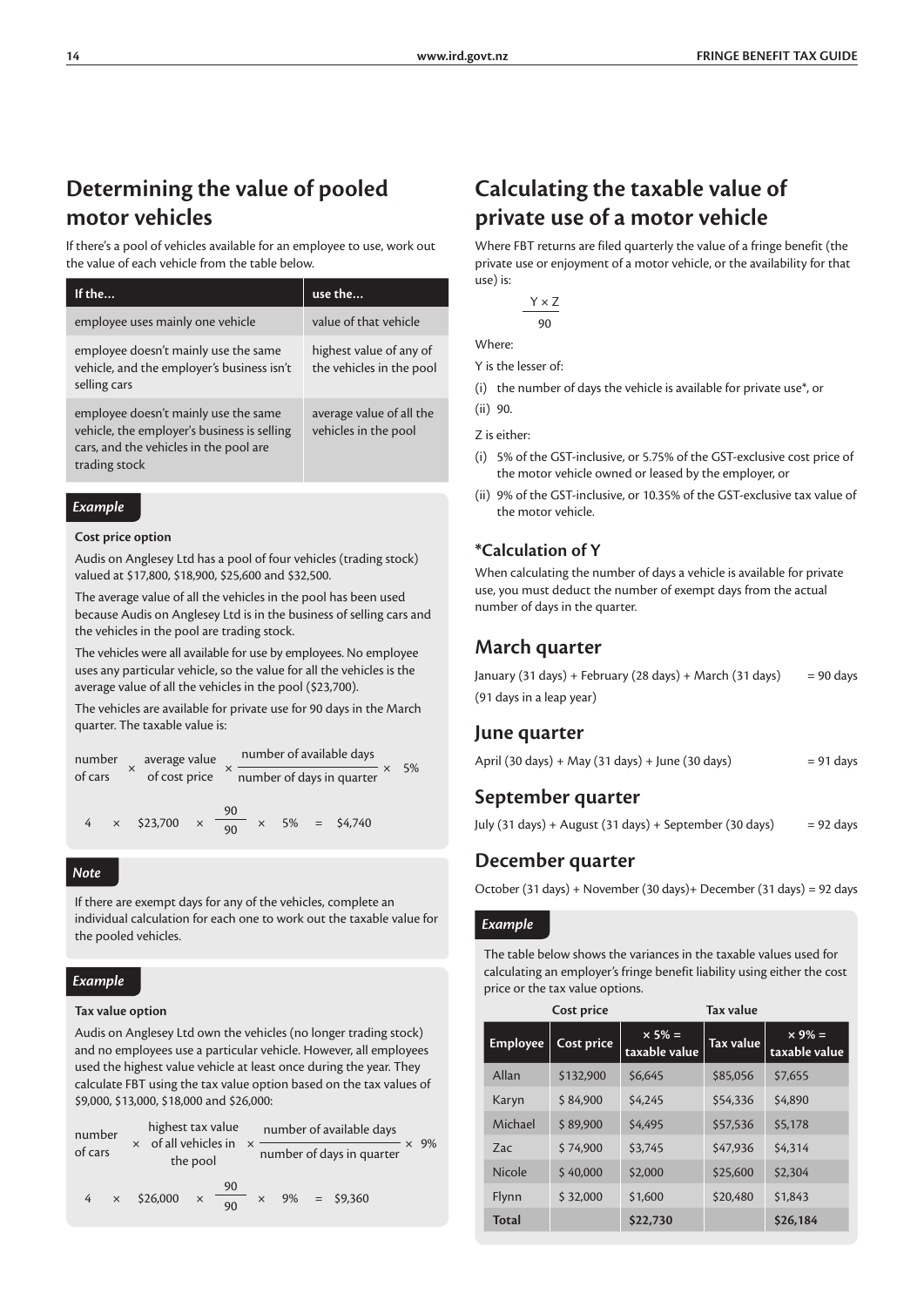#### *Note*

If you choose the tax value option, regardless of the book value in the financial accounts being less than \$8,333, the taxable value for calculating the fringe benefit will remain at \$8,333.

Tax value has been calculated using depreciation at 36% for a 12-month period.

### **Annual and income year returns**

If you file annual returns, calculate the value of the benefit for the year by adding the sum of the amounts calculated using the quarterly formula for each of the four quarters in the applicable year.

If you file income year returns, calculate the value of the benefit for the year as follows:

$$
\frac{Y \times Z}{365}
$$
 = taxable value

Where:

Y is the lesser of:

(i) the number of days during the year the vehicle is available for private use, or

$$
(ii) 365.
$$

Z is either:

- (i) 20% of the GST-inclusive, or 23% of the GST-exclusive cost price of the motor vehicle, or
- (ii) 36% of the GST-inclusive, or 41.40% of the GST-exclusive tax value of the motor vehicle.

#### *Example*

#### **Cost price**

Audis on Anglesey Ltd completed its income year return and Allan had unlimited availability of the company's Audi A6 that cost \$132,900. During the year Allan had 75 exempt days when the vehicle was not available for private use.

There are 365 days in the year (except in a leap year):

365 days − 75 days = 290 (Y) Cost price \$132,900 × 20% = \$26,580 (Z)

The taxable value of the fringe benefit is:

290 (Y)  $\times$  \$26,580 (Z) = \$21,118 365

#### *Example*

#### **Tax value**

Using the previous example where the tax value of the Audi A6 is \$85,056 the calculation would be:

365 days − 75 days = 290 (Y) Tax value  $$85,056 \times 36\% = $30,620 (Z)$ 

The taxable value of the fringe benefit is:

 $290 (Y) \times $30,620 (Z) = $24,328$ 

365

### **Employee contributions**

If the employee makes any payment in return for having a fringe benefit, the payment is deducted when working out the taxable value of the benefit.

If the employee makes a full contribution to the fringe benefit the taxable value of the benefit is nil so there is no FBT liability, but the employer still needs to include the nil fringe benefit value in the FBT return.

### **Employees paying for fuel**

If the employee pays for some of the fuel, they must give you a receipt for each contribution. The receipt or tax invoice must meet the normal receipt requirements and include the vehicle's registration number. You can't claim the GST paid or the amount as an expense against income. The contributions should be deducted when working out the taxable value. If the employee pays for expenses and is reimbursed by you, the value of the fringe benefit remains unchanged.

#### *Example*

Michael has unlimited use of his Audi A4 and decides to visit his relatives in Taupo. His petrol costs \$170 and he pays for this personally.

The calculation for FBT on the cost price option would be:

 $$89,900 \times 90 \times 5\%$  – \$170 = \$4,325  $90$ 

### **Direct payment to the employer**

A direct payment to the employer by the employee must be recorded by the employer as income for both GST and income tax purposes. The contribution from the employee is deducted when working out the taxable value.

### **A shareholder-employee makes a contribution by a current account adjustment**

This is acceptable if the appropriate journal entries are made and are effective on or before the last day of the FBT period (the last day of each quarter, or the last day of the annual or income year period).

### **The employee part-owns the vehicle**

In this situation, 2.5% of the employee's contribution to the cost price can be deducted from the value of the benefit in each quarter. For income year returns, 10% of the employee's contribution is deducted. If the period covered by the return is less than a normal income year, calculate the amount as:

number of days covered by the return  $\times 10\%$ 365 days

#### *Note*

Only the amount paid for the use of the vehicle itself can be deducted here, and only if there's an actual cost to the employee.

Any indirect costs, such as garaging or costs for which there has been no payment, such as the employee doing some servicing of the vehicle at home, can't be deducted.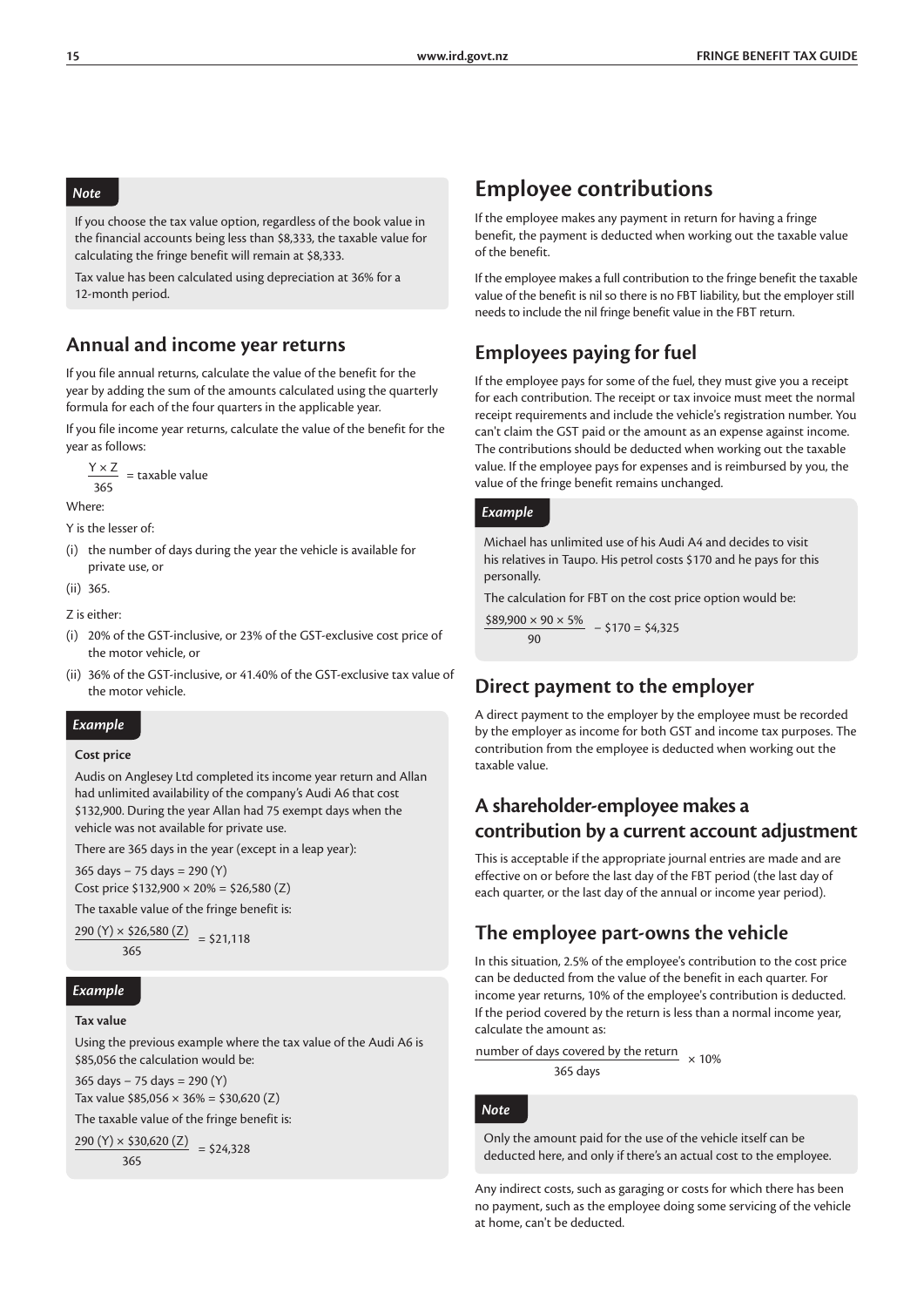## **FBT taxable value calculation sheet - quarterly (IR427)**

#### *Motor vehicles*

| Employee's name or "pooled"<br>- if pooled vehicles | Make, model, year of manufacture<br>and registration number |                   | <sup>1</sup> Original cost price<br>(whether owned or<br>leased) |               |                                                      |    |               |  |        |  |           |  |  |  |  |  | <sup>1</sup> Tax value<br><sup>†</sup> Value of benefit<br>No of days<br>(owned or leased)<br>available for<br>private use |  | Recipient's<br>contributions |  | Taxable value<br>$(6 \text{ minus } 7)$ |  |
|-----------------------------------------------------|-------------------------------------------------------------|-------------------|------------------------------------------------------------------|---------------|------------------------------------------------------|----|---------------|--|--------|--|-----------|--|--|--|--|--|----------------------------------------------------------------------------------------------------------------------------|--|------------------------------|--|-----------------------------------------|--|
| Allan                                               | 2008 Audi A6                                                | CDEF <sub>3</sub> | $\zeta$                                                          | 132,900 S     |                                                      | 87 | $6,423.50$ S  |  |        |  | 6,423.50  |  |  |  |  |  |                                                                                                                            |  |                              |  |                                         |  |
| Karyn                                               | 2008 Audi TT                                                | KLMN5             |                                                                  | 84,900        |                                                      | 82 | $3,867.66$ \$ |  |        |  | 3,867.66  |  |  |  |  |  |                                                                                                                            |  |                              |  |                                         |  |
| Michael                                             | 2008 Audi A4                                                | GHIJ4             |                                                                  | 89,900        |                                                      | 90 | $4.325.00$ \$ |  | 170.00 |  | 4,325.00  |  |  |  |  |  |                                                                                                                            |  |                              |  |                                         |  |
| Zao                                                 | 2008 Audi A4                                                | OPQR6             |                                                                  | 74,900        |                                                      | 90 | $3,745.00$ S  |  |        |  | 3,745.00  |  |  |  |  |  |                                                                                                                            |  |                              |  |                                         |  |
| Nicole                                              | 2006 Audi A4                                                | <i>BLDE2</i>      |                                                                  | <i>40,000</i> |                                                      | 90 | $2,000.00$ S  |  |        |  | 2,000.00  |  |  |  |  |  |                                                                                                                            |  |                              |  |                                         |  |
| Flynn                                               | 2005 Audi A4                                                | ABCD1             |                                                                  | 32,000        |                                                      | 18 | $320.00$ S    |  |        |  | 320.00    |  |  |  |  |  |                                                                                                                            |  |                              |  |                                         |  |
| Pooled vehicles                                     |                                                             |                   |                                                                  | 23,700        |                                                      | 90 | $4,740.00$ S  |  |        |  | 4,740.00  |  |  |  |  |  |                                                                                                                            |  |                              |  |                                         |  |
|                                                     |                                                             |                   |                                                                  |               | Total taxable value Copy this amount to Box A below. |    |               |  | I A    |  | 25,421.16 |  |  |  |  |  |                                                                                                                            |  |                              |  |                                         |  |

**<sup>1</sup> Note** You can calculate the fringe benefit value of motor vehicles based on either the vehicle's tax value or its cost price. Having made your choice between the cost price and tax value options, you must continue to use your chosen option until either:

• the vehicle is sold

\* If vehicle cost excludes GST:

30/09/2010

- the vehicle ceases to be leased, or
- a period of five years has elapsed.
- 
- Cost price (Box 3) × days (Box 5) × 5%\* Tax value (Box 4) × days (Box 5) × 9%\*\* 90 90 \*\* If vehicle book value excludes GST:
- 5.625% for quarters ending up to and including 10.125% for quarters ending up to and including 30/09/2010 10.35% for quarters ending after 01/10/2010
- 5.75% for quarters ending after 01/10/2010 † The minimum value of \$8,333 must be used to calculate the taxable value once the vehicle's tax value has depreciated to less than this amount.

### **Motor vehicles**

It's a good idea to list your employees' names in the same order for all your calculation sheets.

### **Column 1**

Write the name of the employee receiving the benefit of the car or note that it's a pooled vehicle.

### **Column 2**

Write details to identify each vehicle - the registration number, make and model and year of manufacture.

### **Column 3**

Write the original cost price of the vehicle, whether owned or leased.

### **Column 4**

Write the tax value of the vehicle, whether owned or leased.

### **Column 5**

Write the number of days the vehicle was available for private use.

| Total motor vehicle taxable value from Box A above                                                                          | A.           |      | 25,421,16 |
|-----------------------------------------------------------------------------------------------------------------------------|--------------|------|-----------|
| Total goods and services taxable value from Box B on page 2                                                                 | $\mathbf{B}$ | ΙS   |           |
| Total subsidised transport taxable value from Box C on page 3                                                               | $\mathsf{C}$ | ) \$ |           |
| Total low-interest loans taxable value from Box D on page 3                                                                 | D            | ΙŚ   |           |
| Total insurance and superannuation taxable value from Box E on<br>page 4                                                    | E.           |      |           |
| Total taxable value Add the amounts in Boxes A to E, print your<br>answer in Box E Conv this amount to Box 3 on your return |              |      |           |

### **Column 6**

Write the value of the fringe benefit using either the cost price or tax value option.

### **Column 7**

Write the total contributions made by the employee.

### **Column 8**

Subtract column 7 from column 6 and enter the result.

### **Box A**

Add up the amounts in column 8 and enter the total in Box A. This is your total taxable value for motor vehicles.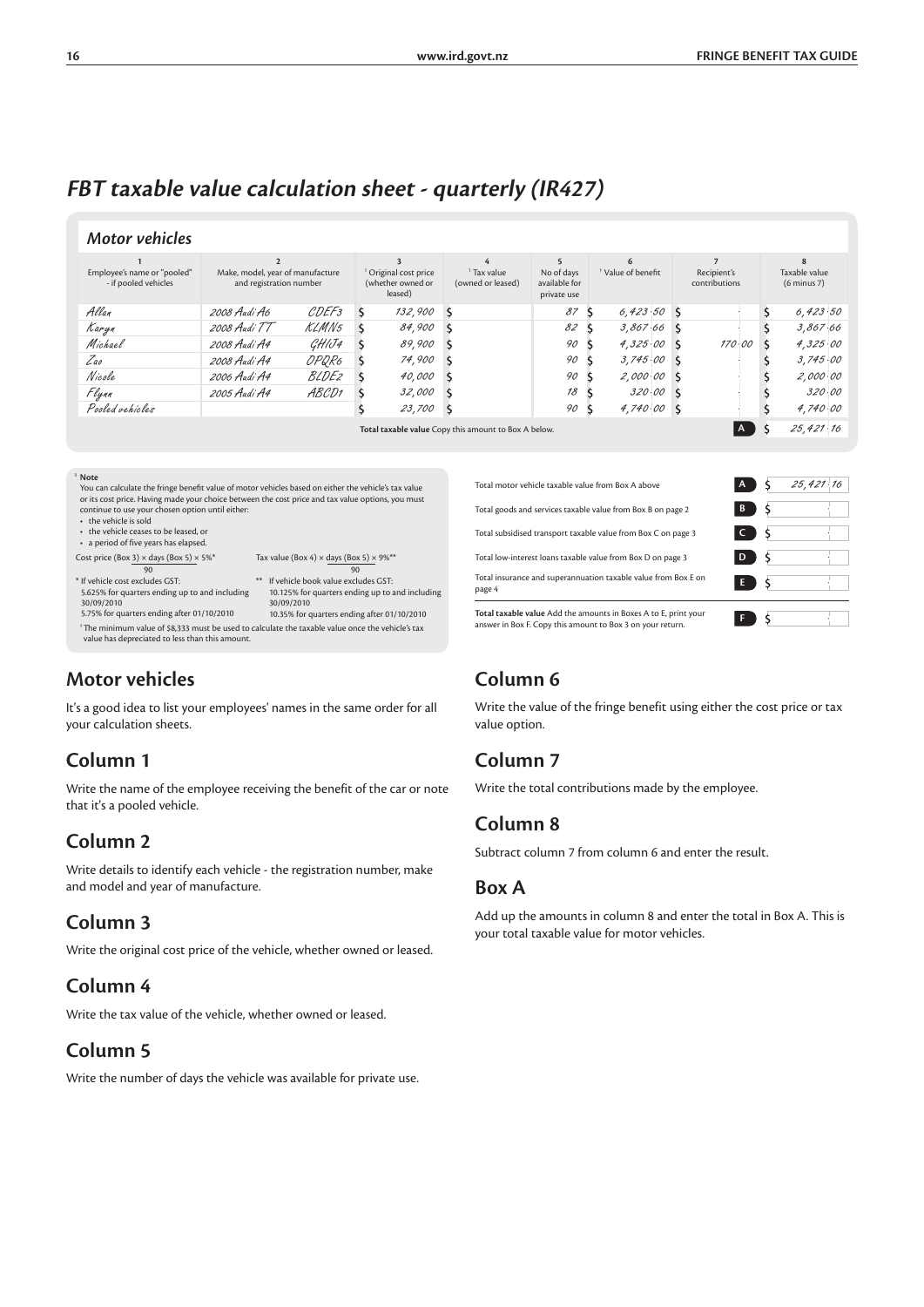### **Record keeping**

### **Vehicle available for private use**

If you provide a vehicle that's made available for private use you need to keep sufficient records to:

- identify the specific motor vehicle
- support the market value or cost price
- have working papers showing how the liable days are calculated for each quarter, with supporting documentation for any exempt days (if there are no exempt days in a quarter you don't need to keep a record of days)
- maintain copies of any private use restriction (usually a letter or notice)
- include working papers showing how the total of any employees' contributions for each quarter was calculated, with supporting documentation.

### **Work-related vehicles**

You'll need to keep these records for any work-related vehicle:

- a description of the vehicle to show that it qualifies for the exemption
- a copy of the private use restriction (letter or notice)
- records of the quarterly checks required to ensure the vehicle isn't used for unauthorised private use.

The types of records show the requirements that must be met for a vehicle to qualify for the work-related vehicle exemption - see pages 10 and 11.

### **Work-related vehicle partially available for private use**

For work-related vehicles that are partially available for private use, a copy of the written restriction stating this must be held by the employer. Remember that the actual days the motor vehicle is available must be stated, ie, Saturdays, Sundays or statutory holidays. They can't, for example, be any two days per week, as this would mean the vehicle is available on any day, and full FBT would apply.

### **Emergency call exemption**

For any emergency call exemption claims, you should record and keep:

- the purpose of the call
- details of the services provided
- when the service was performed, eg duration, time employee left and returned home, why the services had to be performed at that time
- customer/client details
- details of the employee and vehicle.

### **Business travel exemption**

For any business travel claims, you should record and keep:

- the purpose of the travel
- proof that the travel was for longer than 24 hours
- number of days that qualified for the exemption
- details of the employee and the vehicle.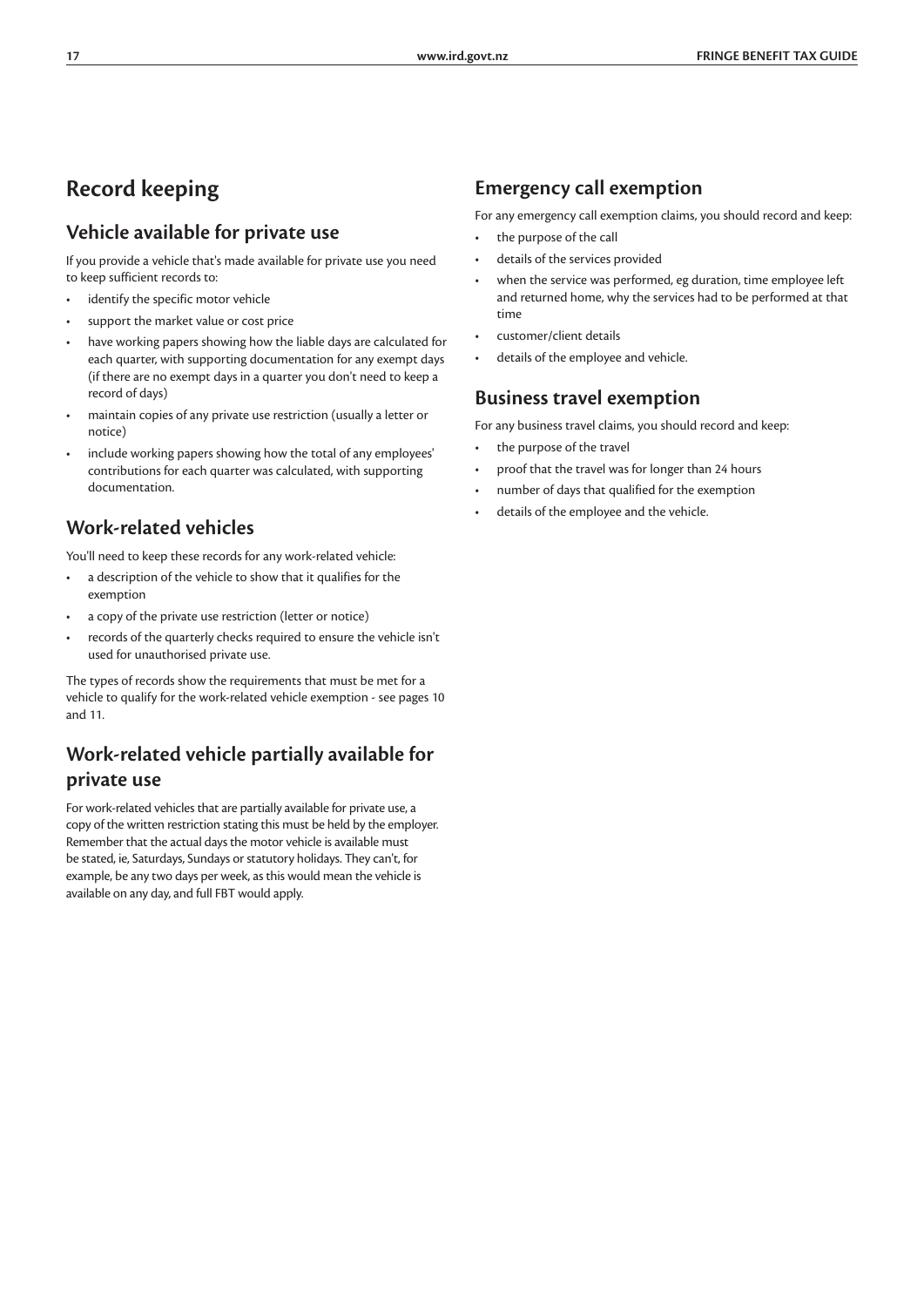# **Part 4 - Free, subsidised or discounted goods and services**

This part explains how to deal with free, subsidised or discounted goods and services. It also explains how entertainment expenses fit in with the FBT rules.

The three main types of fringe benefits in this category are goods, services and subsidised transport.

### **Benefits provided to shareholder-employees**

A company providing any of the benefits discussed in this part to shareholder-employees may pay FBT on them or elect to treat them as dividends.

If you choose to make this election, you must let us know in writing on the FBT return this relates to. If you don't make an election the benefit will be treated as a fringe benefit.

### **GST and the value of the fringe benefit**

You must use the GST-inclusive cost of free, subsidised or discounted goods and services.

### **Goods**

### **Goods subject to FBT**

If goods are provided for an employee at less than the cost to you, this is a fringe benefit. The cost to you is usually the price paid to purchase those goods.

However, if you manufactured, produced or processed the goods, the cost is the lowest price at which identical goods are sold by you to other customers (wholesale or retail).

#### *Example*

If a soft drink producer provides free soft drink for employees to take home, FBT would be charged.

### **Goods not subject to FBT**

If the sale price of the goods to the employee is not less than the cost to the employer, FBT will not be charged.

If an item that usually retails for \$200 or less and is on "special" to the public and sold at discount to an employee at the normal staff discount rate, it isn't considered a fringe benefit. This only applies if the price paid by the employee is more than:

- 95% of the cost price to the employer, or
- 95% of the selling price to the public, if a reasonable quantity of identical goods are available on special to the public

whichever is the lesser amount.

There's another exemption for goods not on "special" that are sold to employees at less than cost price. This applies when:

- the goods are sold as part of the employer's normal business, and
- the normal retail price of the goods is \$200 or less, and
- the discount is the usual staff discount, and the staff discount isn't more than 5% of the sale price to the public.

Private use and the availability for private use of employer-owned or leased business tools will be exempt from FBT where the tools are mainly provided for business purposes. The cost of each tool must not exceed \$5,000.

#### *Example*

Nicole has been given a laptop costing \$2,900 (GST-inclusive). She uses it mostly for work but has also used it for completing assignments and researching on the internet.

As the laptop is mostly used for business, no fringe benefit liability arises for the personal use. If the value of the laptop had exceeded \$5,000 the exemption wouldn't apply.

Benefits from undertaking hazard management initiatives such as protective clothing or health checks won't incur an FBT liability for any benefits that arise out of that management, irrespective of where the benefit is provided.

To qualify, the measures must be aimed at addressing hazard management in the workplace as outlined in the Health and Safety at Work Act 2015. It doesn't extend to items such as gym subscriptions or employer-paid health insurance premiums.

#### *Example*

Flu injections were provided on site to all employees of Audis on Anglesey Ltd, but Nicole, James and George weren't available on the arranged day. Each went to their own doctor to receive the vaccination and the company paid the fees. As the company was complying with its health and safety obligations no fringe benefit was incurred on any of the vaccinations.

Discounted goods or the provision of services to employees by a third party under an arrangement with the employer, won't be liable for FBT if:

- the discount offered is no more than that offered to comparably sized groups, and
- the discount is undertaken on an arm's-length basis.

### **Services**

#### **Services subject to FBT**

If services are provided to an employee at less than the normal cost to the public, this is a fringe benefit.

These include gifting schemes, such as long-service awards, incentive vouchers or gifts, club memberships, accompanying travel by the employee's spouse or family, and other such benefits.

If you pay for an employee's partner and/or family to visit them at their temporary workplace, it may be exempt from FBT. To qualify for the exemption, the value of the travel must not exceed the amount that would have been provided as a tax-free allowance to the employee if they travelled home instead.

If these conditions are met, the goods aren't subject to FBT.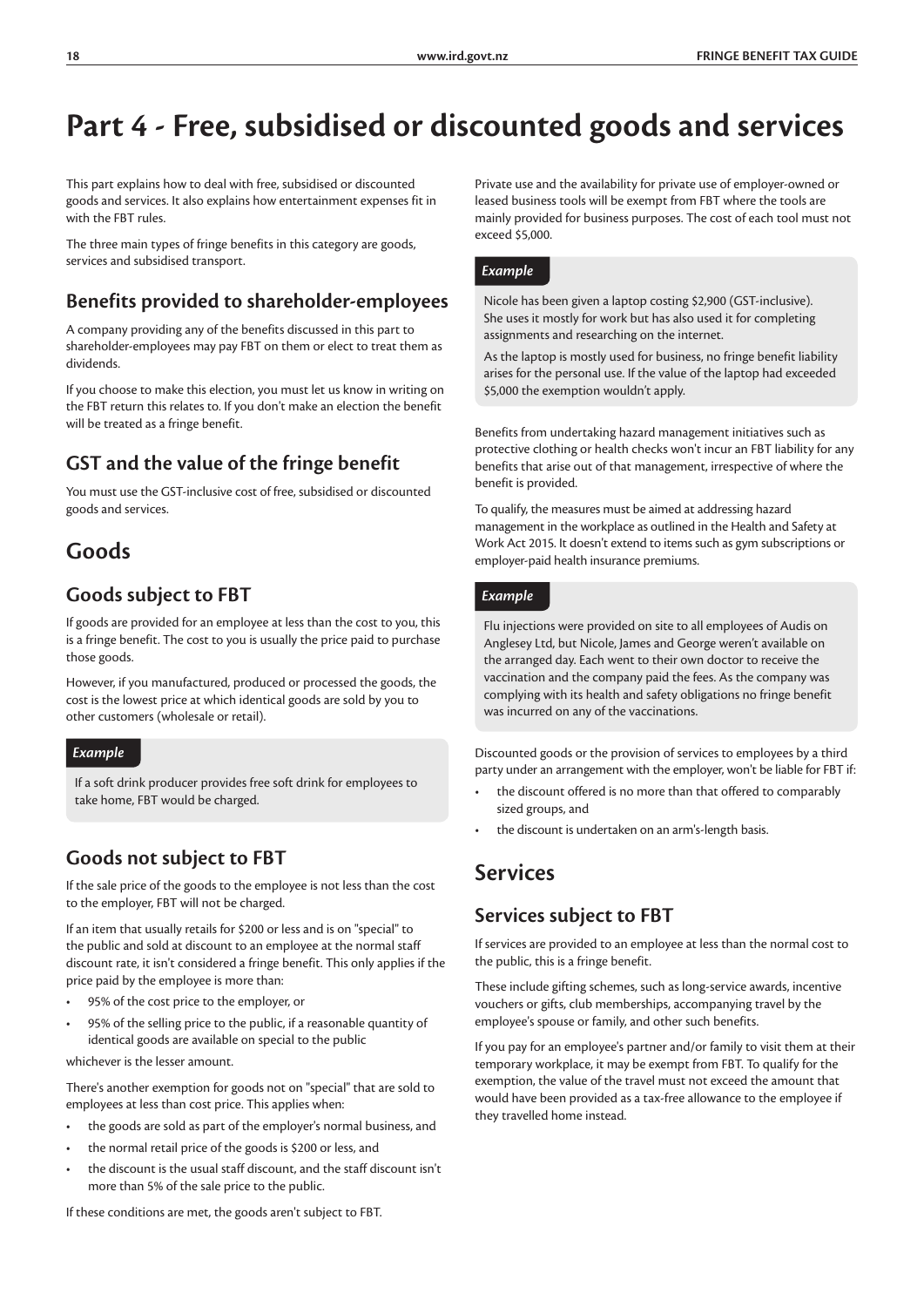#### *Example*

Audis on Anglesey Ltd sends Zac to Auckland to receive additional training for three weeks. Zac travels home the first weekend at a cost of \$610 for return flights but decides his wife could visit him the second weekend. Cost of fares for his wife is \$580. In this case no FBT would be incurred. If travel costs for Zac's wife had been in excess of \$610, the whole amount of Zac's wife's flights would be liable for FBT.

### **Taxable value of the services**

The taxable value of the fringe benefit is the normal market price (including GST) of the service provided, less any employee contribution not reimbursed by the employer.

If someone else provides the service on behalf of the employer, the value of the benefit is the amount paid by the employer to that supplier. If the employer and the supplier are associated, the fringe benefit value is the value of those services to the general public.

#### *Note*

Income tax may apply to some entertainment goods and services that may be considered fringe benefits - see Part 8.

### **Exemptions for goods and services**

### **Free (gifts and prizes), subsidised or discounted goods and services**

If you provide free (gifts and prizes), subsidised or discounted goods and services, FBT isn't payable if you meet the requirements of the general employee exemption and maximum employer exemption.

#### **General exemption**

There's a \$300 exemption per employee per quarter from paying FBT if you provide free (gifts and prizes), subsidised or discounted goods and services. However, if the value of the benefits for an employee goes over \$300 for a quarter, the full value of the benefits is subject to FBT - the exemption isn't deducted first.

#### *Example*

| Quarterly return        |               | <b>Employees</b>         |  |  |  |
|-------------------------|---------------|--------------------------|--|--|--|
| <b>Benefits</b>         | <b>Nicole</b> | <b>Bailey</b>            |  |  |  |
| Prize - mystery weekend | \$170         | \$200                    |  |  |  |
| Tyre balance            | \$25          |                          |  |  |  |
| Audi jacket             |               | \$300                    |  |  |  |
| <b>Total</b>            | \$195         | \$500                    |  |  |  |
| Exemption available     | \$195         | $\overline{\phantom{a}}$ |  |  |  |

There's no exemption for Bailey as the total value of benefits is over the \$300 maximum per quarter. The total exemption is \$195.

#### **Maximum exemption**

The maximum exemption an employer can claim is \$22,500 per annum. If the total value of benefits for all employees goes over \$22,500 for the current quarter and the three preceding quarters, the employer must pay FBT on the total value of the goods and services benefits in the current quarter.

### **Charitable organisations' exemption**

Generally, charities are exempt from paying FBT on benefits provided to employees while they are carrying out the organisation's charitable activities - see our *Charitable and donee organisations (IR255)* guide. This exemption doesn't apply to any short-term charge facilities (including vouchers) provided to employees, if the value of the facility exceeds the lesser of 5% of the employee's salary or wages in a tax year, or the general exemption. A short-term charge facility is an arrangement that enables an employee to get goods and services that have no connection to the charitable organisation or its operations, where the organisation is liable for part or all of the payment for those goods and services.

#### **Annual and income year returns**

Employers who file annual or income year returns have a yearly exemption of \$1,200 for each employee, with the maximum employer exemption for all employees of \$22,500 per year. If the period covered by the return is less or more than a normal income year, an adjustment per employee is needed as follows:

$$
\frac{days\ covered\ by\ return}{365} \times \$1,200
$$

### **Goods and services - attributed and non-attributed benefits**

### **Free, subsidised or discounted goods and services**

If the annual taxable value of all free, subsidised or discounted goods or services is less than \$2,000 per employee, the benefits don't have to be attributed to the individual employee receiving them.

If you attribute any fringe benefits that come within the threshold, all benefits in that category must be attributed.

#### *Note*

Non-attributed benefits are taxed at 42.86% or 49.25% depending on the circumstances - see page 38.

If you're choosing the alternate rate option and attributing benefits, it's a good idea to identify the benefits that are attributed and nonattributed on a quarterly basis. This will save you time at the end of the year when you complete your final or fourth quarter return.

For non-attributed benefits in this category, you'll also have to ensure at the end of the year the total annual benefits provided to each employee are less than \$2,000. If an employee's total benefits exceed the threshold, the benefits must be attributed to them.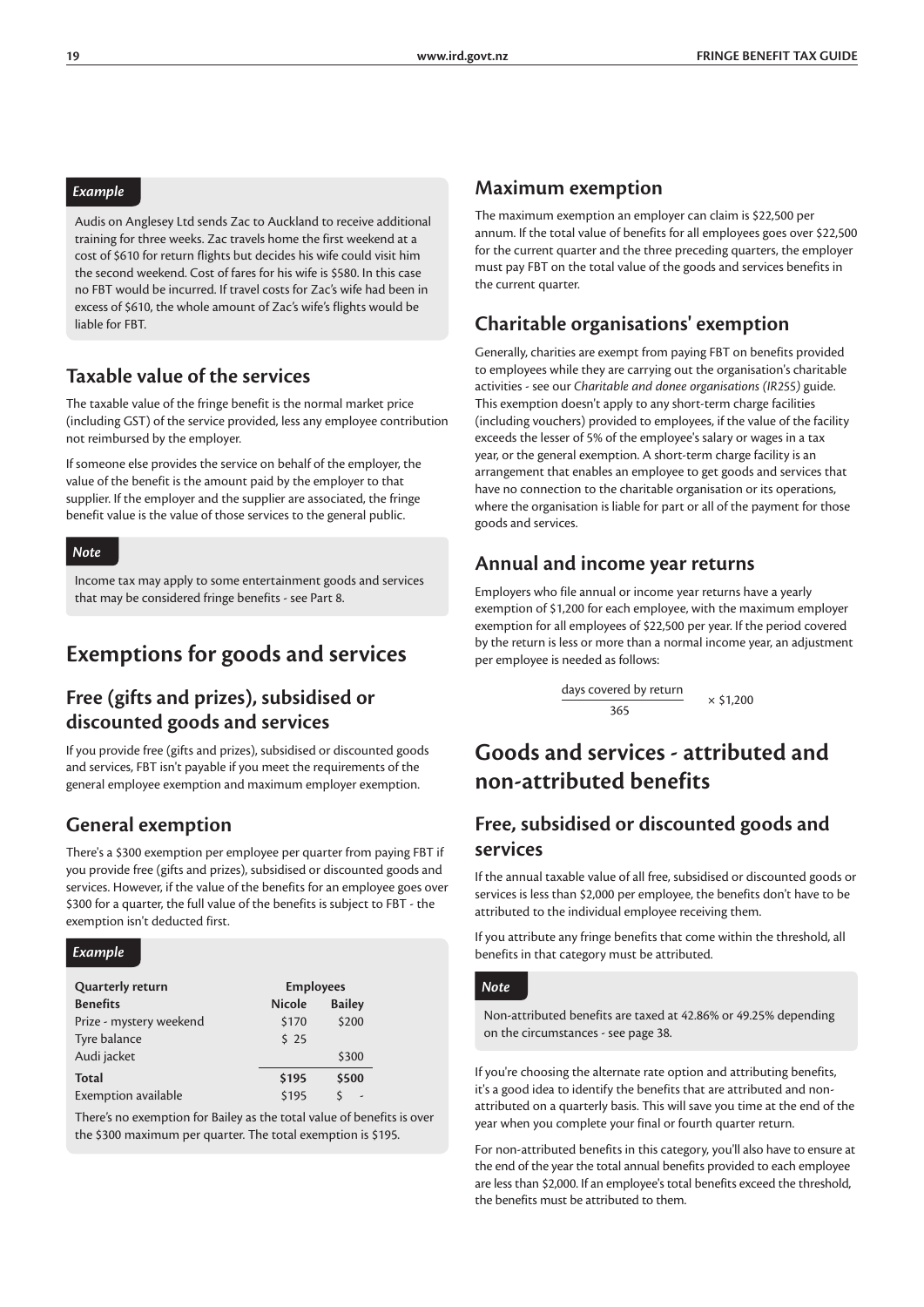### **Subsidised transport**

### **Attributed and non-attributed benefits**

This applies only to employers who are in the business of, or in a group of companies in the business of, supplying transport to the public. For example, air, road, rail and sea passenger services.

A fringe benefit exists when employees receive the same service offered to the public at a cost less than 25% of the highest fare charged to the public. This also applies when the subsidised transport is provided by a third party, if both the employer and the third party are in the public transport business.

#### *Example*

A company provides air services to the general public. Employees can travel on these services by paying 10% of the highest price applying at the time of travel.

Mike, an employee, bought overseas travel costing \$1,000. The highest cost for this class of travel was \$10,000 so the fringe benefit is \$1,500:

 $$10,000 \times 25\% = $2,500$  less \$1,000 employee contribution.

Subsidised transport is a separate category of fringe benefit. It doesn't have to be attributed to individual employees if all employees have the same or similar entitlement. However, if this isn't the case, the annual taxable value of subsidised transport provided to an employee of \$1,000 or more must be attributed.

#### *Note*

If one benefit in this category is attributed, all benefits must be attributed.

If you're choosing the alternate rate option and attributing benefits, it's a good idea to identify the benefits that are attributed and nonattributed on a quarterly basis. This will save you time at the end of the year when you complete your final or fourth quarter return.

For non-attributed benefits in this category, at the end of the year you'll have to ensure the total annual benefits provided for each employee are less than \$1,000. If an employee's total benefits exceed the threshold, the benefits must be attributed to them.

### **Specific common issues**

### **Distinctive work clothing**

If an employer provides distinctive work clothing it will be exempt from FBT. This means any single item of clothing forming part of a uniform identifiable with the employer because of logos, pattern, colour scheme or style.

### **Carparks**

If you provide employees with carparks they aren't subject to FBT if the carpark is on your premises. This exemption extends to leasing carparks for your employees, provided the you have an exclusive right to occupy the property.

### **Frequent flyer and membership reward schemes**

Benefits won't be subject to FBT where employees join the scheme for their own use. FBT may apply if you enter into an arrangement with the promoter of the scheme to benefit employees.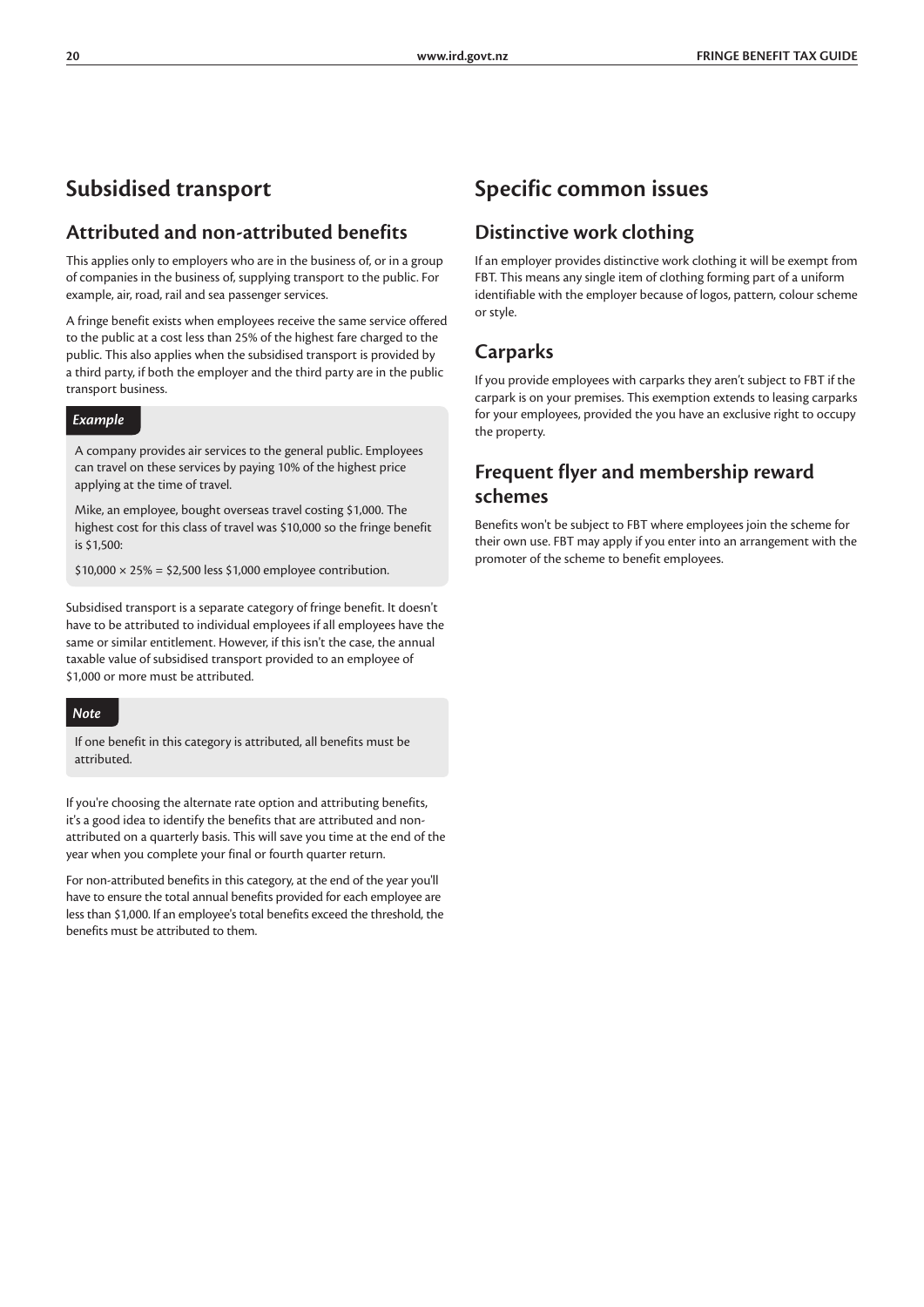### **FBT taxable value calculation sheet - quarterly (IR427)**

#### **Quarter 4**

#### *Free (gifts and prizes), subsidised, or discounted goods and services*

Attributed benefits<br>The need to attribute benefits only applies if you have elected to use the alternate rate calculation process. Attribute benefits to the individual employee who receives the benefit if the **annual** taxa

| Employee's name or "non-attributed"<br>- if non-attributed benefits                                                                                                                                                                | $\mathbf{D}$<br>Description of benefit                           | 3<br>Value of<br>fringe benefit |         | Recipient's<br>contributions |         | $5\overline{2}$<br><b>Total benefit</b><br>$(3 \text{ minus } 4)$ | 6<br>Exemption<br>(if claimed)              | Taxable value<br>$(5 \text{ minus } 6)$ |
|------------------------------------------------------------------------------------------------------------------------------------------------------------------------------------------------------------------------------------|------------------------------------------------------------------|---------------------------------|---------|------------------------------|---------|-------------------------------------------------------------------|---------------------------------------------|-----------------------------------------|
| Nicole                                                                                                                                                                                                                             | Prize & services                                                 |                                 | 195.005 |                              |         | 195.005                                                           | 195005                                      | 0.00                                    |
| Bailey                                                                                                                                                                                                                             | Prize & Goods                                                    |                                 | 500.005 | $\overline{\phantom{0}}$     |         | 500.00 \$                                                         | 000 \$                                      | 500.00                                  |
|                                                                                                                                                                                                                                    |                                                                  |                                 |         |                              |         |                                                                   |                                             |                                         |
|                                                                                                                                                                                                                                    |                                                                  |                                 |         |                              |         |                                                                   |                                             |                                         |
|                                                                                                                                                                                                                                    |                                                                  |                                 |         |                              |         |                                                                   |                                             |                                         |
|                                                                                                                                                                                                                                    |                                                                  |                                 |         |                              |         |                                                                   |                                             |                                         |
|                                                                                                                                                                                                                                    |                                                                  |                                 |         |                              |         |                                                                   |                                             |                                         |
|                                                                                                                                                                                                                                    |                                                                  |                                 |         |                              |         |                                                                   |                                             |                                         |
|                                                                                                                                                                                                                                    |                                                                  |                                 |         |                              |         |                                                                   |                                             |                                         |
|                                                                                                                                                                                                                                    |                                                                  |                                 |         |                              |         |                                                                   |                                             |                                         |
| Exemption: There is a \$300 exemption per employee per quarter, providing the value of the individual employee's total benefit<br>doesn't exceed \$300, with a maximum employer exemption of \$22,500 per annum for all employees. |                                                                  |                                 |         | $\mathbf{1}$                 | \$      | 695.00                                                            | Total<br>$\overline{2}$<br>taxable<br>value | 500.00                                  |
| How to work out if you qualify for the employer exemption in this quarter Transfer the amounts from Box 1 of your three previous quarterly calculation sheets into Boxes 3, 4 and 5                                                |                                                                  |                                 |         |                              |         |                                                                   |                                             |                                         |
|                                                                                                                                                                                                                                    | Amount from Box 1 of the quarter immediately before this quarter |                                 |         |                              |         | 500.00                                                            |                                             |                                         |
|                                                                                                                                                                                                                                    | Amount from Box 1 of the quarter before the Box 3 quarter        |                                 |         |                              | \$      | 350.00                                                            |                                             |                                         |
|                                                                                                                                                                                                                                    | Amount from Box 1 of the quarter before the Box 4 quarter        |                                 |         | $\overline{\mathbf{5}}$      | \$      | 600.00                                                            |                                             |                                         |
|                                                                                                                                                                                                                                    | Total value. Add Boxes 1, 3, 4 and 5                             |                                 |         | 6                            | $\zeta$ | 2,145.00                                                          |                                             |                                         |
| Note: If the total value in Box 6 is greater than \$22,500 enter the total from Box 1 into Box B. If the total value in Box 6 is less than \$22,500 enter the total from Box 2 into Box B.                                         |                                                                  |                                 |         |                              |         |                                                                   |                                             |                                         |
|                                                                                                                                                                                                                                    |                                                                  |                                 |         |                              |         | Total taxable value. Copy this amount to Box B on page 1          | B                                           | 500.00                                  |
| Value of fringe benefit is: . goods - the cost to the employer, or if manufactured, the lowest market value (GST-inclusive)<br>· services - normal market value (GST-inclusive).                                                   |                                                                  |                                 |         |                              |         |                                                                   |                                             |                                         |

#### **Gifts and prizes and subsidised or discounted goods and services**

It's a good idea to list your employees' names in the same order for all your calculation sheets.

#### **Column 1**

Write the employee's name or "non-attributed".

#### **Column 2**

Write a description of the goods or services provided. Include the number of employees who received the non-attributed benefit.

#### **Column 3**

Write the value of the goods or services supplied.

#### **Column 4**

Write the amount of any employee contribution.

#### **Column 5**

Work out the total value of the benefit by subtracting the recipient's contributions (column 4) from the value of the fringe benefit (column 3).

#### **Column 6**

Write the amount of any exemption claimed.

#### **Column 7**

Work out the taxable value of the benefit by subtracting the exemption (column 6) from the total benefit (column 5).

#### **Box 1**

Total the value of benefits provided.

#### **Box 2**

Add up the taxable value of benefits provided and write the amount in Box 2.

#### **Box 3**

Write the amount of total benefits from Box 1 of the previous quarter.

#### **Box 4**

Write the amount of total benefits from Box 1 of the quarter prior to that of Box 3.

#### **Box 5**

Write the amount of total benefits from Box 1 of the quarter prior to that of Box 4.

#### **Box 6**

Work out the total value of taxable benefits provided in the current quarter and the three preceding ones by adding Boxes 1, 3, 4 and 5.

If the total benefits of the current quarter and the three preceding quarters exceed \$22,500, exemptions can't be claimed for benefits provided in the current quarter.

#### **Box B**

Copy the total from Box B on page 2 to Box B on page 1 of the calculation sheet.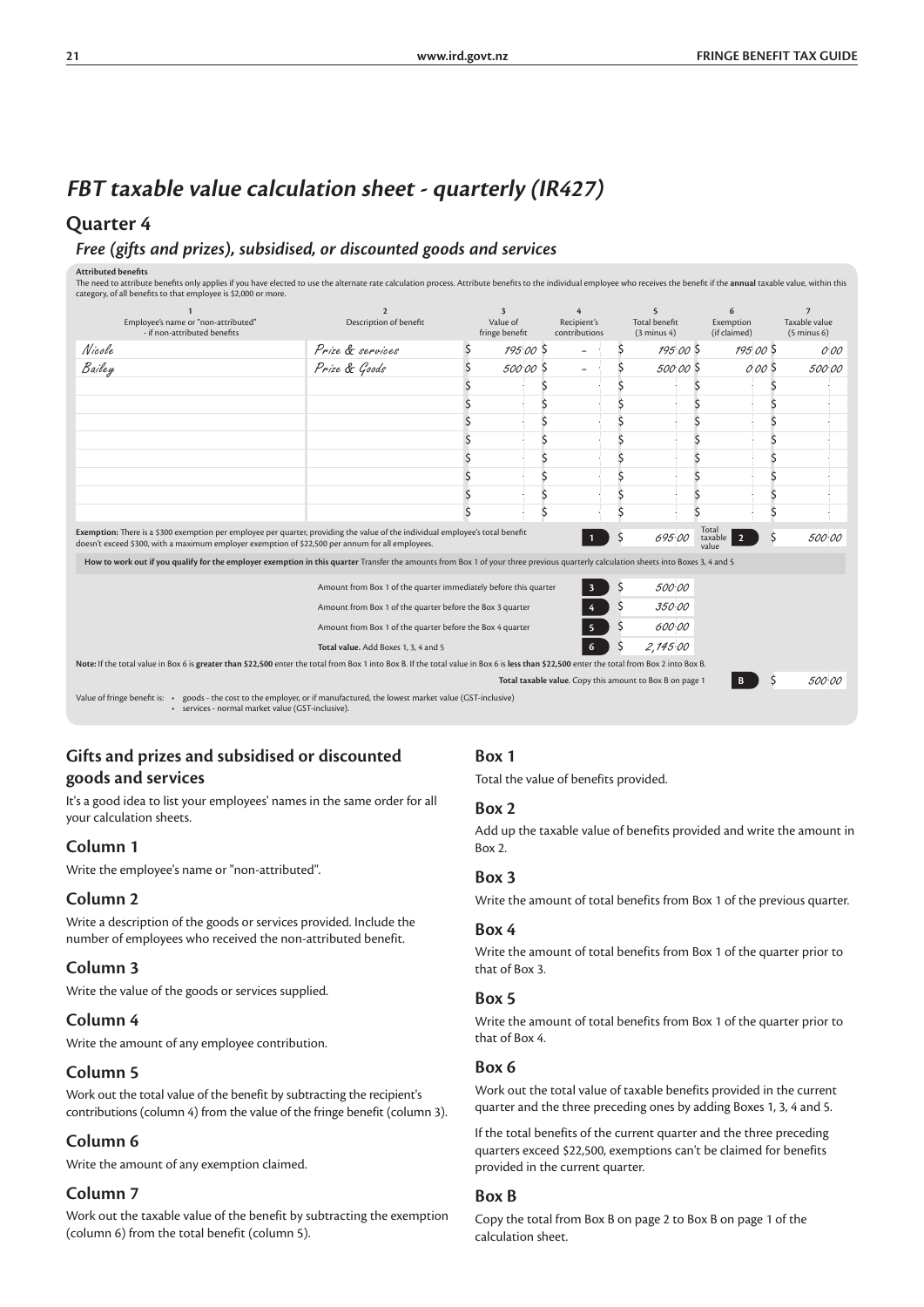#### *Subsidised transport*

#### **Attributed benefits** The need to attribute benefits only applies if you have elected to use the alternate rate calculation process. Attribute benefits to the individual employee who receives the benefit if the **annual** taxable value, within th

| Employee's name or "non-attributed"<br>- if non-attributed benefits | Description of benefit                                                            | 25% of maximum<br>fare or cost to employer | Recipient's<br>contributions | Taxable value<br>$(3 \text{ minus } 4)$ |
|---------------------------------------------------------------------|-----------------------------------------------------------------------------------|--------------------------------------------|------------------------------|-----------------------------------------|
|                                                                     |                                                                                   |                                            |                              |                                         |
|                                                                     |                                                                                   |                                            |                              |                                         |
|                                                                     |                                                                                   |                                            |                              |                                         |
|                                                                     |                                                                                   |                                            |                              |                                         |
|                                                                     |                                                                                   |                                            |                              |                                         |
|                                                                     | <b>Total taxable value.</b> Copy this amount to Box C on page $1 \quad C \quad S$ |                                            |                              | O:OO                                    |
|                                                                     |                                                                                   |                                            |                              |                                         |

(+) Special rules also apply - see the *FBT guide (IR409)* for more details. You can get this from www.ird.govt.nz or by ca

#### **Subsidised transport**

It's a good idea to list your employees' names in the same order for all your calculation sheets.

#### **Column 1**

Write the employee's name, or "non-attributed".

#### **Column 2**

Describe the benefit. If it's a non-attributed benefit, include the number of employees who received it.

#### **Column 3**

Write 25% of the highest fare charged to the public, or the cost of the fare if the employer bought it from a third party.

#### **Column 4**

Write the amount of any employee contribution.

#### **Column 5**

Subtract column 4 from column 3 and write the amount in column 5. This is the taxable value of the benefit.

#### **Box C**

Add up the taxable value of benefits provided and write the amount in Box C.

Copy the total from Box C on page 3 to Box C on page 1 of the calculation sheet.

### **Record keeping**

You need to keep separate records for different types of fringe benefits:

- gifts and prizes
- subsidised or discounted goods, services or transport.

This is because you must list them all separately in your FBT taxable value calculation sheet.

The records must show the:

- date of transaction
- name of employee receiving the benefit
- description of the benefit provided
- cost to employee
- cost to employer for goods
- normal market price for services
- highest price charged to the general public for subsidised transport.

Where appropriate, you should also keep tax invoices.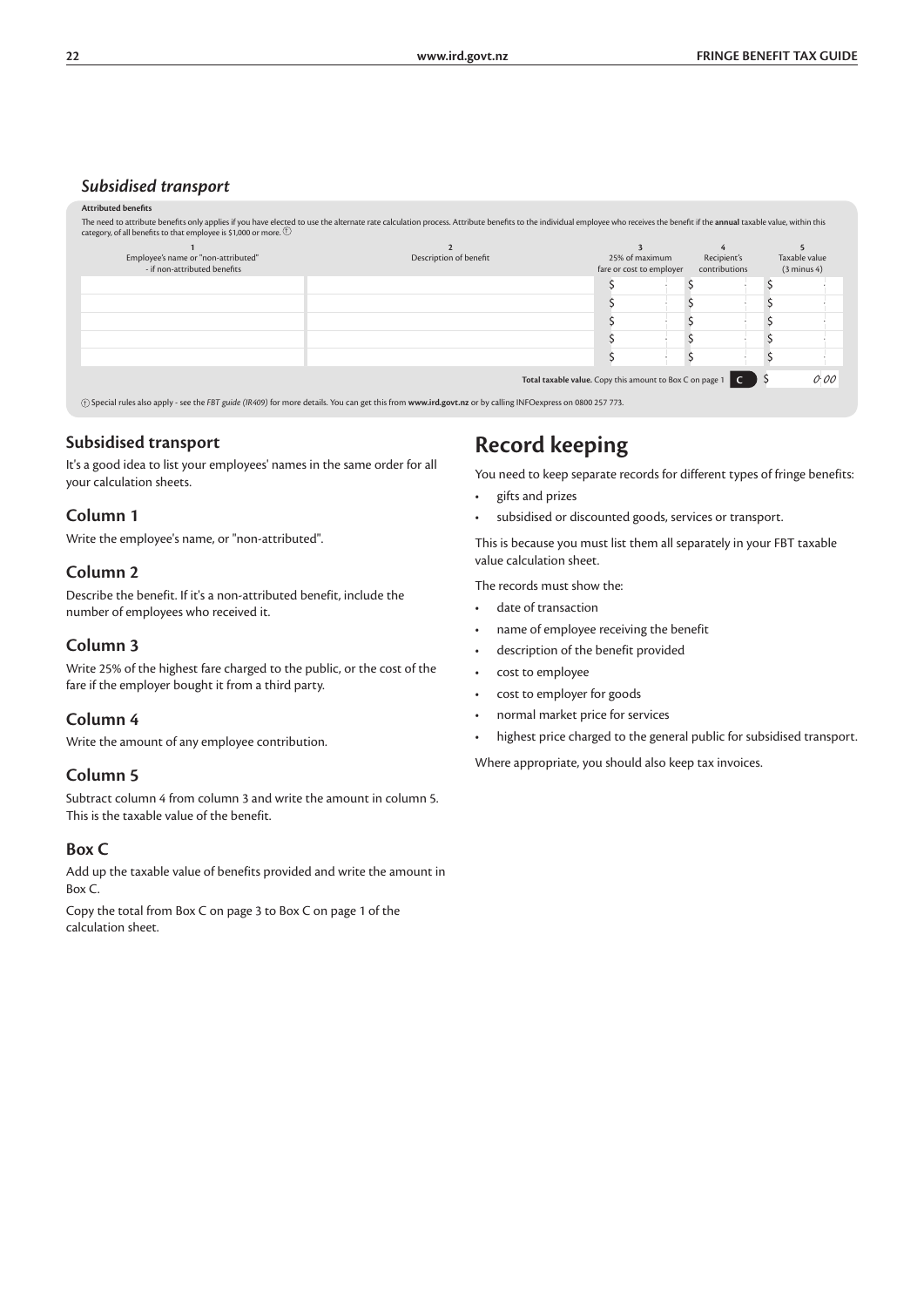# **Part 5 - Low-interest loans**

FBT is charged on low-interest loans made to employees. A loan includes all advances (such as salary advances), deposits, money lent in any other way, and any credit given (including delaying the recovery of a debt). A debit balance in the current account of a shareholderemployee of a close company would also be a loan.

FBT isn't charged on the actual loan provided by an employer to an employee. FBT is calculated on loans by comparing the interest on the loan with the interest calculated, using the prescribed rate.

### **Prescribed rate of interest**

The prescribed rate of interest is a standard rate set by regulation under the Income Tax Act 2007 and is reviewed quarterly.

If there's a change to the rate of interest it'll be made:

- at least one month before the start of the quarter the new rate first applies to, if the rate is increased, or
- at least one month before the end of the quarter the new rate first applies to, if the rate is reduced.

For the current prescribed interest rates go to **www.ird.govt.nz** (search keywords: prescribed FBT).

### **Market rate**

Banks, financial institutions or employers in a group of companies that has a member which is in the business of lending money to the public, may choose to calculate the interest on a loan based on the market rate. All other employers must calculate interest using the prescribed rate.

"Market" interest is calculated at the rate that would apply to an employee belonging to a group when either:

- the group is assessed as having a comparable credit risk to that which the employee belongs to, and
- is not associated to the employer, and
- is big enough to conduct the transaction on an arms-length basis; or alternatively
- the rate is the lowest rate given around the same time by the employer, in the ordinary course of business, to customers with a similar profile to the employee during the quarter in which the loan is provided, or during the preceding quarter if the rate for the loan quarter cannot be calculated.

#### *Example*

A bank provides loans to its employees on terms that are identical to those a bank offers a group of government employees, but not to the public in general. The market interest rate would be the one offered to the group of government employees.

### **Interest subject to FBT**

If the interest on the loan is less than the interest calculated using the prescribed rate or market rate on the daily balance of the loan, FBT is charged on the difference.

If a loan is provided by another person on behalf of the employer, FBT may also be charged. For example, an employer will be subject to FBT on any low-interest loan provided to an employee by an associated company in a group of companies.

### **Loans not subject to FBT**

If normal commercial credit is available to the general public, and you give the same credit to an employee, it isn't subject to FBT.

#### *Example*

Audis on Anglesey Ltd offers interest-free finance to the general public when buying a new car. Sarah buys a new car and takes advantage of the interest-free finance being offered. Even though the interest payable (nil) is lower than the prescribed rate, the loan wouldn't be subject to FBT as the finance is available to the general public.

Charitable organisations aren't required to account for FBT where a benefit is made available to an employee by way of short-term credit, and the benefit doesn't exceed 5% of the employee's salary and wages.

If the total value of the benefits exceeds the 5% threshold the charitable organisation will need to account for FBT on the short-term credit available to the employee.

#### **Wage advances**

Loans provided by employers as an advance against future salary or wages won't incur an FBT liability, provided the combined amount outstanding for an employee doesn't exceed \$2,000. The loan provided to the employee must not form part of an employment package.

This exemption doesn't apply to loans which have been secured against real property, such as a mortgage.

### **Employee share loans**

For an employee share loan to be exempt from FBT it must meet the following criteria:

- The sole purpose and use of the loan, for the period the loan is outstanding, is to enable the employee to acquire shares, rights or options in their employer's company or in a company that is associated with their employer.
- The shares, rights or options must be beneficially owned by the employee at all times for the period of the loan.
- A condition of the loan agreement is that it must be repaid in full if the employee ceases to be the beneficial owner of any of the shares, rights or options.
- The company issuing the shares, rights or options isn't a qualifying company.
- The employer and employee aren't associated persons.
- The company issuing the shares, rights or options maintains a dividend paying policy for the period of the loan.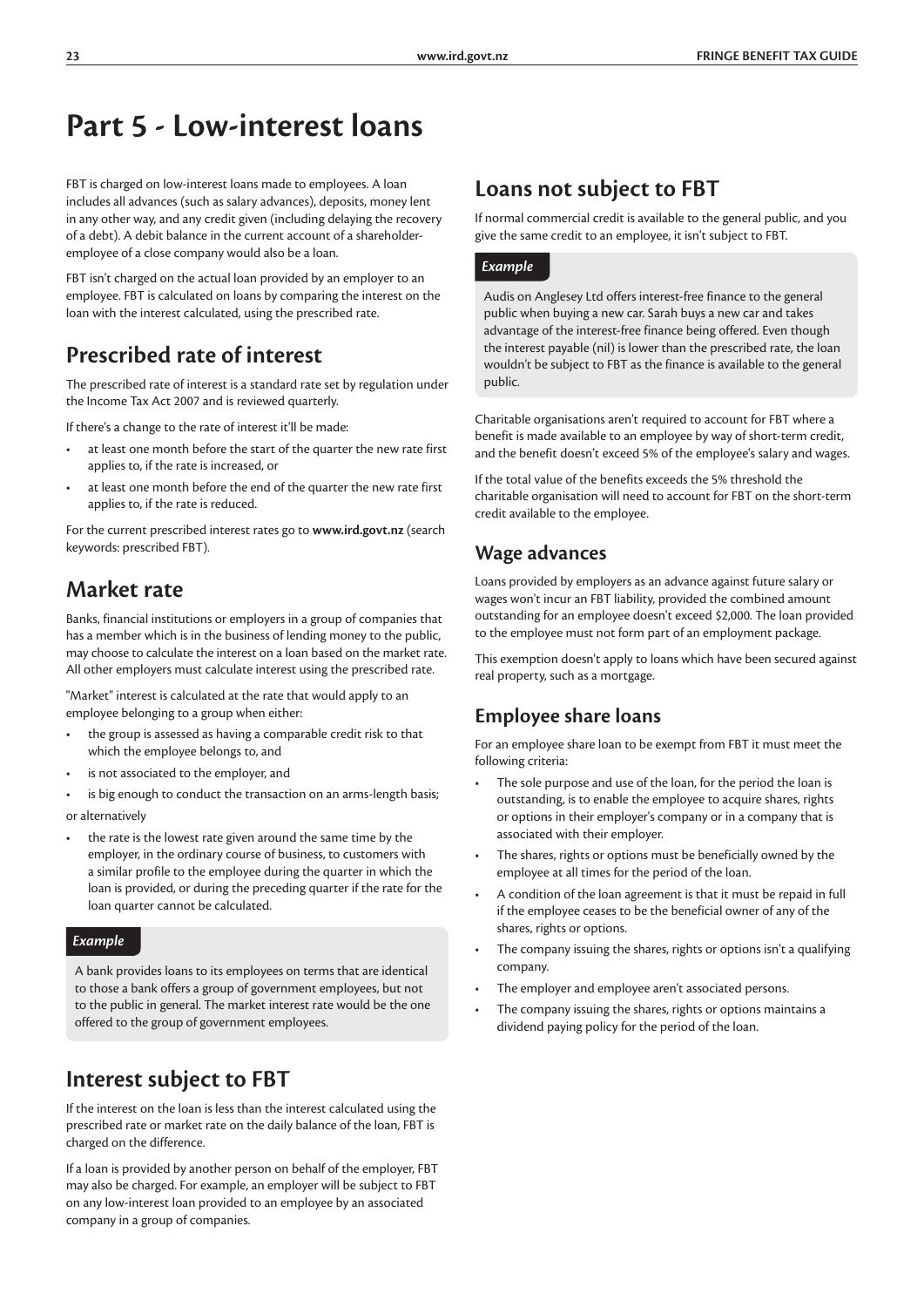### **Share purchase scheme loans**

A loan provided to an employee under a share purchase scheme is exempt from FBT.

An employer is allowed a deduction for interest in relation to a loan made to an employee under a share purchase scheme, provided they have Inland Revenue's approval. For approval they must meet the following criteria:

- The shares must be available for no more than their market value at the date of purchase or subscription and an employee can only spend \$2,340 in a three-year period on buying shares under the scheme or any similar scheme.
- Directors and any person owning at least 10% of the company are prohibited from participation.
- Employees must be eligible to participate equally in the scheme.
- The minimum period of employment or service before employees are eligible to participate is no more than three years' full-time work for full-time employees, and for other employees an accumulated period that is the equivalent of three years' full-time work.
- A loan to an employee to buy shares:
	- is to be free of interest and other charges, and
	- be of a minimum amount of \$624 or less.
- Employees must be able to repay the loan:
	- by regular equal instalments of one month or less, and
	- over a period of between three and five years from the date of the loan, and
	- be able to choose to repay some or all of the loan before the due date for repayment.
- The trustee of the scheme must hold the shares in trust for the employee until the loan is repaid and pay any dividends direct to the employee which must be treated as having been derived by the employee.
- The trustee is prohibited from applying the amount of any dividend to the repayment of a sum owing to the company or to the trustee and the employee is prohibited from charging or disposing of their rights or interests in the shares.
- A trustee may vary the terms of the repayment of a loan under the scheme or allow the employee, if they agree, to withdraw from the scheme as if they had ended their employment. The trustee must be satisfied that the employee's continued participation in the scheme has resulted or would result in serious hardship.
- An employee can withdraw from the scheme on giving three months' notice to the trustee. The employee is to be treated, for the purposes of the scheme, as if they ended their employment with the company on the date the notice takes effect.

### **Company provides low-interest loans**

#### **Current account - debit balances**

FBT is charged on the difference between the prescribed rate of interest calculated on a daily basis on the amount overdrawn, and the actual interest charged and debited to the account.

Where a shareholder-employee is allocated further income after the end of the income year, that income is deemed to have been credited to the current account. This is done either on the first day of that income year or the day the balance of the current account first became overdrawn during that income year, whichever is later.

If the company files income year returns, it'll have to work out the interest on the current account and pay any FBT by the due date.

However, if the company has already filed quarterly returns, it must work out the correct interest and FBT payable on the current accounts for each quarter in the year. The company may have to amend filed returns. Late payment penalties, interest or shortfall penalties may be imposed on any extra FBT owing.

### **Expense accounts**

If an employer provides employees with interest-free expense accounts that can be used to purchase goods and services for private use, FBT is payable on interest calculated on a daily basis at the prescribed rate on the account's debit balance.

FBT isn't payable if the employer charges interest to the expense account on a daily basis at the prescribed rate.

### **Loans to life insurance policy holders**

Where the holder of a life insurance policy in New Zealand receives a loan from that life insurer, FBT will be payable as though the life insurer was the employer of the policy holder, and the loan was an employment-related loan. This also applies if the loan is offered to an associated person of the policy holder.

FBT is payable on any difference between the interest rate charged to the policy holder (or associated person) and the prescribed rate of interest. However, if the rate of interest on the loan given to the policy holder is exactly the same as that on loans available to the general public, there's no liability for FBT.

#### *Note*

Under the alternate rate option, loans by life insurers to life insurance policy holders are classified as pooled fringe benefits and are taxed at 42.86%.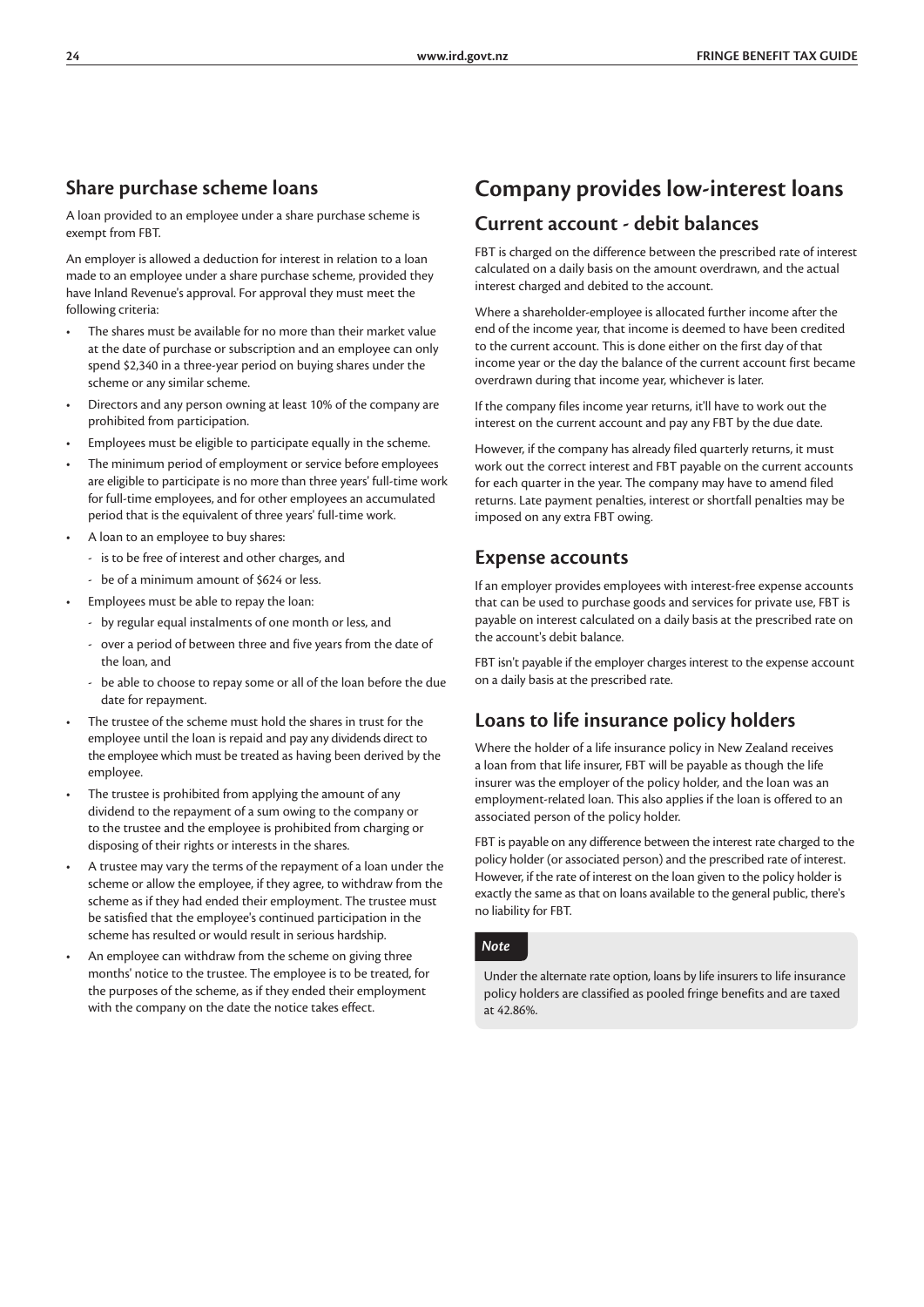### **Taxable value of the fringe benefit**

### **Loans with reviewable interest rates and all loans made on or after 1 April 1985**

The taxable value of the fringe benefit is the difference between the interest calculated on the daily balance of the loan for the quarter or income year, using the prescribed rate for that period, and the interest actually charged on that loan for the quarter or income year.

#### *Example*

#### **Taxable value of the fringe benefit**

Sarah received a \$12,000 loan from Audis on Anglesey Ltd to buy a used boat.

#### **Calculation of interest at prescribed rate (quarter ended 30 September 2019)**

| Loan balance at beginning of quarter                   |         | \$12,000.00 |
|--------------------------------------------------------|---------|-------------|
| Repayment at mid-point of quarter                      | Ś       | 400.00      |
| Balance at end of quarter                              |         | \$11,600.00 |
| Prescribed rate of interest                            |         |             |
| $(46 \times 6.13\%) \times (12,000 \div 365)$          | $\zeta$ | 92.70       |
| $(46 \times 6.13\%) \times (11,600 \div 365)$          | Ś       | 89.61       |
| Total prescribed rate of interest                      | \$.     | 182.31      |
| Write this amount in column 8 of the calculation sheet |         |             |
| - see page 26.                                         |         | 182.31      |

#### **Calculation of actual interest charged**

The loan agreement between Sarah and Audis on Anglesey Ltd states that interest is charged at a rate of 2%.

| Loan balance at beginning of quarter                   |   | \$12,000.00 |
|--------------------------------------------------------|---|-------------|
| Repayment at mid-point of quarter                      | S | 400.00      |
| Balance at end of quarter                              |   | \$11,600.00 |
| Prescribed rate of interest                            |   |             |
| $(46 \times 2\%) \times (512,000 \div 365)$            | Ś | 30.25       |
| $(46 \times 2\%) \times (511,600 \div 365)$            | Ś | 29.24       |
| Total prescribed rate of interest                      | Ś | 59.49       |
| Write this amount in column 9 of the calculation sheet | Ś | 59.49       |
|                                                        |   |             |

### **Loans with non-reviewable interest rates**

These are loans made before 1 April 1985, which were subject to a non-reviewable interest rate when granted. The taxable value of the fringe benefit is the difference between the interest calculated on the daily balance of the loan for the quarter or income year using the "nonconcessionary rate of interest".

This applies for the year the loan agreement was signed in, and the interest actually charged on that loan for the quarter or income year.

### **Loans owing to life insurers - non-attributed benefits**

Under the alternate rate option employment related loans provided by life insurers to their policy holding employees, don't need to be attributed.

### **Annual and income year returns**

Employers completing annual and income year returns must calculate the interest for each quarter and add the four taxable values together to get the total for the year. If you file income year returns, the standard quarters may not match your own financial year. You must still calculate the interest on the daily balance of the loan, using the prescribed rate applying on each day. This means that some income years will span five different standard quarters, and some prescribed rates will only apply to one or two months of the income year.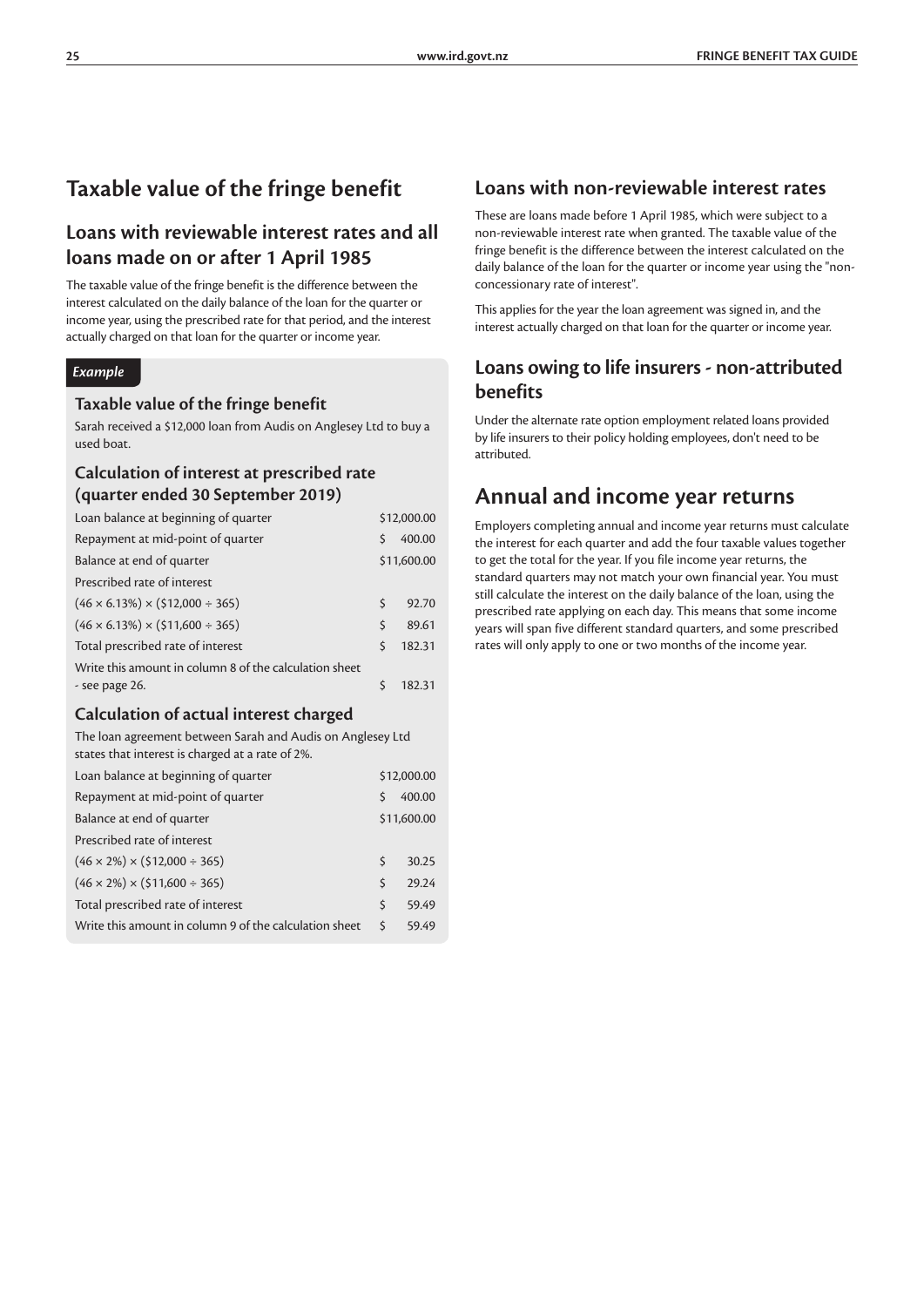### **FBT taxable value calculation sheet - quarterly (IR427)**

### **Quarter 4**

#### *Low-interest loans*

| Employee's name                                                                       | Year loan was<br>granted | Is rate<br>reviewable?<br>Yes | <b>No</b>    | Rate of<br>interest<br>% | *Market<br>rate<br>%     | Interest at market<br>rate | Prescribed or non- Interest at prescribed<br>concessionary rate or non-concessionary | rate       | Actual interest | charged |        | 10<br>Taxable value<br>$(6 \text{ minus } 9)$<br>or $(8 \text{ minus } 9)$ | Loan balance at end<br>of period |
|---------------------------------------------------------------------------------------|--------------------------|-------------------------------|--------------|--------------------------|--------------------------|----------------------------|--------------------------------------------------------------------------------------|------------|-----------------|---------|--------|----------------------------------------------------------------------------|----------------------------------|
| Sarah                                                                                 | 2014                     |                               | $\checkmark$ | 2%                       | $\overline{\phantom{a}}$ | -                          | 6.13%                                                                                | $182.31$ S |                 |         | 59.49S | 122825                                                                     | 11,600.00                        |
|                                                                                       |                          |                               |              |                          |                          |                            |                                                                                      |            |                 |         |        |                                                                            |                                  |
|                                                                                       |                          |                               |              |                          |                          |                            |                                                                                      |            |                 |         |        |                                                                            |                                  |
|                                                                                       |                          |                               |              |                          |                          |                            |                                                                                      |            |                 |         |        |                                                                            |                                  |
| * The market rate calculation can only be used by financial and banking institutions. |                          |                               |              |                          |                          |                            | Total taxable value. Copy this amount to Box D on page 1                             |            |                 | ID.     |        | 122.82                                                                     |                                  |

#### **Low interest loans**

It's a good idea to list your employees' names in the same order for all your calculation sheets. If an employee has more than one loan, enter the details of each loan separately.

#### **Column 1**

Write the names of employees who have been granted loans here.

#### **Column 2**

Write the financial year ended 31 March when the loan was granted. Loan granted 2 February 2010, write "2010" in column 2.

#### **Column 3**

Tick "Yes" if the interest rate payable on the loan can be reviewed, or "No" if it can't.

#### **Column 4**

Write the interest rate for the loan agreement.

#### **Column 5**

Write the market rate, if applicable.

#### **Column 6**

Write the interest at market rate, if applicable.

#### **Column 7**

Check **www.ird.govt.nz** for the current rate.

#### **Column 8**

Write the amount of interest for the period using the prescribed interest rate in column 7. See example of this calculation on page 25.

#### **Column 9**

Write the interest actually charged for the period.

#### **Column 10**

Work out the taxable value of the low-interest loan by subtracting the actual interest charged (column 9) from interest payable at the market rate (column 6) or prescribed rate or the non-concessionary rate (column 8).

#### **Column 11**

Write the loan balance at the end of the period.

#### **Box D**

Add up the amounts in column 10 and enter the total in Box D. This is the total taxable value of all low-interest loans.

Copy the total from Box D on page 3 to Box D on page 1 of the calculation sheet.

### **Record keeping**

In most cases, your existing records will provide enough information to work out the value of the fringe benefit for loans. Read the following notes to see if you need to keep any extra records.

### **Accrued interest**

If you don't calculate the accrued interest each quarter, you must change your accounting procedures, so interest is recorded quarterly for FBT.

### **Daily balance of the loan**

You must work out the interest on the daily balance of the loan using the prescribed rate of interest.

To work out the daily balance you need:

- the loan balance at the beginning of the quarter
- all repayments or reductions to the loan and the dates
- interest and other charges incurred and the dates.

### **Non-reviewable interest rates**

If a loan is subject to a non-reviewable rate of interest, you must keep a copy of the original loan agreement. This should show:

- the interest rate payable
- a clause stating the rate isn't reviewable
- the date the agreement was signed.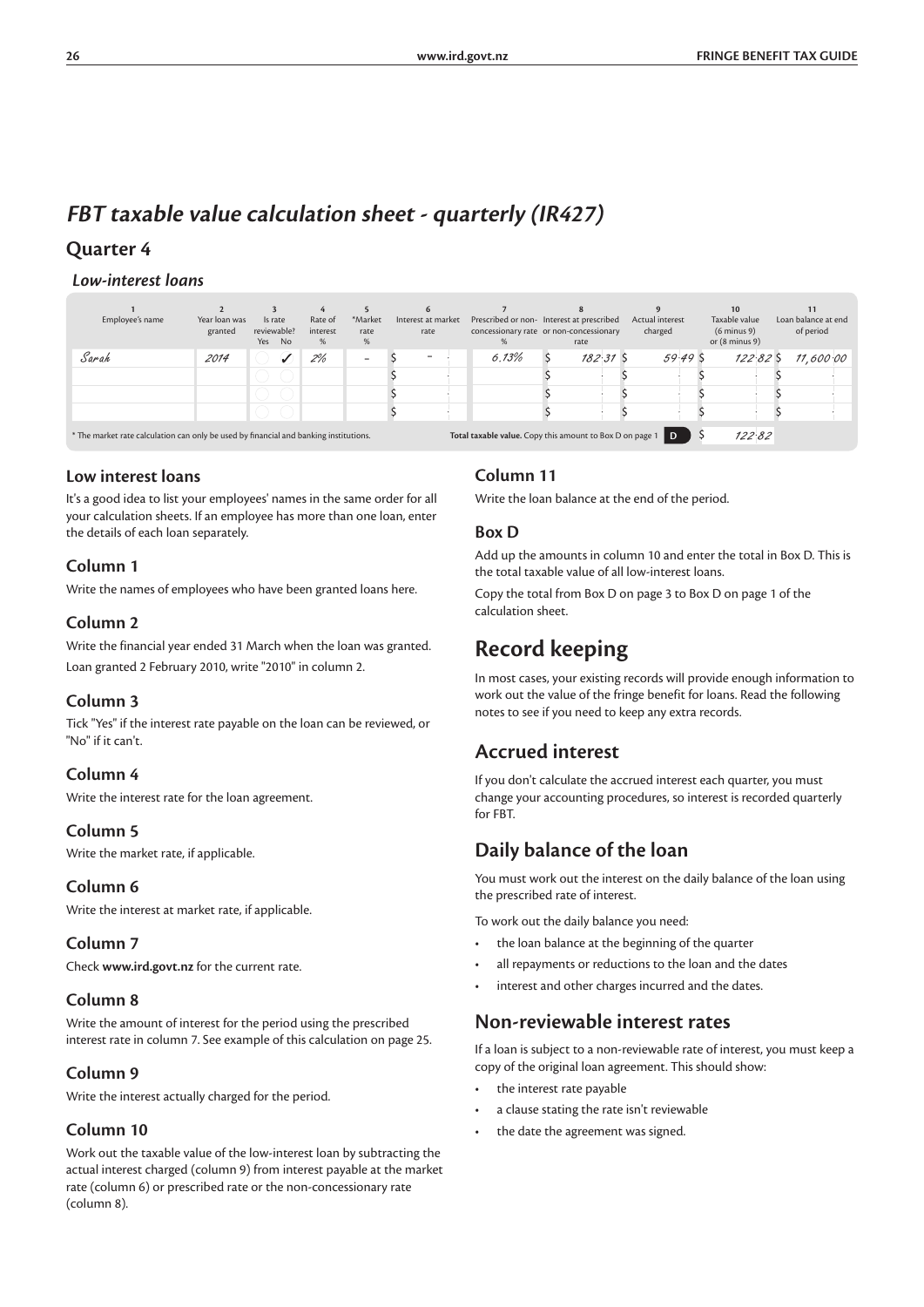# **Part 6 - Employer contributions to funds, insurance and superannuation schemes**

Any contributions you make for your employees to any of the following are subject to FBT:

- sickness, accident or death benefit funds
- funeral tructs
- insurance fund of a friendly society, life, pension, personal accident or sickness policies
- superannuation schemes to which ESCT (employer superannuation contribution tax) doesn't apply.

ESCT must be deducted from any specified superannuation contribution to a superannuation fund an employer makes for the employee's benefit. If an employee asks you to make deductions from their wages and pay them to a superannuation scheme, these aren't specified superannuation contributions.

If you're not sure if ESCT applies to your superannuation scheme, call your scheme provider, or call us on 0800 377 772.

### **Life insurance contributions**

If an employee or a family member takes out an insurance policy and the premiums are paid by the employer, the payments are taxable income in the hands of the employee. The employer doesn't pay FBT on these contributions.

If an employer takes out an insurance policy for an employee and pays the premiums, the employer will have to pay FBT on those premiums.

However, if the employer, not the employee, benefits from the policy, eg, keymen insurance, the payments are not subject to FBT or taxable in the hands of the employee.

### **Discounted life insurance for agents**

When life insurance agents receive discounted premiums on their own or family policies, the discounted premiums are fringe benefits. As the employer, the life insurer will be liable for the FBT. For FBT purposes the self-employed commission agent is an employee as the commissions paid to them are schedular payments - see "Employers and employees" on page 6.

### **The taxable value of the fringe benefit**

The taxable value of the fringe benefit is the total premium you contributed or paid.

These are calculated on a GST-inclusive basis, unless the goods and services being provided are exempt from GST.

### **Attributed and non-attributed benefits**

When providing these fringe benefits, there's a non-attributed threshold of \$1,000 per employee, per year for each of the four categories referred to earlier.

If you choose to attribute any fringe benefits in a category, even if the total amount of the benefits is less than \$1,000 per employee, all these benefits must be attributed.

#### *Note*

Non-attributed benefits are taxed at 42.86% or 49.25% depending on the circumstances - see page 33.

If you're choosing the alternate rate option and attributing benefits, it's a good idea to identify the benefits that are attributed and nonattributed on a quarterly basis. This will save you time at the end of the year when you complete your final or fourth quarter return.

For non-attributed benefits in this category, you'll have to ensure at the end of the year the total annual benefits provided for each employee are less than \$1,000. If an employee's total benefits exceed this threshold you must attribute the benefits to them.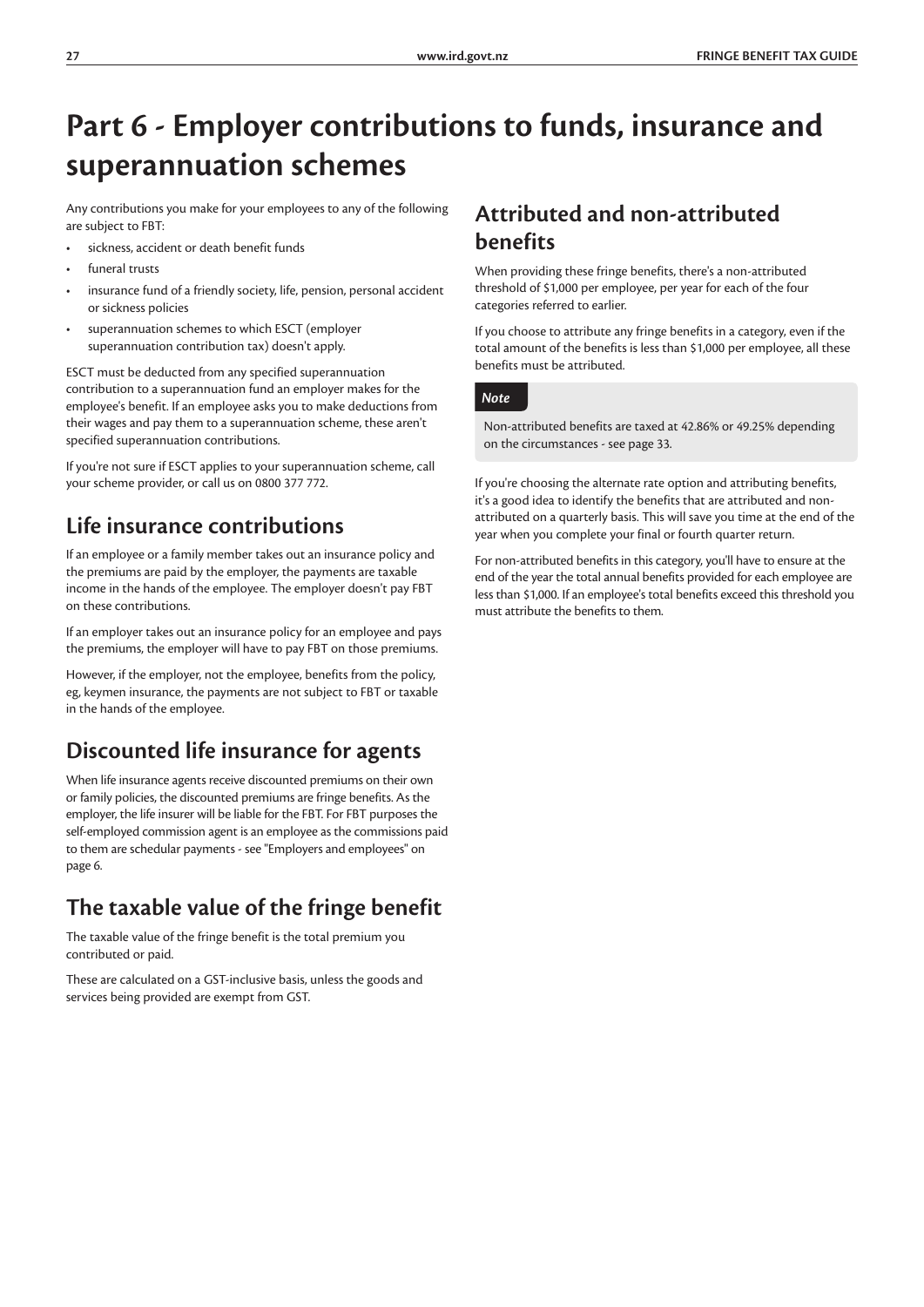### **FBT taxable value calculation sheet - quarterly (IR427)**

#### **Quarter 4**

*Contributions to funds, insurance and superannuation schemes*

*•* **Complete this panel if you make contributions for your employees to:**

Category 2 - any life insurance, pension insurance, personal accident or sickness insurance policy, or insurance fund of a friendly society

Category 3 - any superannuation scheme where ESCT (employer superannuation contribution tax) does not apply. Category 4 - Funeral trusts

**Attributed benefits**

The need to attribute benefits only applies if you have elected to use the alternate rate calculation process. Attribute benefits to the individual employee who receives the benefit for each of the four categories<br>above, i

|                                                                     | $\mathfrak{p}$                                                                                          | $\overline{\mathbf{3}}$ |  |
|---------------------------------------------------------------------|---------------------------------------------------------------------------------------------------------|-------------------------|--|
| Employee's name or "non-attributed"<br>- if non-attributed benefits | Name and description of fund                                                                            | Taxable value           |  |
| Category 1:                                                         |                                                                                                         |                         |  |
|                                                                     |                                                                                                         |                         |  |
|                                                                     |                                                                                                         |                         |  |
|                                                                     |                                                                                                         |                         |  |
| Category 2:                                                         |                                                                                                         |                         |  |
| Non-attributed                                                      | Audis on Anglesey Ltd - staff accident fund - 10 employees - half-yearly premiums                       | 4,500.00                |  |
|                                                                     |                                                                                                         |                         |  |
|                                                                     |                                                                                                         |                         |  |
| Category 3:                                                         |                                                                                                         |                         |  |
|                                                                     |                                                                                                         |                         |  |
|                                                                     |                                                                                                         |                         |  |
|                                                                     |                                                                                                         |                         |  |
| Category 4:                                                         |                                                                                                         |                         |  |
|                                                                     |                                                                                                         |                         |  |
|                                                                     |                                                                                                         |                         |  |
|                                                                     |                                                                                                         |                         |  |
|                                                                     | Total taxable value. Copy this amount to Box E on page 1 $\begin{bmatrix} 1 & 1 \\ 2 & 3 \end{bmatrix}$ | 4,500.00                |  |

#### **Contributions to schemes**

It's a good idea if you list your employees' names in the same order for all your calculation sheets.

#### **Column 1**

Write the employee's name, or "non-attributed".

#### **Column 2**

Write the name and a description of the fund. Include the number of employees who received the non-attributed benefit.

#### **Column 3**

Write the total amount you contributed over the period.

#### **Box E**

Add up the amounts in column 3 and write the total in Box E. This is your total taxable value for contributions to funds, insurance, health insurance and superannuation schemes.

Copy the total from Box E on page 4 to Box E on page 1 of the calculation sheet.

# **Record keeping**

For contributions to superannuation schemes, you need to keep:

- a copy of your approval letter received from the Financial Markets Authority stating the type of superannuation scheme and the date of approval
- a list of the employees in the scheme
- a list of the amounts contributed for each employee.

For sickness, accident or death benefit funds, your records must show:

- approval by the Commissioner of Inland Revenue
- the names of the employees in the fund
- amounts contributed for each employee.

You must hold the following records for each life, pension, funeral, personal accident and sickness insurance policy:

- the type of policy and the date it was taken out
- a list of the employees covered by the policy
- the premium amount paid for each employee.

Category 1 - any sick, accident and death fund approved by Inland Revenue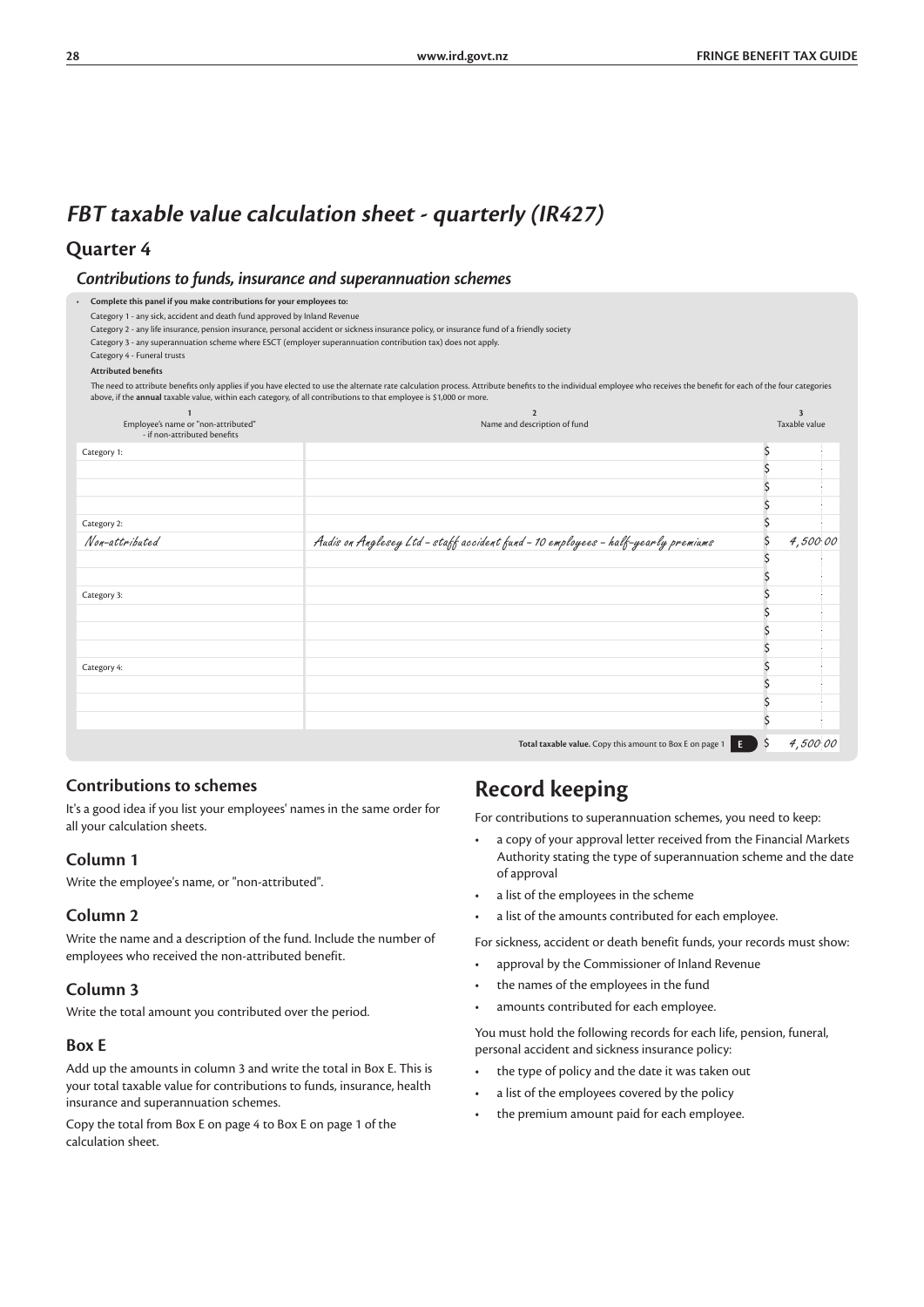# **Part 7 - Completing FBT returns**

The following examples use the current FBT rates.

In this part we'll explain how to complete your:

- quarters 1 to 3 returns
- fourth quarter return.

The alternate rate calculation lets you choose the way you calculate FBT payable, based on the earnings paid by you to your individual employees, as follows:

- In quarters 1 to 3 you're required to choose whether you'll pay FBT at the alternate rate of 43% or at the single rate of 49.25%.
- If you choose the alternate rate in any one of quarters 1 to 3 you must complete either the "full" alternate rate calculation or the "short form" option in the fourth quarter (1 January to 31 March). The short form option applies the flat rate of 49.25% to all attributed benefits and 42.86% (or 49.25% for major shareholderemployees) to all non-attributed benefits.
- If you choose the single rate in the first three quarters, you can either complete the alternate rate calculation in the fourth quarter or pay FBT at 49.25%.

### **Choosing a rate**

It's important you consider your particular situation when deciding which rate you're going to apply to the fringe benefits you provided.

In deciding what rates to use you should consider:

- the additional time and possible set-up costs to complete the alternate rate calculations
- the impact of non-attributed benefits (if your company provides a number of non-attributed benefits you should consider using the alternate rate calculation process)
- the amount your employees earn annually (consider using the single rate or the short form alternate rate for employees who earn over \$70,000; or the full alternate rate calculation for employees who earn less than \$70,000).

### **Annual and income year returns**

Employers completing annual or income year returns can choose to:

- pay FBT at 49.25% of the taxable value of the benefits provided, or
- complete either the full alternate rate calculation or the short form option.

### **Completing** *FBT quarterly returns (IR420)* **for quarters 1 to 3**

The return periods for quarters 1 to 3 are:

| Quarter 1 | 1 April to 30 June       |
|-----------|--------------------------|
| Quarter 2 | 1 July to 30 September   |
| Quarter 3 | 1 October to 31 December |

### **Taxable benefits - section A**

Copy the total from the FBT taxable value calculation sheet to your return (see example on pages 34 and 35). If you haven't provided any fringe benefits, write "0.00" in Box 3.

### **Rate of FBT - section B**

In Box 4 on the return you're required to tick your choice of tax rate. There are two options:

- 1. Pay FBT at 49.25% of the taxable value of the benefits provided. If you choose this rate in all four quarters, you won't need to do a fourth quarter alternate rate calculation. If you choose this rate for quarters 1 to 3, you may still choose to do a fourth quarter alternate rate calculation.
- 2. Pay FBT at 43% of the taxable value of the benefits provided. In the fourth quarter you'll be required to do an alternate rate calculation or the short form option - see pages 42 to 47.

#### *Note*

The alternate rate calculation is only an option for final quarters (where the employer has stopped employing staff) and quarter 4 (1 January to 31 March).

### **Calculate FBT, GST and tax to pay - section D**

Calculate the FBT to pay using your chosen FBT rate. Enter the amount in Box 6.

Steps to calculate the GST on fringe benefits:

- 1. Take the total from Box 3.
- 2. Subtract the value of any benefits which are exempt or zero-rated supplies, for GST. The most common ones would be:
	- low-interest loans
	- other financial services
	- international travel
	- contributions to employee superannuation and life insurance policies.

The result is fringe benefits liable for GST.

3. Multiply the result from step 2 by 3 and divide by 23. This is the GST amount to include in Box 7.

Add Boxes 6 and 7 and enter the tax to pay in Box 8 on the return form, and Box 9 on the payment slip.

Show whether you're paying FBT electronically by ticking either "Yes" or "No".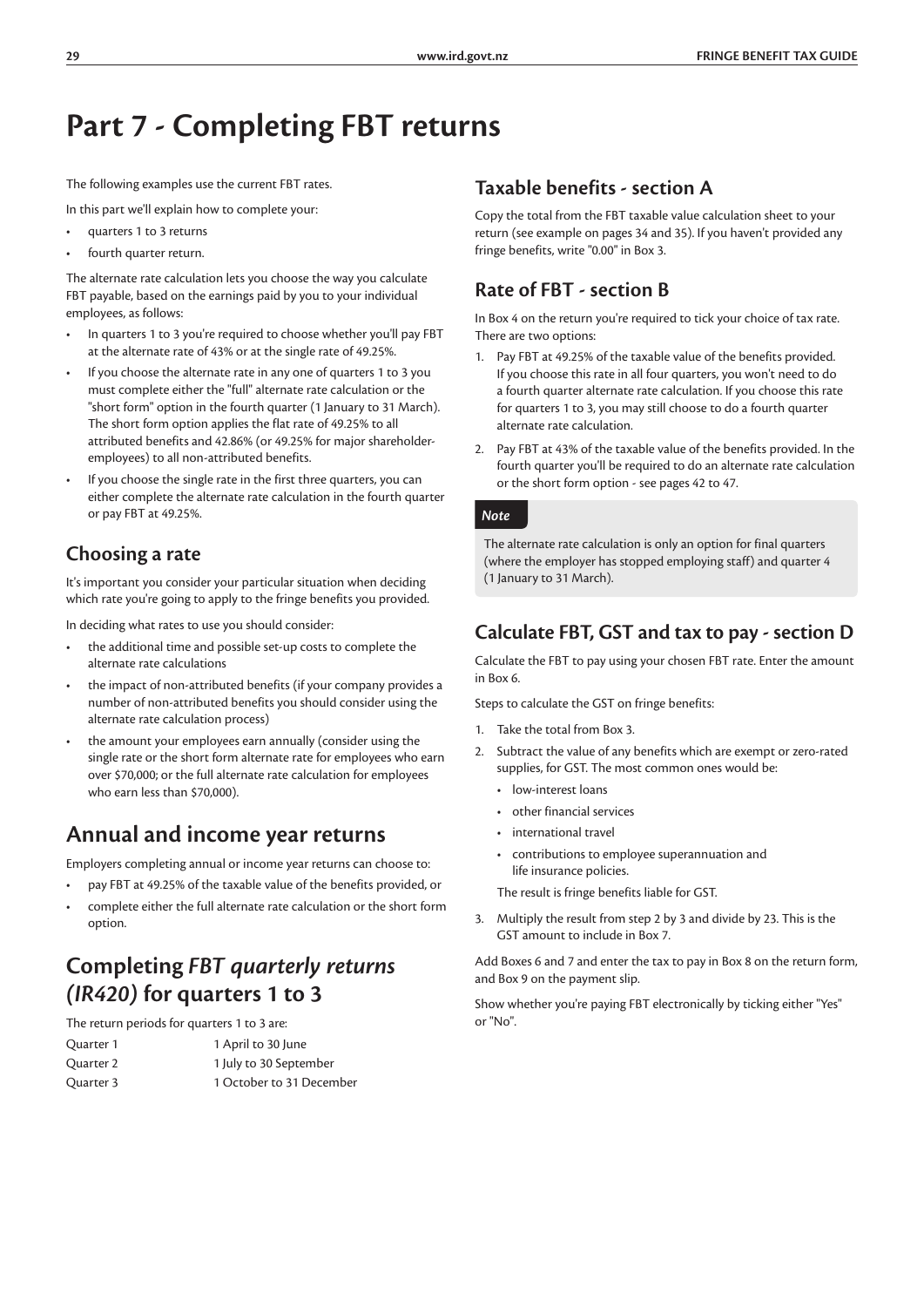| <b>Motor vehicle</b> |  |
|----------------------|--|

| Employee's name or                                                                                                                                                                                                                                                                                                                           |                                                                                                  |                                                                                                                   |                                                                             |                                                                           |                                                        |  |
|----------------------------------------------------------------------------------------------------------------------------------------------------------------------------------------------------------------------------------------------------------------------------------------------------------------------------------------------|--------------------------------------------------------------------------------------------------|-------------------------------------------------------------------------------------------------------------------|-----------------------------------------------------------------------------|---------------------------------------------------------------------------|--------------------------------------------------------|--|
| "pooled" - if<br>pooled vehicles                                                                                                                                                                                                                                                                                                             | $\overline{2}$<br>Make, model, year of<br>manufacture and<br>registration number                 | Original cost<br><sup>1</sup> Tax book<br>price (whether<br>value<br>owned or leased) (owned or leased)           | 6<br>5<br>No of days<br>Value of benefit<br>available for<br>private use    | $\overline{7}$<br>Recipient's contributions                               | 8<br>Taxable value<br>$(6$ minus 7)                    |  |
| Allan                                                                                                                                                                                                                                                                                                                                        | 2008 Audi A6<br>CDEF <sub>3</sub>                                                                | \$<br>132,900 S                                                                                                   | 87S<br>$6,423.50$ \$                                                        | $\zeta$                                                                   | 6,42350                                                |  |
| Karyn                                                                                                                                                                                                                                                                                                                                        | 2008 Audi TT<br><b>KLMN5</b>                                                                     | \$<br>84,900 \$                                                                                                   | $\zeta$<br>82<br>$3,867.66$ \$                                              | \$                                                                        | 3,867.66                                               |  |
| Michael                                                                                                                                                                                                                                                                                                                                      | 2008 Audi A4<br>GHIJ4                                                                            | $\mathsf{\mathsf{S}}$<br>89,900 \$                                                                                | $\zeta$<br>90<br>4,495.00 \$                                                | 17000<br><sub>S</sub>                                                     | 4,325 00                                               |  |
| Zao                                                                                                                                                                                                                                                                                                                                          | OPQR6<br>2008 Audi A4                                                                            | $\mathsf{\hat{S}}$<br>74,900 S                                                                                    | $\zeta$<br>90<br>$3,745,00$ \$                                              | \$                                                                        | 3,745 00                                               |  |
| Nicole                                                                                                                                                                                                                                                                                                                                       | <b>BLDE2</b><br>2006 Audi A4<br>ABCD1                                                            | \$<br>40,000 S                                                                                                    | $\zeta$<br>90<br>2,000.00 \$                                                | \$                                                                        | 2,000 00                                               |  |
| Flynn<br>Pooled vehicles                                                                                                                                                                                                                                                                                                                     | 2005 Audi A4                                                                                     | Ś<br>32,000 \$                                                                                                    | 78<br>$\mathsf{\hat{S}}$<br>320.00 S<br>90<br>Ŝ<br>4,740.00 S               | \$<br>\$                                                                  | 32000<br>4,740.00                                      |  |
|                                                                                                                                                                                                                                                                                                                                              |                                                                                                  | 23,700 \$<br>S<br>S                                                                                               | \$                                                                          | \$<br>\$                                                                  |                                                        |  |
|                                                                                                                                                                                                                                                                                                                                              |                                                                                                  | $\mathsf{\hat{S}}$<br>$\mathsf{\mathsf{S}}$                                                                       | \$                                                                          | \$<br>\$                                                                  |                                                        |  |
|                                                                                                                                                                                                                                                                                                                                              |                                                                                                  | Total taxable value Copy this amount to Box A below.                                                              |                                                                             | $\overline{A}$                                                            | 25,421,16                                              |  |
| Note<br>You can calculate the fringe benefit value of motor vehicles based on either the vehicle's tax value or its cost price. Having<br>made your choice between the cost price and tax value options, you must continue to use your chosen option until<br>either:                                                                        |                                                                                                  | Total motor vehicle taxable value from Box A above<br>Total goods and services taxable value from Box B on page 2 |                                                                             | B                                                                         | 25,421,16<br>500,00                                    |  |
| • the vehicle is sold<br>$\begin{array}{ll} \bullet\quad \text{the vehicle ceases to be based, or}\\ \bullet\quad \text{a period of five years has elapsed.} \end{array}$<br>Cost price (Box 3) $\times$ days (Box 5) $\times$ 5% <sup>*</sup>                                                                                               | Tax value (Box 4) $\times$ days (Box 5) $\times$ 9% <sup>**</sup>                                | Total subsidised transport taxable value from Box C on page 3                                                     |                                                                             | C                                                                         | $O_1^2OO$                                              |  |
| 90<br>If vehicle cost excludes GST:<br>5.625% for quarters ending up to and including                                                                                                                                                                                                                                                        | 90<br>** If vehicle book value excludes GST:<br>10.125% for quarters ending up to and including  | Total low-interest loans taxable value from Box D on pa                                                           |                                                                             | D                                                                         | 118.95                                                 |  |
| 30/09/2010<br>30/09/2010<br>5.75% for quarters ending after 01/10/2010                                                                                                                                                                                                                                                                       | 10.35% for quarters ending after 01/10/2010                                                      | Total insurance and superannuation taxable value from Box                                                         | E on page 4                                                                 | F                                                                         | 4,500,00                                               |  |
| The minimum value of \$8,333 must be used to calculate the taxable value once the vehicle's tax value has depreciated<br>to less than this amount.                                                                                                                                                                                           |                                                                                                  | Total taxable value Add the amounts in Boxes<br>in Box F. Copy this amount to Box 3 on your,                      | <b>b</b> Exprint your answer                                                |                                                                           | (30, 540, 77)                                          |  |
| Free (gifts and prizes), subsidised, or discounted goods and services                                                                                                                                                                                                                                                                        |                                                                                                  |                                                                                                                   |                                                                             |                                                                           |                                                        |  |
| <b>Attributed benefits</b><br>The need to attribute benefits only applies if you have elected to use the alternate rate calculation process. Attribute benefits to the indiy dual (                                                                                                                                                          |                                                                                                  |                                                                                                                   |                                                                             | mployee who receives the benefit if the annual taxable value, within this |                                                        |  |
| category, of all benefits to that employee is \$2,000 or more.<br>Employee's name or "non-attributed"<br>if non-attributed benefits                                                                                                                                                                                                          | $\mathbf 2$<br>Description of benefit                                                            | Value of<br>fringe benefit                                                                                        | $\sqrt{4}$<br>$5$ Total benefit<br>Recipient<br>contributio                 | 6<br>Exemption<br>(if claimed)                                            | $\overline{7}$<br>Taxable value                        |  |
| Nicole                                                                                                                                                                                                                                                                                                                                       | Prize & services                                                                                 | bo s<br>\$<br>195                                                                                                 | $(3 \text{ minus } 4)$<br>Ś<br>۰                                            | 195.00S<br>195.00 \$                                                      | $(5 \text{ minus } 6)$<br>0.00                         |  |
| Bailey                                                                                                                                                                                                                                                                                                                                       | Prize & Goods                                                                                    | \$<br>S<br>50<br>00                                                                                               | Ś<br>÷                                                                      | 500.00 \$<br>000 \$                                                       | 500.00                                                 |  |
|                                                                                                                                                                                                                                                                                                                                              |                                                                                                  | \$<br>\$                                                                                                          | S                                                                           | S<br>S                                                                    |                                                        |  |
|                                                                                                                                                                                                                                                                                                                                              |                                                                                                  | \$<br>\$                                                                                                          | S                                                                           | \$<br>S                                                                   |                                                        |  |
|                                                                                                                                                                                                                                                                                                                                              |                                                                                                  | \$<br>\$                                                                                                          | Ś                                                                           | Ś<br>S                                                                    |                                                        |  |
|                                                                                                                                                                                                                                                                                                                                              |                                                                                                  | \$<br>\$                                                                                                          | Ś                                                                           | Ś                                                                         |                                                        |  |
|                                                                                                                                                                                                                                                                                                                                              |                                                                                                  | \$<br>Ś                                                                                                           | S                                                                           | S<br>S<br>Tota                                                            |                                                        |  |
| Exemption: There is a \$300 exemption per employee per quarter, providing the value of the individual employee's tofal behefit<br>doesn't exceed \$300, with a maximum employer exemption of \$22,500 per annum for all employees.                                                                                                           |                                                                                                  |                                                                                                                   | 695.00<br>$\overline{1}$                                                    | \$<br>$\overline{2}$<br>taxable<br>value                                  | 500 00                                                 |  |
| How to work out if you qualify for the employer exemption in this quarter                                                                                                                                                                                                                                                                    |                                                                                                  |                                                                                                                   |                                                                             |                                                                           |                                                        |  |
| Transfer the amounts from Box 1 of your three previous quarterly calculation sheets into Boxes 3, 4 and 5                                                                                                                                                                                                                                    | Amount from Box 1 of the quarter immediately before this quarter                                 |                                                                                                                   | 500.00<br>$\overline{\mathbf{3}}$                                           |                                                                           |                                                        |  |
|                                                                                                                                                                                                                                                                                                                                              | Amount from Box 1 of the quarter before the Box 3 quarter                                        |                                                                                                                   | 3,50 00<br>4                                                                |                                                                           |                                                        |  |
|                                                                                                                                                                                                                                                                                                                                              | Amount from Box 1 of the quarter before the Box 4 quarter                                        |                                                                                                                   | $\mathsf{\hat{S}}$<br>60000<br>5                                            |                                                                           |                                                        |  |
|                                                                                                                                                                                                                                                                                                                                              | Total value. Add Boxes 1, 3, 4 and 5                                                             |                                                                                                                   | $\mathsf{\hat{S}}$<br>6<br>2,145.00                                         |                                                                           |                                                        |  |
|                                                                                                                                                                                                                                                                                                                                              | Note: If the total value in Box 6 is greater than \$22,500 enter the total from Box 1 into Box B |                                                                                                                   |                                                                             |                                                                           |                                                        |  |
|                                                                                                                                                                                                                                                                                                                                              | If the total value in Box 6 is less than \$22,500 enter the total from Box 2 into Box B.         |                                                                                                                   | Total taxable value Copy this amount to Box B on page 1                     | B<br>Ş                                                                    | 500 00                                                 |  |
| Value of fringe benefit is:<br>services - normal market value (GST-inclusive).                                                                                                                                                                                                                                                               | goods - the cost to the employer, or if manufactured, the lowest market value (GST-inclusive)    |                                                                                                                   |                                                                             |                                                                           |                                                        |  |
|                                                                                                                                                                                                                                                                                                                                              |                                                                                                  |                                                                                                                   |                                                                             |                                                                           |                                                        |  |
| Subsidised transport                                                                                                                                                                                                                                                                                                                         |                                                                                                  |                                                                                                                   |                                                                             |                                                                           |                                                        |  |
| <b>Attributed benefits</b>                                                                                                                                                                                                                                                                                                                   |                                                                                                  |                                                                                                                   |                                                                             |                                                                           |                                                        |  |
| The need to attribute benefits only applies if you have elected to use the alternate rate calculation process. Attribute benefits to the individual<br>employee who receives the benefit if the annual taxable value, within this category, of all benefits to that employed is \$1,000 or more                                              |                                                                                                  |                                                                                                                   |                                                                             |                                                                           |                                                        |  |
| $\mathbf{1}$<br>Employee's name or "non-attributed"<br>if non-attributed benefits                                                                                                                                                                                                                                                            |                                                                                                  | Description of benefit                                                                                            | 25% of maximum                                                              | 4<br>Recipient's<br>contributions                                         | $\varsigma$<br>Taxable value<br>$(3 \text{ minus } 4)$ |  |
|                                                                                                                                                                                                                                                                                                                                              |                                                                                                  |                                                                                                                   | fare or cost to<br>emplo                                                    |                                                                           |                                                        |  |
|                                                                                                                                                                                                                                                                                                                                              |                                                                                                  |                                                                                                                   | S                                                                           | S<br>Ś                                                                    |                                                        |  |
|                                                                                                                                                                                                                                                                                                                                              |                                                                                                  |                                                                                                                   | \$                                                                          |                                                                           |                                                        |  |
|                                                                                                                                                                                                                                                                                                                                              |                                                                                                  |                                                                                                                   | Total taxable value. Copy this amount to Box C on page 1                    | $\mathsf{C}$                                                              | 000                                                    |  |
| (1) Special rules also apply - see the FBT guide (IR409) for more details. You can get this from www.ird.govt.nz or by calling INFOexpress on 0800 257 773.                                                                                                                                                                                  |                                                                                                  |                                                                                                                   |                                                                             |                                                                           |                                                        |  |
| Low-interest loans                                                                                                                                                                                                                                                                                                                           |                                                                                                  |                                                                                                                   |                                                                             |                                                                           |                                                        |  |
| $\overline{\mathbf{3}}$<br>$\mathbf{1}$<br>$\overline{2}$                                                                                                                                                                                                                                                                                    | $\overline{4}$<br>5                                                                              | 6<br>$\overline{7}$                                                                                               | 9<br>$\mathbf{g}$                                                           | 10                                                                        | 11                                                     |  |
| Employee's name<br>Year loan was<br>Is rate<br>granted<br>reviewable?                                                                                                                                                                                                                                                                        | Rate of<br>*Market<br>interest<br>rate                                                           | Interest at<br>escribed or<br>market rate<br>concessionary                                                        | Interest at prescribed<br>Actual interest charged<br>non-concessionary rate | Taxable value<br>(6 minus 9) or                                           | Loan balance at end<br>of period                       |  |
| Yes No                                                                                                                                                                                                                                                                                                                                       | $\%$<br>%                                                                                        | rate %                                                                                                            |                                                                             | $(8 \text{ minus } 9)$                                                    |                                                        |  |
| Sarah<br>2010                                                                                                                                                                                                                                                                                                                                | \$<br>2%<br>٠                                                                                    | \$<br>6%                                                                                                          | 178 44<br>S<br>5949                                                         | S<br>118 95<br>S                                                          | 11,600 00                                              |  |
|                                                                                                                                                                                                                                                                                                                                              | \$                                                                                               | Ś<br>Ś                                                                                                            | \$<br>Ś                                                                     |                                                                           |                                                        |  |
| * The market rate calculation can only be used by financial and                                                                                                                                                                                                                                                                              | \$                                                                                               |                                                                                                                   | D                                                                           | $\mathsf{\$}$<br>11895                                                    |                                                        |  |
| banking institutions.                                                                                                                                                                                                                                                                                                                        |                                                                                                  | Total taxable value. Copy this amount to Box D on page 1                                                          |                                                                             |                                                                           |                                                        |  |
| Contributions to funds, insurance and superannuation schemes                                                                                                                                                                                                                                                                                 |                                                                                                  |                                                                                                                   |                                                                             |                                                                           |                                                        |  |
| Complete this panel if you make contributions for your employees to:<br>Category 1 - any sick, accident and death fund approved by Inland Revenue                                                                                                                                                                                            |                                                                                                  |                                                                                                                   |                                                                             |                                                                           |                                                        |  |
| Category 2 - any life insurance, pension insurance, personal accident or sickness insurance policy, or insurance fund of a friendly society                                                                                                                                                                                                  |                                                                                                  |                                                                                                                   |                                                                             |                                                                           |                                                        |  |
| Category 3 - any superannuation scheme where ESCT (employer superannuation contribution tax) does not apply.                                                                                                                                                                                                                                 |                                                                                                  |                                                                                                                   |                                                                             |                                                                           |                                                        |  |
| Category 4 - Funeral trusts<br><b>Attributed benefits</b>                                                                                                                                                                                                                                                                                    |                                                                                                  |                                                                                                                   |                                                                             |                                                                           |                                                        |  |
| The need to attribute benefits only applies if you have elected to use the alternate rate calculation process. Attribute benefits to the individual employee who receives the benefit for each of the four categories above,<br>if the annual taxable value, within each category, of all contributions to that employee is \$1,000 or more. |                                                                                                  |                                                                                                                   |                                                                             |                                                                           |                                                        |  |
| Employee's name or "non-attributed"                                                                                                                                                                                                                                                                                                          |                                                                                                  | Name and description of fund                                                                                      |                                                                             |                                                                           | Taxable value                                          |  |
| if non-attributed benefits<br>Category 1:                                                                                                                                                                                                                                                                                                    |                                                                                                  |                                                                                                                   |                                                                             | S                                                                         |                                                        |  |
|                                                                                                                                                                                                                                                                                                                                              |                                                                                                  |                                                                                                                   |                                                                             | Ś                                                                         |                                                        |  |
|                                                                                                                                                                                                                                                                                                                                              |                                                                                                  |                                                                                                                   |                                                                             | Ś                                                                         |                                                        |  |
| Category 2:                                                                                                                                                                                                                                                                                                                                  |                                                                                                  |                                                                                                                   |                                                                             | $\zeta$                                                                   |                                                        |  |
| Non-attributed                                                                                                                                                                                                                                                                                                                               |                                                                                                  | Audis on Anglesey Ltd - staff accident fund - 10 employees \half-yearly premiums                                  |                                                                             | Ś                                                                         | 4,500 00                                               |  |
|                                                                                                                                                                                                                                                                                                                                              |                                                                                                  |                                                                                                                   |                                                                             |                                                                           |                                                        |  |
| Category 3:                                                                                                                                                                                                                                                                                                                                  |                                                                                                  |                                                                                                                   |                                                                             |                                                                           |                                                        |  |
|                                                                                                                                                                                                                                                                                                                                              |                                                                                                  |                                                                                                                   |                                                                             |                                                                           |                                                        |  |
|                                                                                                                                                                                                                                                                                                                                              |                                                                                                  |                                                                                                                   |                                                                             |                                                                           |                                                        |  |
| Category 4:                                                                                                                                                                                                                                                                                                                                  |                                                                                                  |                                                                                                                   |                                                                             |                                                                           |                                                        |  |
|                                                                                                                                                                                                                                                                                                                                              |                                                                                                  |                                                                                                                   |                                                                             | S                                                                         |                                                        |  |
|                                                                                                                                                                                                                                                                                                                                              |                                                                                                  |                                                                                                                   | Total taxable value. Copy this amount to Box E on page 1                    | \$<br>E                                                                   | 4,500 00                                               |  |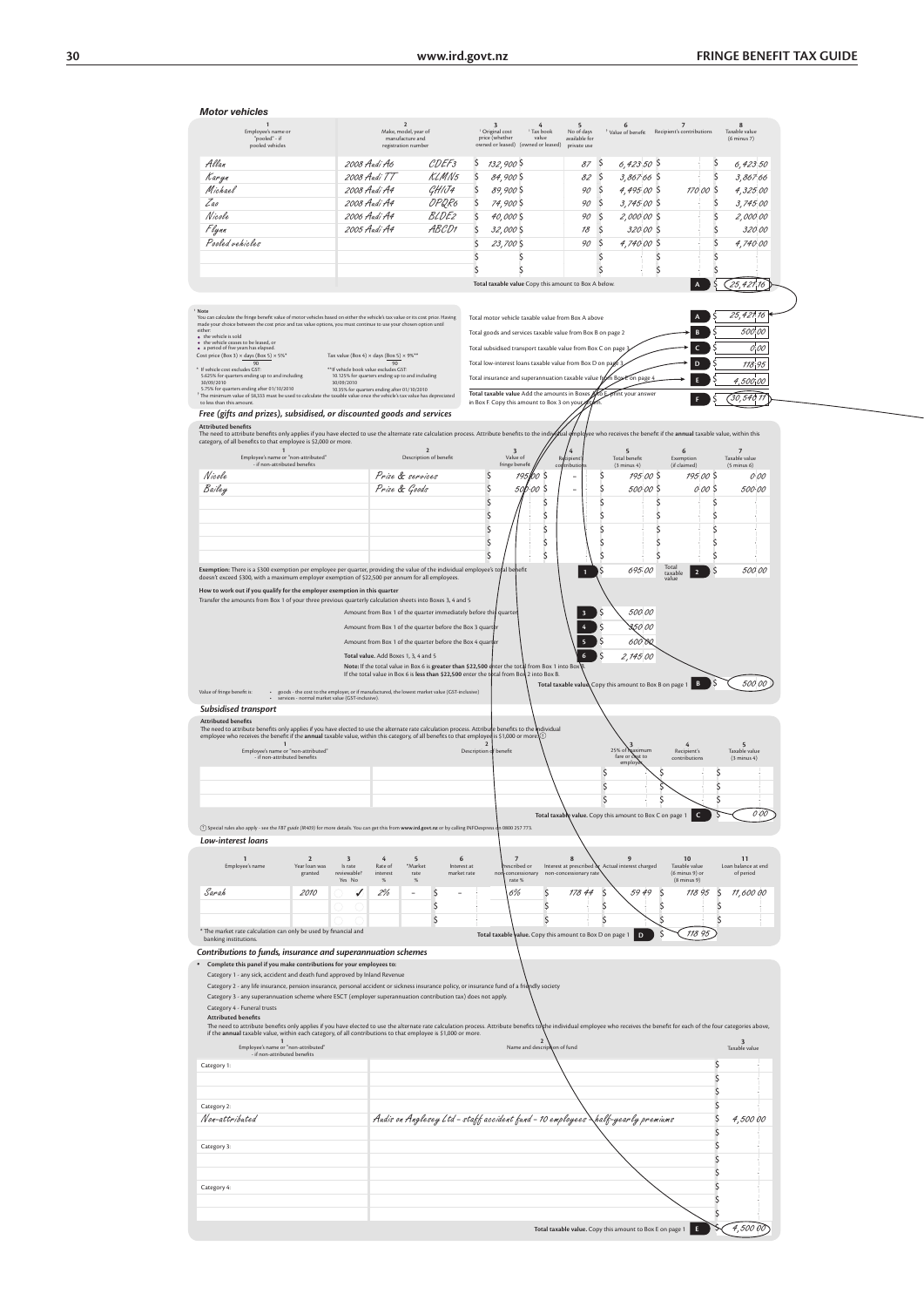**31 www.ird.govt.nz FRINGE BENEFIT TAX GUIDE**

| <b>Inland Revenue</b>                                                                                                                                                                                                                                                                                                                                |                                                                                                 |                       |                        | <b>IR 420</b><br>September 2010                                                                                   |                                          |
|------------------------------------------------------------------------------------------------------------------------------------------------------------------------------------------------------------------------------------------------------------------------------------------------------------------------------------------------------|-------------------------------------------------------------------------------------------------|-----------------------|------------------------|-------------------------------------------------------------------------------------------------------------------|------------------------------------------|
| Te Tari Taake                                                                                                                                                                                                                                                                                                                                        |                                                                                                 |                       |                        |                                                                                                                   |                                          |
| Fringe benefit tax quarterly return                                                                                                                                                                                                                                                                                                                  |                                                                                                 |                       |                        | Income Tax Act 2007                                                                                               |                                          |
|                                                                                                                                                                                                                                                                                                                                                      |                                                                                                 |                       |                        |                                                                                                                   |                                          |
| Audis on Anglesey Limited<br>563 Goodyear Street                                                                                                                                                                                                                                                                                                     | <b>IRD</b> number                                                                               |                       | 999-999-999            |                                                                                                                   |                                          |
| Wellington                                                                                                                                                                                                                                                                                                                                           | Quarter ended                                                                                   |                       | 31 March 2019          |                                                                                                                   |                                          |
|                                                                                                                                                                                                                                                                                                                                                      | This return and any payment are due 31 May 2019                                                 |                       |                        |                                                                                                                   |                                          |
| You can file your return online at www.ird.govt.nz                                                                                                                                                                                                                                                                                                   |                                                                                                 |                       |                        |                                                                                                                   |                                          |
| Is this return for Quarter 4 (1 January to 31 March)?<br>No.                                                                                                                                                                                                                                                                                         | Complete sections A, B and D below.                                                             |                       |                        | Complete sections A, C and D below.                                                                               |                                          |
| If you have ceased employing during the quarter please refer to the FBT guide (IR 409) or call us on 0800 377 772.<br>Taxable benefits provided for this quarter                                                                                                                                                                                     |                                                                                                 |                       |                        |                                                                                                                   |                                          |
| Copy the total taxable values from your Taxable value calculation sheet (IR 427) to Box 3.<br>If there is no taxable value leave this box blank and still file this return.                                                                                                                                                                          |                                                                                                 |                       | \$<br>30               | 54000                                                                                                             |                                          |
| Complete this section for Quarters 1, 2 and 3 - do not complete this section for Quarter 4.<br>Enter either 64% for periods up to 31/03/2009,<br>61% for periods after 01/04/2009 to 30/09/2010,<br>49.25% for periods after 01/10/2010                                                                                                              | Tick alternate rate<br>or 49% for periods up to 30/09/2010,<br>43% for periods after 01/10/2010 | 4 D                   |                        | Alternate rate                                                                                                    |                                          |
| Complete this section for March Quarter Only - see the FBT return guide (IR 425) for help<br>Enter single rate 64% for 31/03/2009,<br>61% for 31/03/2010,<br>or<br>49.25% for 31/03/2011 and subsequent March quarters                                                                                                                               | Tick alternate rate<br>the 49/43% rate can't be used<br>in this quarter                         |                       |                        | March Only<br>Alternate rate                                                                                      |                                          |
| Fringe benefit tax to pay or refund<br>D<br>• For Quarters 1, 2 and 3 multiply Box 3 by Box 4 and print your amount in Box 6.<br>• For Quarter 4 multiply Box 3 by Box 5 or transfer amount from Box C<br>of the IR 417 or your remuneration adjustment worksheet to Box 6.                                                                          |                                                                                                 | (Tick one)            | \$<br>13<br>FBT to pay | 282, 22<br>FBT refund                                                                                             | Total value<br>of all benefits           |
| GST payable on fringe benefits - see page 49 in the FBT guide (IR 409)<br>Value from Box 3 (less any fringe benefits that are exempt or zero-rated for GST).<br>Fringe benefits provided up to and on 30/09/2010 - divide value by nine, fringe benefits provided<br>on or after 01/10/2010 – multiply value by 3 and divide by 23 (value $x3/23$ ). |                                                                                                 |                       | \$<br>$\mathcal J$     | 96796                                                                                                             | from Box 3,<br>\$30,540 less<br>\$118.95 |
| Tax to pay or refund<br>If Box 7 is nil, copy the amount in Box 6 to Box 8. If Box 6 is FBT to pay, add Box 7.                                                                                                                                                                                                                                       |                                                                                                 |                       | \$                     | 1725018                                                                                                           | $=$ \$30,421.05<br>$x 3 \div 23$         |
| Show your tax to pay in Box 8. If Box 6 is an FBT refund, subtract Box 7.                                                                                                                                                                                                                                                                            |                                                                                                 | (Tick one)            | Tax to pay $\sqrt{ }$  | Refund                                                                                                            | = GST payable                            |
| <b>OFFICE USE ONLY</b>                                                                                                                                                                                                                                                                                                                               | Has payment been made electronically?                                                           | (Tick one)            | Yes                    | No $\sqrt$                                                                                                        |                                          |
| <b>Declaration</b><br>Corresp.<br>indicator<br>Operator<br>Return<br>Payment<br>attached<br>Y                                                                                                                                                                                                                                                        | I declare that the information given                                                            | Signature<br>L.McDell |                        | 30/05/14                                                                                                          |                                          |
| in this return is true and correct.<br>cat.                                                                                                                                                                                                                                                                                                          | Please make a copy of this return for your own records                                          |                       |                        | Date                                                                                                              |                                          |
| <b>Inland Revenue</b><br>Payment slip<br>Te Tari Taake                                                                                                                                                                                                                                                                                               |                                                                                                 |                       |                        | <b>FBT 400</b>                                                                                                    |                                          |
| Audis on Anglesey Limited                                                                                                                                                                                                                                                                                                                            | <b>IRD</b> number                                                                               | 999–999–999           |                        |                                                                                                                   |                                          |
|                                                                                                                                                                                                                                                                                                                                                      | Quarter ended                                                                                   | 31 March 2019         |                        |                                                                                                                   |                                          |
| This return and any payment are due 31 May 2014                                                                                                                                                                                                                                                                                                      |                                                                                                 |                       |                        | Copy your total from Box 8 to Box 9 and include any<br>late payment penalties and interest, for this period only. |                                          |
| Use the envelope provided to post your return,                                                                                                                                                                                                                                                                                                       | Amount of                                                                                       |                       | \$                     | 1725018                                                                                                           |                                          |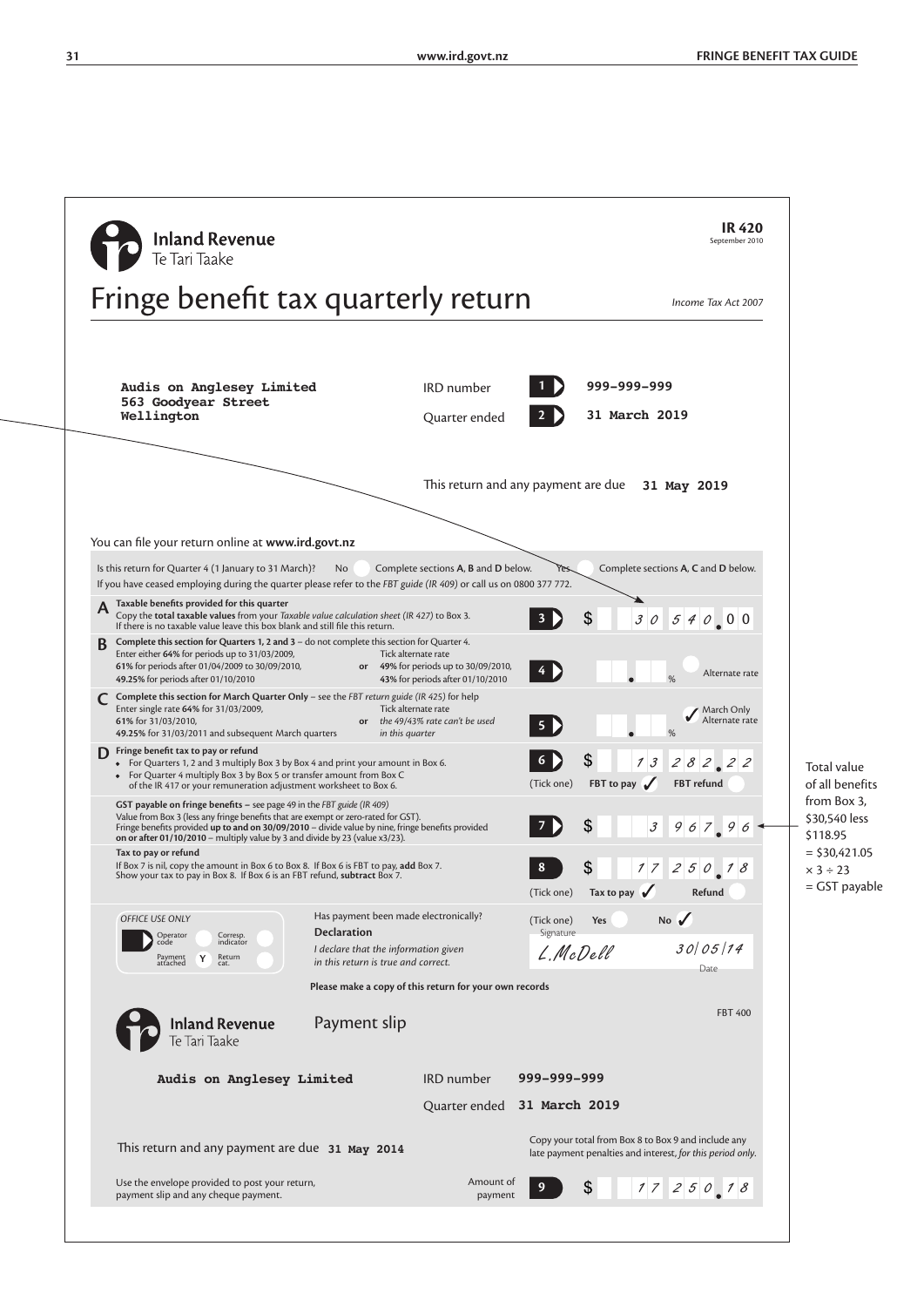### **Completing FBT returns for quarter 4**

The quarter 4 return is completed in the same way as the previous three quarters, but instead of completing section B, you complete section C.

There are three options available:

- 1. Pay FBT at 49.25% if you've chosen the single rate in each of the three previous quarters.
- 2. If you paid FBT at 49.25% the alternate rate calculations in the fourth quarter.
- 3. If you paid FBT at the alternate rate in any of the previous three quarters, you must complete the alternate rate calculations in the fourth quarter using either the full or short form calculation.

#### **Annual and income year returns**

If you're completing annual or income year returns you may choose one of the following options:

- 1. Pay FBT at 49.25% of the taxable value of the benefits provided.
- 2. Complete your FBT return in the same manner as described for the fourth quarter alternate rate calculation.

### **If you permanently cease employing staff**

If you've permanently stopped paying wages, call us on 0800 377 772 to let us know, even if your business is still going.

### **Completion of final FBT return when you've ceased to employ staff and provide fringe benefits**

If this is your final FBT return, you've ceased employing staff and don't intend to employ any more staff in the same income year, complete sections A, C and D in the quarter you cease to employ (quarterly filers only). Where you're asked to indicate if the return is for quarter 4 on the IR420 there's no need to tick either circle. Please write "final return" next to the circles.

#### *Note*

If you're still providing fringe benefits to former employees, you must continue to pay FBT on these benefits.

### **Options for completing your final return**

You can complete your final return using one of the following options:

- the single rate of 49.25% available only if you've used the single rate in all other quarterly returns from 1 April
- the full alternate rate calculation process
- the short form alternate rate calculation process.

For more information on the alternate rate calculation options see pages 37 to 41.

*Note*

Where the alternate rate option is elected outside the fourth quarter, we may contact you to confirm this is your final FBT return.

### **Due dates for final return**

If you're filing your final FBT return in quarters 1, 2 or 3, the due date shown on the return will be the standard quarterly due date (20th of the month following the quarter). The actual due date for filing a final return in quarters 1, 2 or 3 is extended to the end of two months immediately following the end of the quarter in which employment stopped.

The return periods and due dates for the returns and payments are as follows:

| Return period                           | Due date    | Due date shown<br>on return |
|-----------------------------------------|-------------|-----------------------------|
| 1 April to 30 June (quarter 1)          | 31 August   | 20 July                     |
| 1 July to 30 September<br>(quarter 2)   | 30 November | 20 October                  |
| 1 October to 31 December<br>(quarter 3) | 28 February | 20 January                  |

### **If you're still employing staff but have ceased providing fringe benefits**

If you've stopped providing fringe benefits partway through the year, you're required to continue filing FBT returns until the end of that income year.

If you don't intend to provide fringe benefits in the future call us on 0800 377 772 or complete the fringe benefit tax election online at **www.ird.govt.nz** "Get it done online" during the fourth quarter. The election will take effect from the beginning of the next tax year (1 April).

### **Shareholder-employees' remuneration or attributed income unknown**

If, at the time of completing your fourth quarter return, you don't know all the remuneration of your shareholder-employees or those receiving attributed income, you can apply either the 42.86% or 49.25% FBT rate to the value of the attributed benefits. If you use the 42.86% rate, you'll then complete the alternate rate calculation in next year's return. If you use 49.25% there are no further calculations to complete next year.

To calculate FBT payable for shareholder-employees or persons receiving attributed income, where the remuneration details are unknown, the fringe benefit-inclusive cash remuneration will be the annual amount of the attributed fringe benefit provided. The 42.86% or 49.25% FBT rate will then be applied to this amount.

If you use the 42.86% FBT rate, it's important to keep the following information for your next year's calculation of FBT to pay for each shareholder-employee and person receiving attributed income:

- total attributed benefits provided for the year
- the amount of FBT payable for the year on the taxable value of those attributed benefits.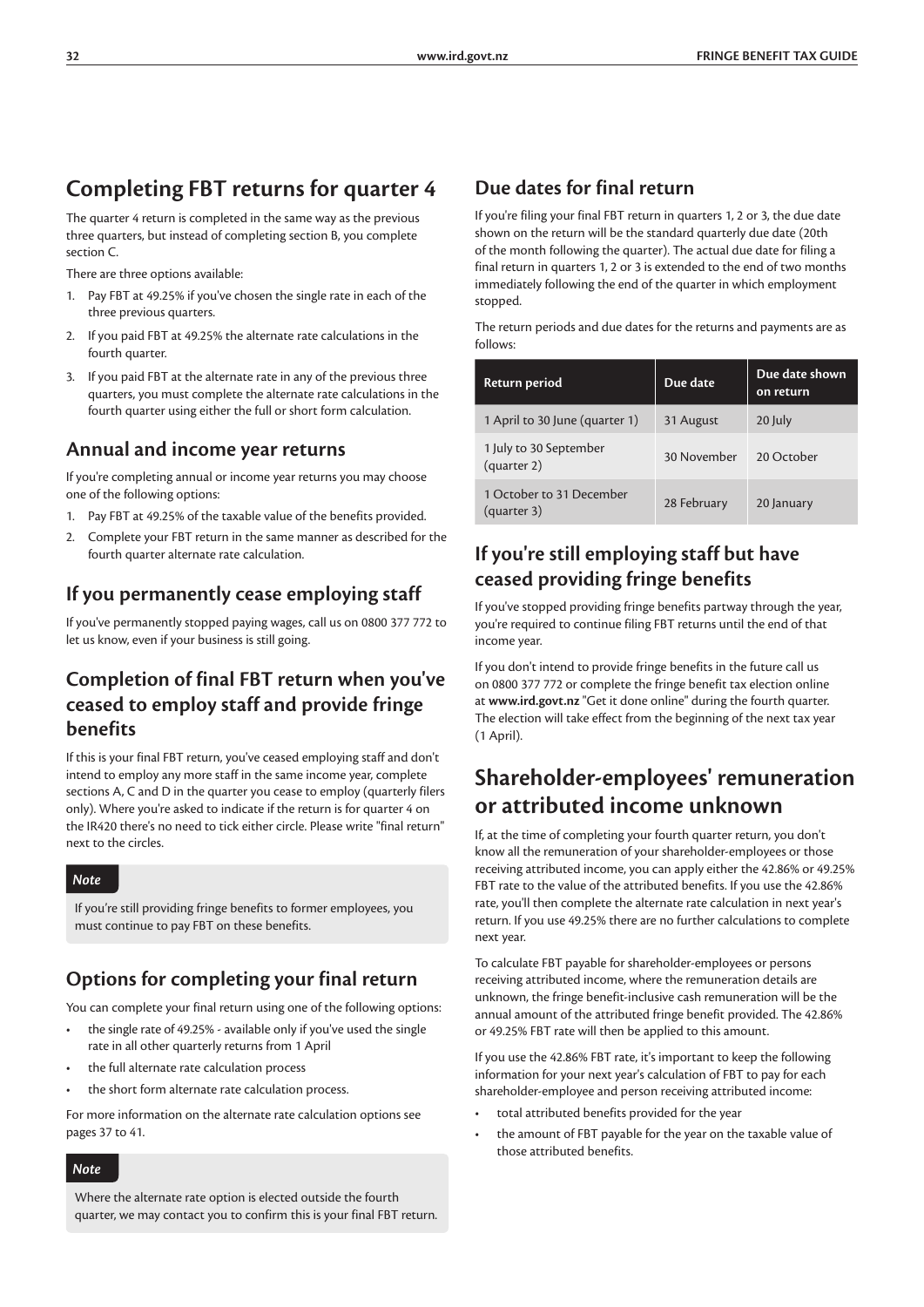#### **Remuneration adjustment**

Our remuneration adjustment worksheet (see page 40) may help when you need to make a remuneration adjustment.

This adjustment will be required where:

- full remuneration or attributed income details for the shareholderemployees (or those receiving attributed income) were unknown at the time of completing last year's fourth quarter or annual return, and
- you elected the 42.86% rate.

The remuneration adjustment worksheet is available at **www.ird.govt.nz** "Work it out".

### **Attributed and non-attributed benefits**

### **Attributing fringe benefits**

If you choose to apply the alternate rate calculations, you'll have to attribute the following fringe benefits to the individual employee receiving them.

The fringe benefit categories are as follows:

- Motor vehicles (other than pooled vehicles)
- Low-interest loans (other than low-interest loans provided by life insurers to policy holders)
- Subsidised transport, if the annual taxable value is \$1,000 or more for an employee. An employer has the option to treat subsidised transport benefits as non-attributed if all employees have the same or similar entitlement to that benefit
- Employer contributions to any life insurance, pension insurance, personal accident or sickness insurance policy, or insurance fund of a friendly society, if the annual taxable value of all contributions is \$1,000 or more for an employee
- Employer contributions to any superannuation scheme, where ESCT doesn't apply, if the annual taxable value of all contributions is \$1,000 or more for an employee
- Employer contributions to any sickness, accident, or death funds or funeral trusts if the annual taxable value of all contributions is \$1,000 or more for an employee
- Benefits of any other kind if the combined annual taxable value of those benefits is \$2,000 or more for an employee.

You can choose to attribute benefits when the total value of that benefit, within a category, for an employee is below the stated threshold.

However, if you choose to do this for one employee within a category, you must attribute all benefits in that category to all employees receiving them.

### **Non-attributed benefits**

The rate of 42.86% applies to pooled or shared fringe benefits that aren't attributed to an individual employee (such as a motor vehicle where no one employee has principal use of that vehicle). The 49.25% rate applies if a major shareholder-employee, or an associated person of the major shareholder-employee (where the fringe benefit isn't received as an employee), is one of the recipients of the non-attributed benefit.

A major shareholder-employee is a person who owns or controls or has the right to acquire 10% or more of the ordinary shares, voting rights or control of a close company and is also an employee of that company.

You may create two pools and allocate non-attributed benefits to each pool according to whether or not a recipient of the benefit is a major shareholder-employee or an associated person of the major shareholder-employee.

### **Treatment of non-attributed benefits**

Non-attributed benefits provided to employees, including major shareholder-employees who can be individually identified are taxed at:

- a rate of 42.86% for non-attributed benefits provided to ordinary employees
- 49.25% for non-attributed benefits provided to major shareholderemployees.

#### *Example*

DSC Ltd pays the annual gym membership of \$750 per employee for six specified employees including one major shareholderemployee. DSC Ltd would pay FBT as follows:

 $5 \times $750 = $3,750 \text{ @ } 42.86\%$  $1 \times $750 = $750 \text{ @ } 49.25\%$ 

If a major shareholder-employee is one of the recipients of nonattributed benefits that can't be assigned, all non-attributed benefits provided against this category are taxed at a rate of 49.25%.

#### *Note*

In quarter 4, quarterly filers will have to check the non-attributed benefits to ensure that the annual taxable value of the employee's benefits in a category is less than the thresholds under "Attributing fringe benefits". Refer also to the tables on pages 34 and 35. These summarise the rules for each benefit and provide examples of how the rules can be applied.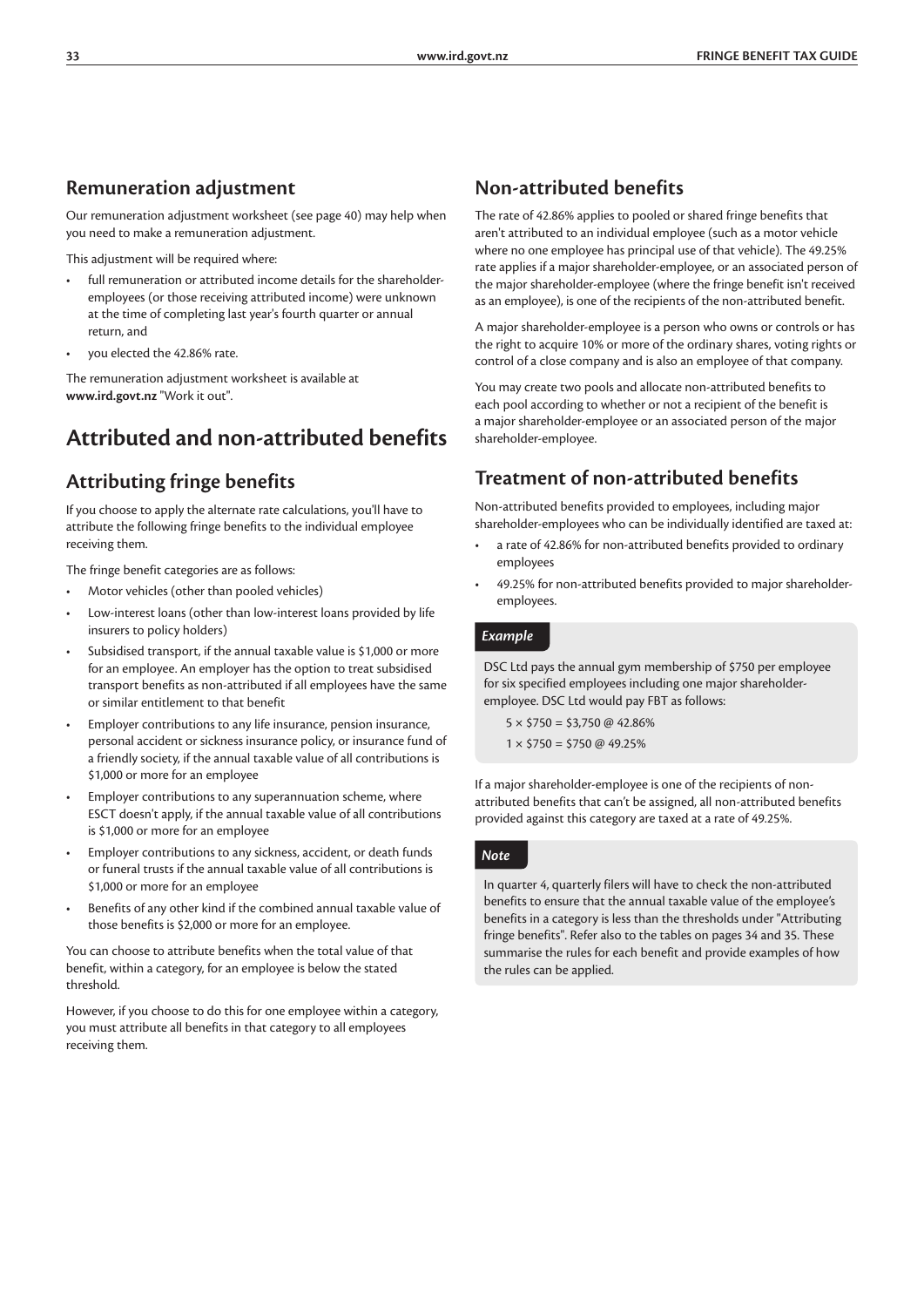The table below shows the rules that apply to the different categories of benefits.

| <b>Benefit category</b>                                                                       | <b>Threshold</b> | <b>Attributed</b>                                                              | Non-attributed                                                                                                                                                                                                            |  |  |  |  |  |
|-----------------------------------------------------------------------------------------------|------------------|--------------------------------------------------------------------------------|---------------------------------------------------------------------------------------------------------------------------------------------------------------------------------------------------------------------------|--|--|--|--|--|
| Motor vehicles                                                                                |                  | Attributed                                                                     | If the motor vehicle has been made available to<br>more than one employee, and the employer can't<br>determine which employee mainly received the<br>motor vehicle fringe benefit, treat as a non-<br>attributed benefit. |  |  |  |  |  |
| Low-interest loans                                                                            |                  | Attributed                                                                     | Loans by life insurers to life insurance policy<br>holders are classified as pooled fringe benefits and<br>are treated as a non-attributed benefit.                                                                       |  |  |  |  |  |
| Subsidised transport<br>\$1,000                                                               |                  | Attributed when the annual taxable<br>value is \$1,000 or more per employee.   | Non-attributed if the annual taxable value is less<br>than \$1,000 per employee.*                                                                                                                                         |  |  |  |  |  |
|                                                                                               |                  | entitlement to the benefit.                                                    | Exception: May be pooled (non-attributed) if all employees have the same or similar                                                                                                                                       |  |  |  |  |  |
| Employer contributions to<br>sickness, accident, death funds or<br>funeral trusts             | \$1,000          | Attributed if the annual taxable value<br>is \$1,000 or more per employee.     | Non-attributed if the annual taxable value is less<br>than \$1,000 per employee.*                                                                                                                                         |  |  |  |  |  |
| Employer contributions to<br>specified insurance funds of<br>friendly societies               | \$1,000          | Attributed if the annual taxable value<br>is \$1,000 or more per employee.     | Non-attributed if the annual taxable value is less<br>than \$1,000 per employee.*                                                                                                                                         |  |  |  |  |  |
| Employer contributions to any<br>superannuation scheme (where<br>ESCT doesn't apply)          | \$1,000          | Attributed if the annual taxable value<br>is \$1,000 or more per employee.     | Non-attributed if the annual taxable value is less<br>than \$1,000 per employee.*                                                                                                                                         |  |  |  |  |  |
| Any other benefit of any<br>kind (such as gifts, prizes and<br>discounted goods and services) | \$2,000          | Attributed if the annual taxable<br>valuet is \$2,000 or more per<br>employee. | Non-attributed if the annual taxable value is less<br>than \$2,000 per employee.*                                                                                                                                         |  |  |  |  |  |

\* Employers can choose to attribute all benefits within a category regardless of the category thresholds.

† This is the total value of all types of benefits provided to an employee within this category.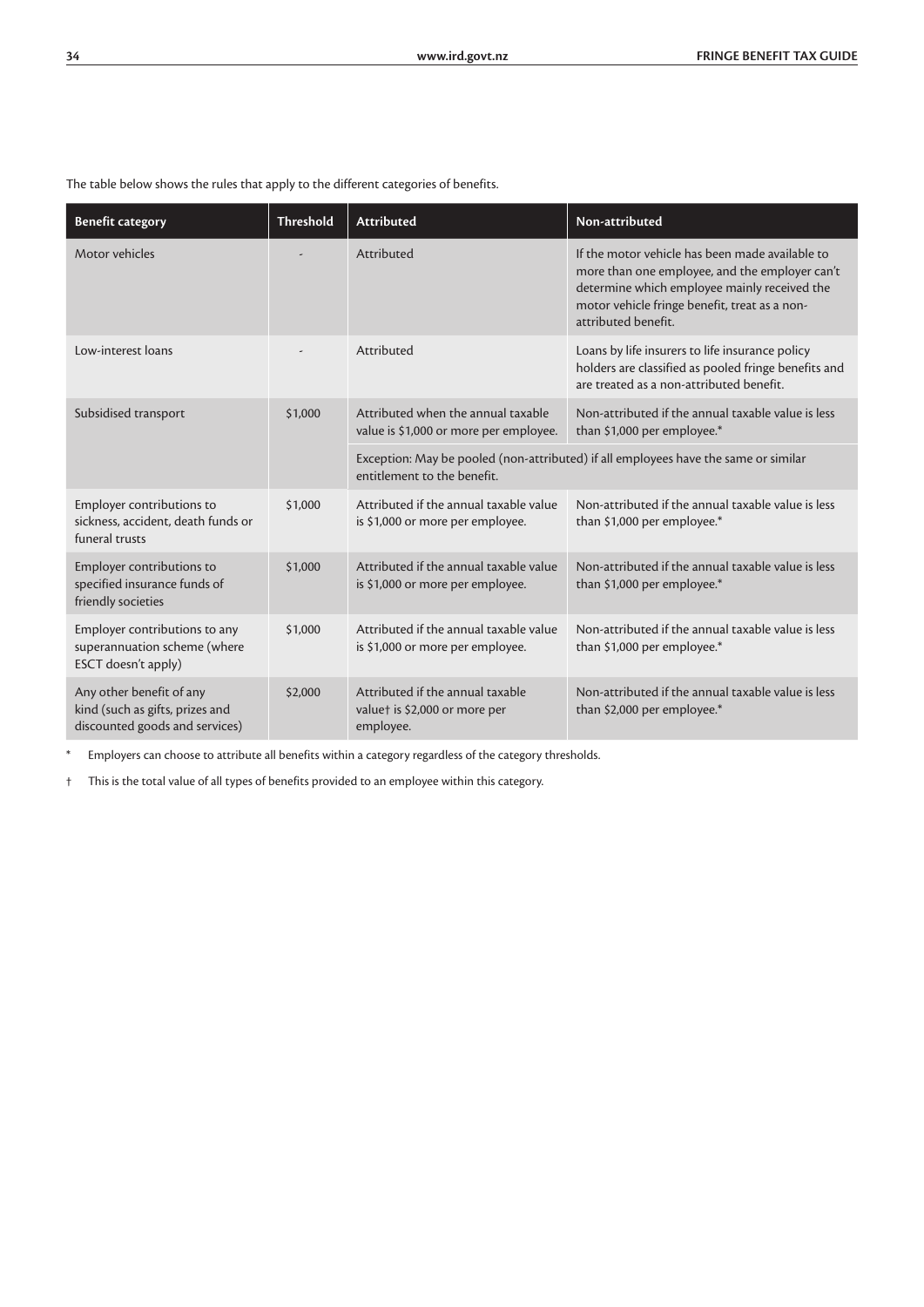Below are three examples showing how to apply the rules when attributing and non-attributing benefits.

**Key:**

- **(A) attributed benefit**
- **(N) non-attributed benefit**

| <b>Benefit category</b>                                                                          | <b>Threshold</b> | <b>Example 1</b><br><b>Employer 1 chooses to</b><br>attribute only those<br>benefits that exceed the<br>category thresholds | <b>Example 2</b><br><b>Employer 2 chooses to</b><br>attribute all benefits                     | Example 3<br><b>Employer 3 chooses to attribute</b><br>all benefits except any other benefit<br>of any other kind +                                  |
|--------------------------------------------------------------------------------------------------|------------------|-----------------------------------------------------------------------------------------------------------------------------|------------------------------------------------------------------------------------------------|------------------------------------------------------------------------------------------------------------------------------------------------------|
| Motor vehicles                                                                                   |                  | $$4,000(A)*$<br>Employee A<br>Employee B<br>Employee C                                                                      | $$4,000(A)*$<br>Employee A<br>Employee B<br>$$6,200(A)*$<br>Employee C                         | Employee A<br>Employee B<br>$$4,500(A)*$<br>\$8,600 (A)*<br>Employee C                                                                               |
| Low-interest loans                                                                               |                  | Employee A<br>$\overline{a}$<br>Employee B<br>$\overline{\phantom{a}}$<br>Employee C                                        | Employee A<br>$\overline{\phantom{a}}$<br>Employee B<br>$\overline{\phantom{a}}$<br>Employee C | \$3,000(A)<br>Employee A<br>Employee B<br>Employee C<br>\$5,000(A)                                                                                   |
| Subsidised transport                                                                             | \$1,000          | Employee A -<br>Employee B<br>$\sim$<br>Employee C -                                                                        | Employee A -<br>Employee B<br>$\overline{\phantom{a}}$<br>Employee C -                         | Employee A -<br>Employee B<br>Employee C -                                                                                                           |
| Employer contributions to<br>sickness, accident, death<br>funds or funeral trusts                | \$1,000          | Employee A<br>$$1,800(A)*$<br>Employee B<br>\$500(N)<br>Employee C<br>\$500(N)                                              | Employee A -<br>Employee B<br>$\overline{\phantom{a}}$<br>Employee C -                         | Employee A<br>\$1,500(A)<br>Employee B<br>\$600(A)<br>Employee C<br>\$950(A)                                                                         |
| Employer contributions to<br>specified insurance funds of<br>friendly societies                  | \$1,000          | Employee A -<br>Employee B -<br>Employee C -                                                                                | Employee A<br>\$750(A)<br>Employee B<br>\$750(A)<br>Employee C<br>\$750(A)                     | Employee A -<br>Employee B<br>Employee C -                                                                                                           |
| Employer contributions to<br>any superannuation scheme<br>(where ESCT doesn't apply)             | \$1,000          | Employee A -<br>Employee B -<br>Employee C -                                                                                | Employee A -<br>Employee B<br>$\sim$<br>Employee C -                                           | Employee A<br>\$1,100(A)<br>Employee B<br>\$2,000(A)<br>\$850(A)<br>Employee C                                                                       |
| Any other benefit of any<br>kind (such as gifts, prizes<br>and discounted goods and<br>services) | \$2,000          | Employee A<br>\$1,000(N)<br>Employee B<br>\$550(N)<br>Employee C<br>\$700(N)                                                | Employee A<br>\$300(A)<br>Employee B<br>\$1,500(A)<br>Employee C<br>\$2,500(A)                 | Employee A<br>\$2,500(A)<br>Employee B<br>\$150(N)<br>Employee C<br>\$120(N)<br>Employer has chosen not to attribute<br>benefits under the threshold |

† If the employer chooses to attribute one employee's benefit in a category and it's under the threshold, every other benefit in that category that has been received must be attributed to the employee who received it. Example 2 "Any other benefit of any kind", shows the \$300 benefit has been attributed, so all the benefits in this category must be attributed. Example 3 is an example where the employer has chosen to voluntarily attribute all benefits within all the categories except for "Any other benefit of any kind". In this category only those benefits received by "Employee A" are required to be attributed as they exceed \$2,000 in value.

Principal usage

\*\* Greater than the threshold of \$1,000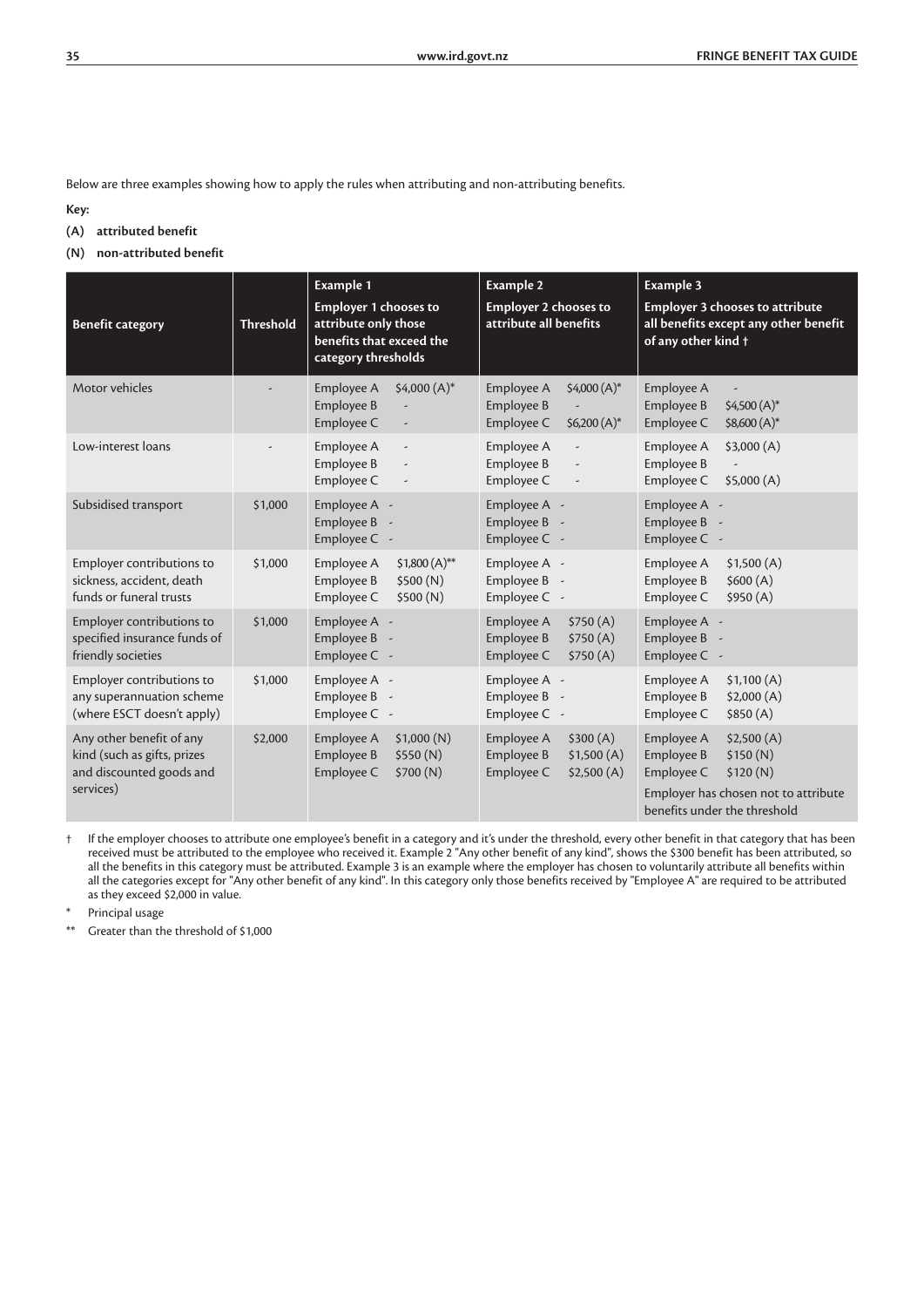| <b>Inland Revenue</b><br>Te Tari Taake                                                                                                                                                                    |                    |                                                                                                              |    |                                                 |              |             |              |                                 |              |                                                                                                                                                                                                                        |              |                             |              | FBT alternate rate calculation sheet - quarterly returns                       |               |                                                                                                                                     |                |                                       |              |              | September 2010                                               | <b>IR417</b> |
|-----------------------------------------------------------------------------------------------------------------------------------------------------------------------------------------------------------|--------------------|--------------------------------------------------------------------------------------------------------------|----|-------------------------------------------------|--------------|-------------|--------------|---------------------------------|--------------|------------------------------------------------------------------------------------------------------------------------------------------------------------------------------------------------------------------------|--------------|-----------------------------|--------------|--------------------------------------------------------------------------------|---------------|-------------------------------------------------------------------------------------------------------------------------------------|----------------|---------------------------------------|--------------|--------------|--------------------------------------------------------------|--------------|
| Transfer the totals for the year from the FBT taxable value calculation sheet (IR427)<br>Please use the Fringe benefit tax return guide (IR425) if you need help, or call us on 0800 377 772.             |                    |                                                                                                              |    |                                                 |              |             |              |                                 |              | Please keep the calculation sheets for your own records.                                                                                                                                                               |              |                             |              |                                                                                |               |                                                                                                                                     |                |                                       |              |              |                                                              |              |
| Employer's details                                                                                                                                                                                        |                    | <b>Name</b>                                                                                                  |    | Audis on Anglesey Ltd                           |              |             |              |                                 |              |                                                                                                                                                                                                                        |              |                             |              |                                                                                |               | 9<br><b>IRD</b> number<br>(8 digit numbers start in the second box. $\begin{array}{cc} 7 & 2 & 3 & 4 & 5 & 6 & 7 & 8 \end{array}$ ) | $\overline{Q}$ | 9<br>9                                | 9            | 9            | $\mathcal Q$<br>9                                            | 9            |
| Employees' taxable benefits                                                                                                                                                                               |                    |                                                                                                              |    |                                                 |              |             |              |                                 |              |                                                                                                                                                                                                                        |              |                             |              |                                                                                |               |                                                                                                                                     |                |                                       |              |              |                                                              |              |
|                                                                                                                                                                                                           |                    |                                                                                                              |    |                                                 |              |             |              |                                 |              |                                                                                                                                                                                                                        |              |                             |              | Taxable value from FBT taxable value calculation sheet (IR427)                 |               |                                                                                                                                     |                |                                       |              |              |                                                              |              |
| Employee's name<br>Tick if a shareholder-employee<br>Pooled vehicles and<br>non-attributed benefits*                                                                                                      | √                  | $\overline{2}$<br>Employee's income<br>(for example, wages, employee's income (columns 2 minus 3)<br>salary) |    | $\overline{\mathbf{3}}$<br>Tax on<br>(column 2) |              | Net income  |              | 5<br>Quarter 1                  |              | 6<br>Quarter 2                                                                                                                                                                                                         |              | $\overline{7}$<br>Quarter 3 |              | 8<br>Quarter 4                                                                 |               | $9^*$<br>Fringe benefit-<br>inclusive cash<br>remuneration<br>$(4+5+6+7+8)$                                                         |                | 10<br>Tax on<br>amount in<br>column 9 |              |              | 11<br>FBT payable<br>for the year<br>(columns 10<br>minus 3) |              |
| Allan                                                                                                                                                                                                     | $\sqrt{5}$         | 90,000                                                                                                       |    | \$20,62000                                      |              | 569,38000   | <sub>S</sub> | 6,645.00                        | <sub>S</sub> | 6,645.00                                                                                                                                                                                                               | S            | 6,645.00                    | S            | 6,423.50                                                                       | <sup>\$</sup> | 95,738 00                                                                                                                           | S              | 33,600 42                             |              | S            | 12,980.42                                                    |              |
| Karyn                                                                                                                                                                                                     | J S                | 70,000                                                                                                       |    | 5, 14, 020, 00                                  |              | 5 55,98000  | S            | 4,245.00                        |              | 4,245.00                                                                                                                                                                                                               |              | 4,245.00                    |              | 3,867.66                                                                       | \$            | 72,58200                                                                                                                            | \$.            | 22,196 09                             |              | $\zeta$      | 8,176.09                                                     |              |
| Michael                                                                                                                                                                                                   | S                  | 65,000                                                                                                       |    | \$12,520.00                                     |              | 552,480.00  | -S           | 4,495.00                        | -S           | 4,495.00                                                                                                                                                                                                               |              | 4,495.00                    |              | 4.325.00                                                                       | Ś.            | 70,29000                                                                                                                            | S.             | 21,067.28                             |              | -S           | 8,547.28                                                     |              |
| Zao                                                                                                                                                                                                       | S                  | 60,000                                                                                                       | S  | 11,020.00                                       | <sub>S</sub> | 48,980.00   | <sub>S</sub> | 3,745.00                        | <sub>S</sub> | 3,745.00                                                                                                                                                                                                               | S            | 3,745.00                    | <sub>S</sub> | 3,745.00                                                                       | \$            | 63,96000                                                                                                                            | S              | 17,949 75                             |              | <sub>S</sub> | 6929.75                                                      |              |
| Nicole                                                                                                                                                                                                    |                    | 50,000                                                                                                       | Ŝ  | 8.020.00                                        | $\zeta$      | 41,980.00   | -S           | 2,201.00                        | -Ś           | 2,201.00                                                                                                                                                                                                               | $\zeta$      | 2,204.00                    |              | 2,000.00                                                                       | \$            | 50,586.00                                                                                                                           | S              | 11,707 73                             |              | <sub>S</sub> | 3,687.73                                                     |              |
| Flynn                                                                                                                                                                                                     | S                  | 35,000                                                                                                       | Ŝ  | 5.145.00                                        | $\zeta$      | 29,855.00   | -S           | 320.00                          | -S           | 320.00                                                                                                                                                                                                                 | <sub>S</sub> | 320.00                      |              | 320.00                                                                         | Ś             | 31,135,00                                                                                                                           | <sup>S</sup>   |                                       | $5,41588$ \$ |              | 270.88                                                       |              |
| Sarah                                                                                                                                                                                                     |                    | 30,000                                                                                                       | Ŝ  | 4,270.00                                        |              | \$25,730.00 | <sub>S</sub> | $\overline{\phantom{a}}$        | S            | $\overline{\phantom{a}}$                                                                                                                                                                                               | S            | $\overline{\phantom{a}}$    |              | 118.95                                                                         | <sup>S</sup>  | 25,848.00                                                                                                                           | -S             |                                       | $4,29451$ \$ |              | 24.51                                                        |              |
| Bailey                                                                                                                                                                                                    | S                  | 20,000                                                                                                       |    | 2,520.00                                        |              | \$17,48000  | <sub>S</sub> | $\overline{\phantom{a}}$        | -S           | $\overline{\phantom{a}}$                                                                                                                                                                                               |              | $\overline{\phantom{0}}$    |              | <i>500.00</i>                                                                  | <sup>S</sup>  | 17,980 00                                                                                                                           | <b>S</b>       |                                       | $2,62571$ \$ |              | 10571                                                        |              |
| Non-attributed (49.25%)                                                                                                                                                                                   | \$.                |                                                                                                              |    |                                                 |              |             |              | $\overline{a}$                  |              | $\overline{\phantom{a}}$                                                                                                                                                                                               |              | 4,500.00                    |              | 4.500.00                                                                       | \$            | 9,000 00 \$                                                                                                                         |                |                                       | 49.25%       | -\$          | 4,432.50                                                     |              |
| Pooled vehicles (49.25%)                                                                                                                                                                                  | \$                 |                                                                                                              | \$ |                                                 |              |             |              | 4.740.00                        |              | 4.740.00                                                                                                                                                                                                               |              |                             |              | 4,740.00                                                                       | \$            | 14,22000 S                                                                                                                          |                |                                       | 49,25%       | <sup>S</sup> | 7,003.35                                                     |              |
|                                                                                                                                                                                                           |                    |                                                                                                              | \$ |                                                 |              |             |              |                                 |              |                                                                                                                                                                                                                        |              |                             |              |                                                                                |               |                                                                                                                                     |                |                                       |              |              |                                                              |              |
|                                                                                                                                                                                                           | \$                 |                                                                                                              | \$ |                                                 | \$           |             |              |                                 |              |                                                                                                                                                                                                                        |              |                             |              |                                                                                |               |                                                                                                                                     |                |                                       |              |              |                                                              |              |
|                                                                                                                                                                                                           | $\mathsf{\hat{S}}$ |                                                                                                              | Ś  |                                                 | $\varsigma$  |             |              |                                 |              |                                                                                                                                                                                                                        |              |                             |              |                                                                                |               |                                                                                                                                     | ς              |                                       |              |              |                                                              |              |
|                                                                                                                                                                                                           |                    |                                                                                                              |    |                                                 |              | Totals      |              | 26,39100                        | S            | 26,39100                                                                                                                                                                                                               | S            | 26,154 00                   |              | 30,540 11                                                                      |               |                                                                                                                                     |                |                                       |              |              |                                                              |              |
| FBT rate for pooled vehicles and non-attributed benefits:<br>- 49% up to 31/03/2010<br>- 42.86% 01/04/2010 to 31/03/2011<br>- 42.86% from 01/04/2011 onwards, or                                          |                    |                                                                                                              |    |                                                 |              |             |              |                                 |              | Total fringe benefit tax payable for the year.<br>Less total fringe benefit tax assessed for quarters 1 (1 April to 30 June),                                                                                          |              |                             |              | 2 (1 July to 30 September) and 3 (1 October to 31 December) from your returns. |               |                                                                                                                                     |                |                                       |              |              | 52,158 20<br>38,875,98                                       |              |
| FBT rates for pooled vehicles and non-attributed benefits to major shareholder-employees<br>(or associates who are not employees):<br>- 61% 01/04/2009 to 31/03/2010<br>- 49.25% 01/04/2010 to 31/03/2011 |                    |                                                                                                              |    |                                                 |              |             |              | Total fringe benefit tax to pay |              | Subtract Box B from Box A. Print your answer in Box C.<br>Copy the amount in Box C to Box 6 of your return                                                                                                             |              |                             |              |                                                                                |               |                                                                                                                                     |                |                                       |              |              | 13,282:22                                                    |              |
| - 49.25% from 01/04/2011 onwards<br>Add taxable values from columns 5, 6, 7 and 8 together, deduct cents and then<br>add the whole dollar value from column 4 to this figure. Enter value in column 9.    |                    |                                                                                                              |    |                                                 |              |             |              |                                 |              | If Box A is larger than Box B, the result is your fringe benefit tax to pay<br>If Box B is larger than Box A, the result is your fringe benefit tax refund<br>Remember to tick FBT to pay or FBT refund on your return |              |                             |              |                                                                                |               |                                                                                                                                     |                | (Tick one)                            |              |              | FBT to pay<br>FBT refund                                     |              |

**Note:** Columns 3 and 10 are based on the tax rates from 1 April 2011.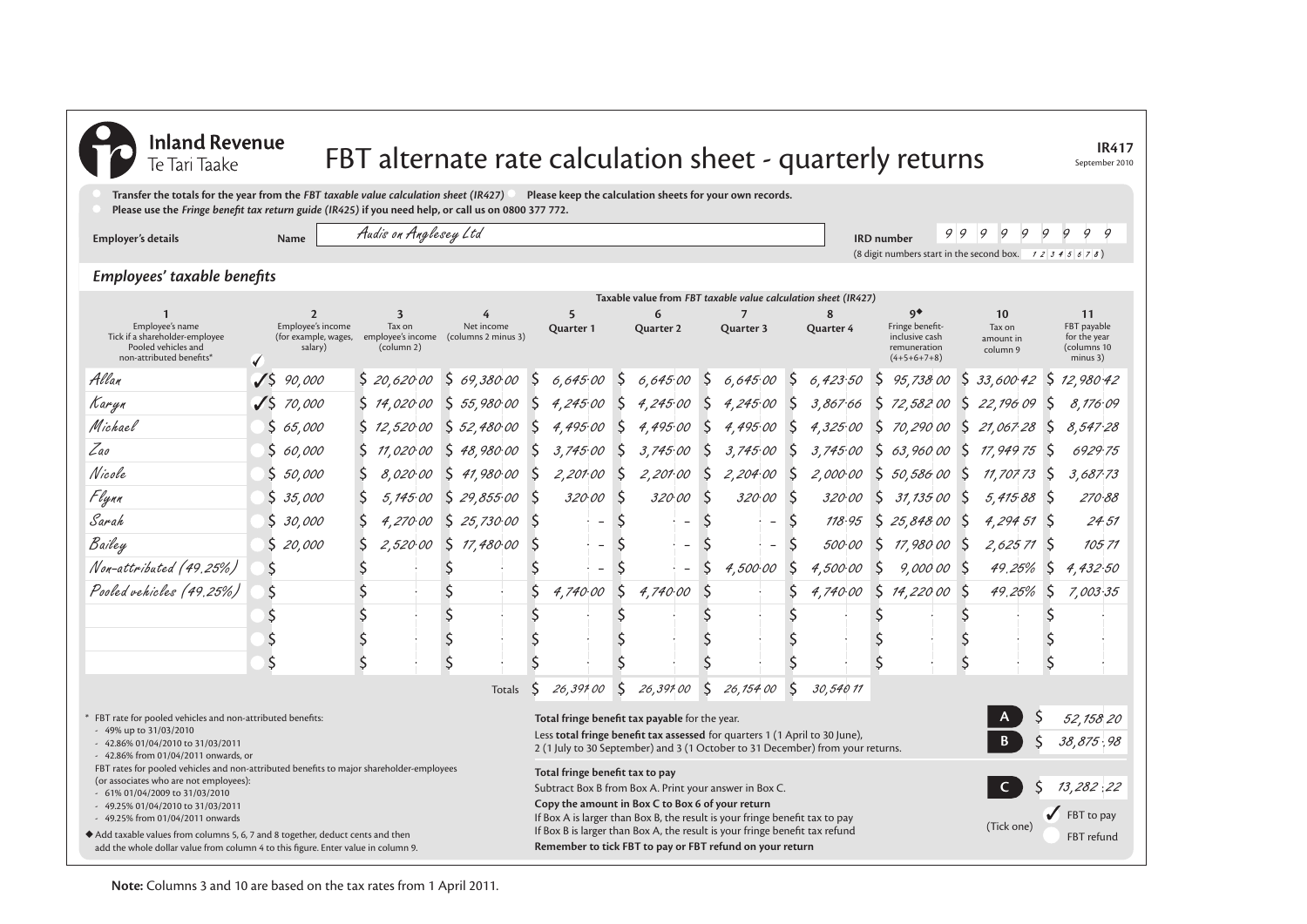### **Completing a fourth quarter "full" alternate rate calculation sheet**

The following examples are using the FBT rate for the year ending 31 March 2014.

The fourth quarter alternate rate calculation sheet is based on information you should already have. This includes:

- FBT returns and the FBT taxable value calculation sheets for each quarter
- annual payroll data for employees who received fringe benefits during any of the four quarters.

You'll also receive an FBT return guide with your fourth quarter FBT return.

See page 41 for an example of a completed FBT alternate rate calculation sheet.

### **Column 1**

#### *Note*

The alternate rate calculator under "Work it out" at **www.ird.govt.nz** will calculate your FBT and provide you with a schedule which you can print and keep with your FBT records. If you use our alternate rate calculator you won't need to complete the alternate rate calculation sheet.

In column 1, write the names of all employees you attributed benefits to during the year. If you supply several benefits to your employees, you only need to write the employee's name once. This information is on the FBT taxable value calculation sheets for each of the four quarters. If the benefit is a non-attributed benefit, write this in column 1.

If you haven't already identified those benefits that have to be attributed this will be your first step in completing the alternate rate calculation.

See the table on attributed and non-attributed benefits on page 34. Page 40 shows examples of the options of attributing and not attributing benefits. These examples take into account the category thresholds.

If the benefit provided was a non-attributed benefit, write this down as a separate heading after all the employees who received attributed benefits in column 1.

Use a separate line for non-attributed benefits to major shareholderemployees.

If you provide benefits to shareholder-employees make sure you've ticked the circle in this column.

#### *Note*

You don't need to complete columns 2 to 4 for non-attributed benefits as they are taxed at flat FBT rates.

### **Column 2**

In column 2, write the total cash remuneration paid to each employee for the year ended 31 March. In the case of major shareholderemployees, also include all interest and dividend payments received from the employer for the year. Show this amount as whole dollars. This will be zero for non-attributed benefits.

### **Column 3**

In column 3, write the total amount of tax payable based on the following tax rate tables for the employee during the year ended 31 March. The tax on an employee's income is a deemed amount rather than the actual tax paid. This isn't the amount of PAYE deducted from your employee's income. This will be zero for non-attributed benefits.

| Income thresholds   | Tax rate |  |  |  |  |  |  |
|---------------------|----------|--|--|--|--|--|--|
| Income to \$14,000  | 10.5%    |  |  |  |  |  |  |
| $$14,001 - $48,000$ | 17.5%    |  |  |  |  |  |  |
| \$48,001 - \$70,000 | 30%      |  |  |  |  |  |  |
| \$70,001 and over   | 33%      |  |  |  |  |  |  |

#### **Column 4**

For each employee, subtract the amount in column 3 from the amount in column 2. This is the employee's net income.

### **Columns 5 to 8**

Complete columns 5 to 8 for each employee, shareholder-employee and person receiving attributed income where the benefit has been attributed. For each quarter, total the taxable value of all attributed benefits received by an employee.

Write the total amount alongside the employee's name in column 5 for the June quarter, in column 6 for the September quarter, in column 7 for the December quarter and in column 8 for the March quarter.

#### *Note*

It's not necessary to attribute certain benefits if they fall under the threshold for their category.

For non-attributed benefits, refer to the FBT taxable value calculation sheets. Enter non-attributed benefits and pooled benefits (such as motor vehicles) in columns 5 to 8.

As a check to ensure all the figures have been correctly calculated, add up the column for each quarter. The column total should be the same as the taxable value shown on that quarter's return.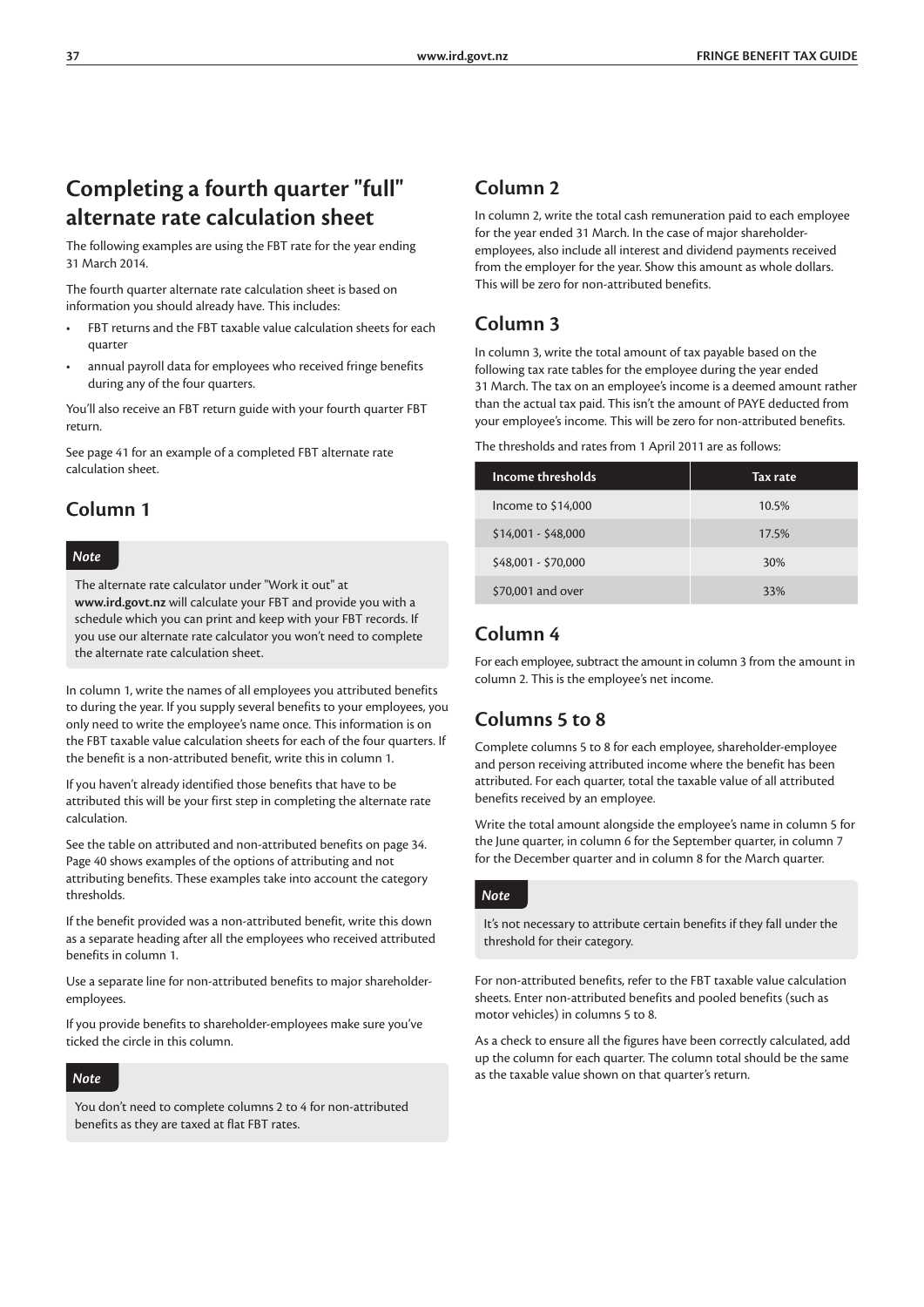### **Column 9**

For each employee and for non-attributed and pooled benefits, add columns 5 to 8 together. Drop the cents and then add the dollar value from column 4 and write the total in column 9. For employees this is the fringe benefit-inclusive cash remuneration (FBICR). Show this amount as whole dollars.

For shareholder-employees or persons receiving attributed income, where all their remuneration is unknown at the time of completing this return, the FBICR for this year is the annual total of attributed benefits provided to the individual shareholder-employee or person receiving attributed income.

For non-attributed benefits these are the annual total benefits that weren't attributed to an individual employee.

### **Column 10**

In column 10, write the amount of tax on the FBICR in column 9. This can be calculated from the following tables.

The fringe benefit alternate tax rates from 1 April 2011 are as follows:

| Fringe benefit-inclusive cash remuneration | Tax rate |
|--------------------------------------------|----------|
| $$0 - $12,530$                             | 11.73%   |
| $$12,531 - $40,580$                        | 21.21%   |
| \$40,581 - \$55,980                        | 42.86%   |
| \$55,981 and over                          | 49.25%   |

### **Non-attributed benefits**

The FBT rate of 42.86% applies to fringe benefits that aren't attributed to an individual employee. The rate of 49.25% applies to major shareholder-employees.

Employers providing non-attributed benefits may create two pools for benefits provided: one for major shareholder-employees or associates and one for ordinary employees.

### **Shareholder-employees or persons receiving attributed income - remuneration unknown**

This step doesn't have to be completed for shareholder-employees or persons receiving attributed income, where their remuneration is unknown at the time of completing this return. In this column write the rate of FBT being applied to these benefits, either 42.86% or 49.25%. Refer to page 6 for more information on attributed income and page 8 for shareholder-employee information.

In column 10, write the percentage applied to non-attributed benefits.

### **Column 11**

Column 11 is the annual amount of FBT payable for attributed and non-attributed benefits.

### **Attributed benefits**

To calculate the amount of FBT payable in a year for each employee on their attributed benefits, take the total from column 10 (tax on FBICR) and subtract the total in column 3 (tax on income).

The FBT rate applies to the combined total of all attributed fringe benefits that have been provided to a shareholder-employee or a person receiving attributed income, where their income at the time of completing this return is unknown. If the 42.86% rate is used, multiply your total in column 9 by 42.86% (write the rate in column 10), and write your total in column 11. If 49.25% is used, multiply your total in column 9 by 49.25% (write the rate in column 10), and write your total in column 11.

### **Non-attributed benefits**

The rate of 42.86% applies to pooled fringe benefits not attributed to an individual employee. The 49.25% rate applies to non-attributed benefits where one or more of the recipients is a major shareholder-employee or an associate of a major shareholder-employee.

Calculate the FBT payable for the year by multiplying your total in column 9 by the rate in column 10 and write the amount in column 11.

### **Box A**

Add up column 11 and write the total in Box A.

If you're a quarterly filer, Box A is your FBT payable for the year. Continue to Box B.

If you file income year returns, Box A is your FBT payable. Copy this amount to Box 5 of your return (IR421).

If you file annual returns, Box A is your FBT payable. Copy this amount to Box 5 of your return (IR422).

If full remuneration or attributed income details for shareholderemployees were unknown at the time of completing last year's annual or fourth quarter return and you used the 42.86% rate, copy this amount to the remuneration adjustment worksheet available at **www.ird.govt.nz** "Work it out".

### **Box B**

In Box B, write the total amount of FBT assessed in quarters 1 to 3 (June, September, December).

### **Box C**

In Box C, write the difference between Box A and Box B. This amount is the fourth quarter FBT payable or refundable. Show whether a payment or refund is due by ticking the appropriate box. This is the amount to copy to Box 6 on your FBT return. If full remuneration or attributed income details for shareholder-employees were unknown at the time of completing last year's annual or fourth quarter return and you used the 43% rate, copy this amount to the remuneration adjustment sheet available at **www.ird.govt.nz** "Work it out" - see example on page 40.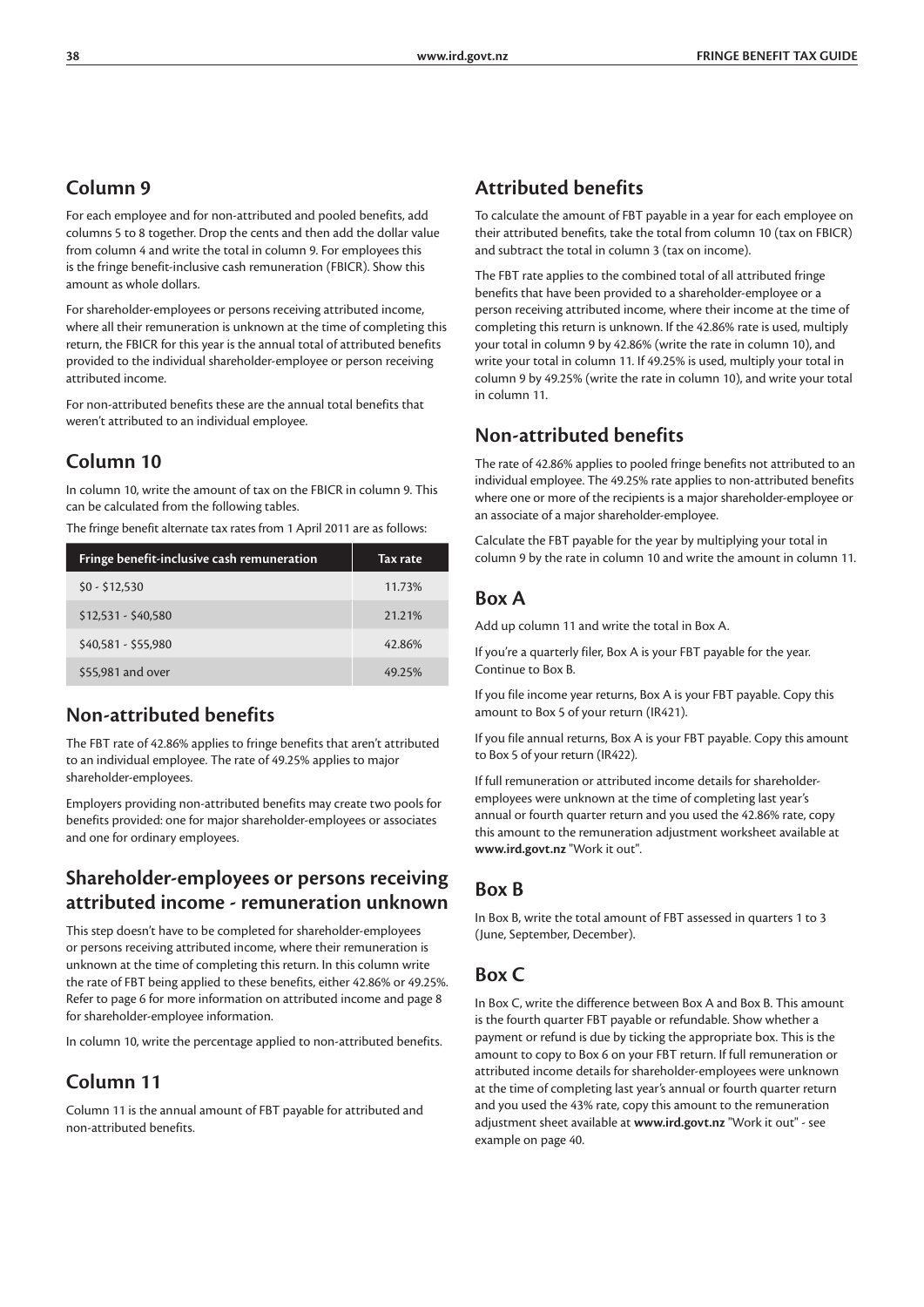#### *Example*

#### **For the 2019 income year**

Audis on Anglesey Ltd files quarterly FBT returns and has elected the full alternate rate option in quarter 4. Fringe benefits for individual employees have been taken from the FBT calculation sheets, totalled for each quarter and entered in the column for the quarter concerned. Annual wage and salary details have been taken from payroll records and entered beside each employee's name.

The amount of FBT for all four quarters can be calculated from this information.

Employee Zac received a salary of \$60,000 and the taxable value of attributed fringe benefits for the year was \$14,980.

Tax on \$60,000 is calculated from the table on page 42 as follows:

| \$14,000 | $\omega$ | 10.5% | $=$ | \$1,470 |
|----------|----------|-------|-----|---------|
| \$34,000 | $\omega$ | 17.5% | $=$ | \$5,950 |
| \$12,000 | $\omega$ | 30%   | $=$ | \$3,600 |

The tax on \$60,000 is \$11,020.

The net cash remuneration of \$48,980 (\$60,000 - \$11,020) is added together with the taxable value of the attributed fringe benefits for the year to arrive at the FBICR of \$63,960. The tax on this amount is calculated from the table on page 43 as follows:

| \$12,530 | $\omega$ | 11.73%                             | $=$ | \$1,469.76 |
|----------|----------|------------------------------------|-----|------------|
| \$28,050 | $\omega$ | 21.21%                             | $=$ | \$5,949.40 |
| \$15,400 | $\omega$ | 42.86%                             | $=$ | \$6,600.44 |
| 57.980   | $\omega$ | 49.25%                             | $=$ | \$3,930.15 |
|          |          | The tay on \$63,960 is \$17,949.75 |     |            |

The tax on \$63,960 is \$17,949.75.

The total FBT payable for Zac for the year is \$6,929.75 (\$17,949.75 − \$11,020).

### **Completing your calculations for shareholder-employees or persons receiving attributed income**

If you know all the details for these employees, complete your calculations using the options on page 38 and 39.

If you have some employees whose remuneration details are unknown when you complete your return, you can elect either the 49.25% FBT rate or the alternate rate calculation.

### **Electing the flat rate of 49.25%**

You pay FBT of 49.25% on all benefits provided during the year, including those provided to shareholder-employees and those persons receiving attributed income.

### **Electing the alternate rate calculation**

You have two options if you elect to apply the alternate rate calculation.

#### **Option 1**

Apply the flat rate of 49.25% to the taxable value of the attributed benefits to determine the FBT payable. This is a full and final calculation relating to attributed benefits provided to shareholderemployees, or attributed income to employees in that year.

#### *Example*

DSC Ltd has one shareholder-employee. When it was time to file the fourth quarter return this employee's remuneration details were unknown. DSC Ltd decides to use the flat rate of 49.25%, as the cash remuneration for the year is likely to exceed \$70,000.

The total taxable value of the benefits provided to the shareholderemployee was \$6,989.

Applying the rate of 49.25% to these benefits gives FBT payable of \$3,442.08

DSC Ltd would include the \$3,442.08 in column 11 of the FBT alternate rate calculation sheet.

#### **Option 2**

Apply the flat rate of 42.86% to the taxable value of all attributed benefits and income to shareholder-employees or employees in the year where the remuneration details are unknown. When completing next year's return, align the FBT payable from this year with the actual remuneration received, using the alternate rate calculation.

#### *Example*

XYZ Ltd has one person receiving attributed income. When it was time to file the fourth quarter return their remuneration details were unknown. XYZ Ltd decides to use the flat rate of 42.86%, and use the alternate rate calculation next year.

| Total attributed benefits provided to John Smith |    | \$9,145.00 |
|--------------------------------------------------|----|------------|
| Current year remuneration details unknown        | ς  |            |
| Total FBT payable (column 11) using 42.86%       |    | \$3,919.54 |
| FBT paid in quarters 1 to 3                      |    | \$4.064.92 |
| FBT to pay                                       | S. | 145.38     |

#### **FBT adjustment in next year's return**

| John's total gross cash remuneration*      |    |             |
|--------------------------------------------|----|-------------|
| for the previous year                      |    | \$65,000.00 |
| Total FBT payable on the benefits provided |    |             |
| in the previous year                       |    | \$4,279.76  |
| Less FBT assessed in the previous year     |    | \$3,919.54  |
| FBT adjustment required for current year   | S. | 360.22      |
|                                            |    |             |

An extra \$360.22 is added to the current year's FBT to pay.

Gross cash remuneration is remuneration received as an employee of XYZ Ltd.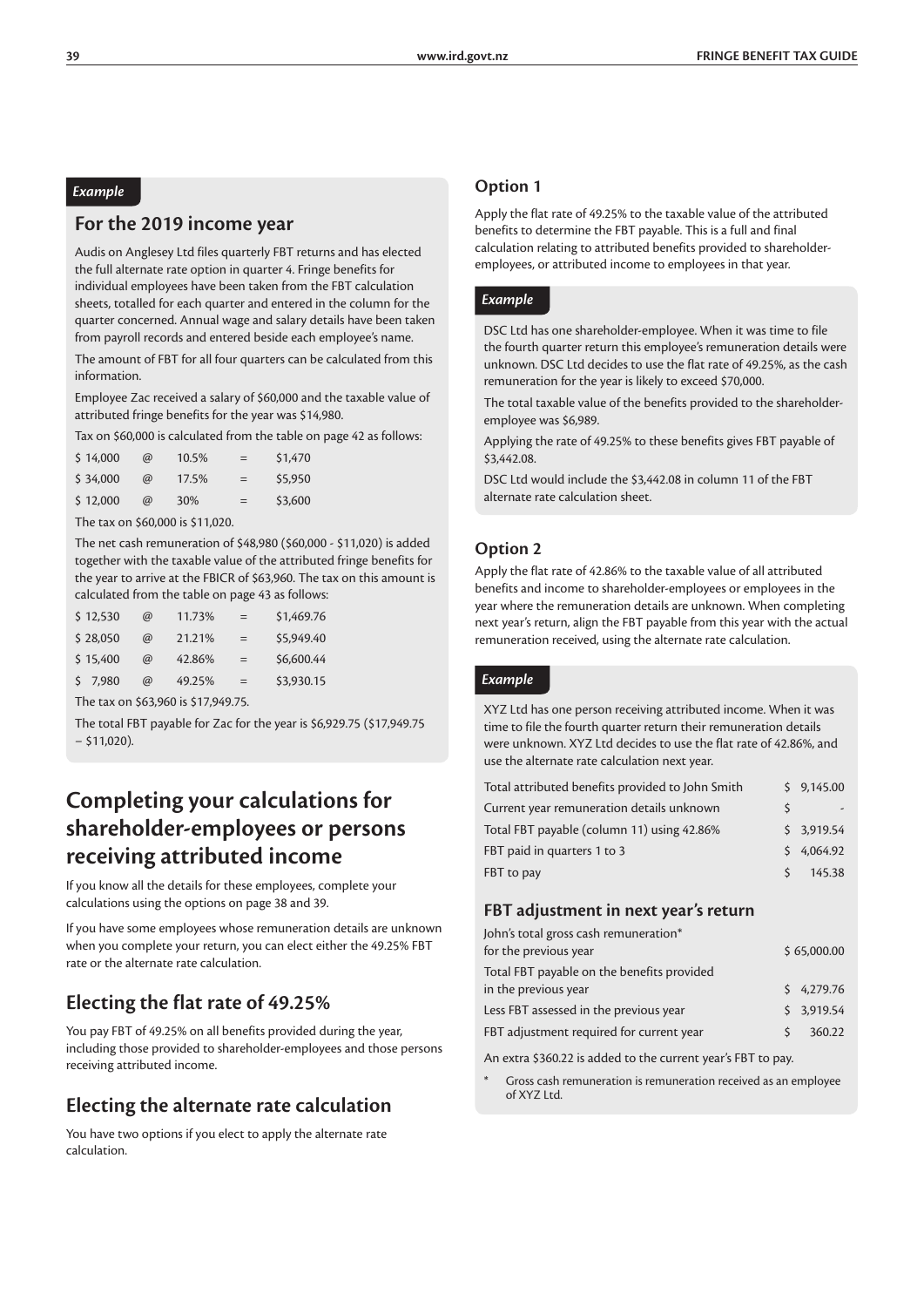# **Remuneration adjustment worksheet for XYZ Ltd**

### *Remuneration adjustment sheet*

| Shareholder-employee's name                                                                                                                                                             | Last year's income<br>(eg, wages, salary,<br>dividends) |  | 3<br>Tax on income<br>(column 2) | Last year's<br>net income<br>(columns 2-3) | Attributed benefits<br>provided last year |   | 6<br>Fringe benefit<br>including cash<br>remuneration<br>(columns $4+5$ ) | Tax on column 6                     | FBT payable for last<br>year (columns 7-3)                           | FBT paid for<br>shareholder-<br>employee in last<br>year's return |                | 10<br>Adjustment required<br>(column 8-9).<br>(Put any credits<br>in brackets.) |
|-----------------------------------------------------------------------------------------------------------------------------------------------------------------------------------------|---------------------------------------------------------|--|----------------------------------|--------------------------------------------|-------------------------------------------|---|---------------------------------------------------------------------------|-------------------------------------|----------------------------------------------------------------------|-------------------------------------------------------------------|----------------|---------------------------------------------------------------------------------|
| John Smith                                                                                                                                                                              |                                                         |  |                                  | 65,000.00 \$ 12,520.00 \$ 52,480.00 \$     | $9, 745.00$ \$                            |   | $61,625.00$ \$                                                            | $16,799.76$ \$                      | $4,279.76$ \$                                                        | $3,919.54$ \$                                                     |                | 360.22                                                                          |
|                                                                                                                                                                                         |                                                         |  |                                  |                                            |                                           |   |                                                                           |                                     |                                                                      |                                                                   |                |                                                                                 |
|                                                                                                                                                                                         |                                                         |  |                                  |                                            |                                           |   |                                                                           |                                     |                                                                      |                                                                   |                |                                                                                 |
|                                                                                                                                                                                         |                                                         |  |                                  |                                            |                                           |   |                                                                           |                                     |                                                                      |                                                                   |                |                                                                                 |
|                                                                                                                                                                                         |                                                         |  |                                  |                                            |                                           |   |                                                                           |                                     |                                                                      |                                                                   |                |                                                                                 |
|                                                                                                                                                                                         |                                                         |  |                                  |                                            |                                           |   |                                                                           |                                     |                                                                      |                                                                   |                |                                                                                 |
|                                                                                                                                                                                         |                                                         |  |                                  |                                            |                                           |   |                                                                           |                                     |                                                                      |                                                                   |                |                                                                                 |
|                                                                                                                                                                                         |                                                         |  |                                  |                                            |                                           |   |                                                                           |                                     |                                                                      |                                                                   |                |                                                                                 |
|                                                                                                                                                                                         |                                                         |  |                                  |                                            |                                           |   |                                                                           |                                     |                                                                      |                                                                   |                |                                                                                 |
|                                                                                                                                                                                         |                                                         |  |                                  |                                            |                                           |   |                                                                           |                                     |                                                                      |                                                                   |                |                                                                                 |
|                                                                                                                                                                                         |                                                         |  |                                  |                                            |                                           | S |                                                                           |                                     |                                                                      |                                                                   |                |                                                                                 |
|                                                                                                                                                                                         |                                                         |  |                                  |                                            |                                           |   |                                                                           |                                     |                                                                      |                                                                   |                |                                                                                 |
| Fringe benefit tax to pay or refund                                                                                                                                                     |                                                         |  |                                  |                                            |                                           |   |                                                                           | Print the total from column 10 here |                                                                      |                                                                   |                | 360.22                                                                          |
| If Box D is a debit<br>If Box E is a refund subtract from Box D. If Box E is larger than Box D the result is an FBT refund,                                                             |                                                         |  |                                  |                                            |                                           |   |                                                                           |                                     |                                                                      | (Tick one) Debit                                                  |                | Credit                                                                          |
| if Box D is larger than Box E the result is FBT to pay. Print the result in Box F.<br>If Box E is FBT to pay add Box D, the result is FBT to pay. Print the result in Box F.            |                                                         |  |                                  |                                            |                                           |   |                                                                           |                                     | Print the result from your FBT alternate rate calculation sheet here | E)                                                                |                | \$<br>35,991.76                                                                 |
| If Box D is a credit<br>If Box E is FBT to pay subtract from Box D. If Box E is larger than Box D the result is FBT to pay,                                                             |                                                         |  |                                  |                                            |                                           |   |                                                                           |                                     |                                                                      | (Tick one) FBT to pay                                             |                | FBT refund                                                                      |
| if Box D is larger than Box E the result is an FBT refund. Print the result in Box F.<br>If Box E is an FBT refund add Box D. The result is an FBT refund. Print the result in Box F.   |                                                         |  |                                  |                                            |                                           |   | See the instructions at left.                                             | Fringe benefit tax to pay or refund |                                                                      |                                                                   | $\blacksquare$ | 36,351.98                                                                       |
| Copy the amount in Box F to Box 6 (for quarterly returns IR420) or Box 5 (for annual returns IR422)<br>benefit tax return. Don't forget to tick FBT to pay or FBT refund on your return |                                                         |  |                                  |                                            |                                           |   |                                                                           |                                     |                                                                      | (Tick one) FBT to pay                                             | $\mathcal{L}$  | FBT refund                                                                      |

**Note:** Columns 3 and 7 are based on the tax rates from 1 April 2011.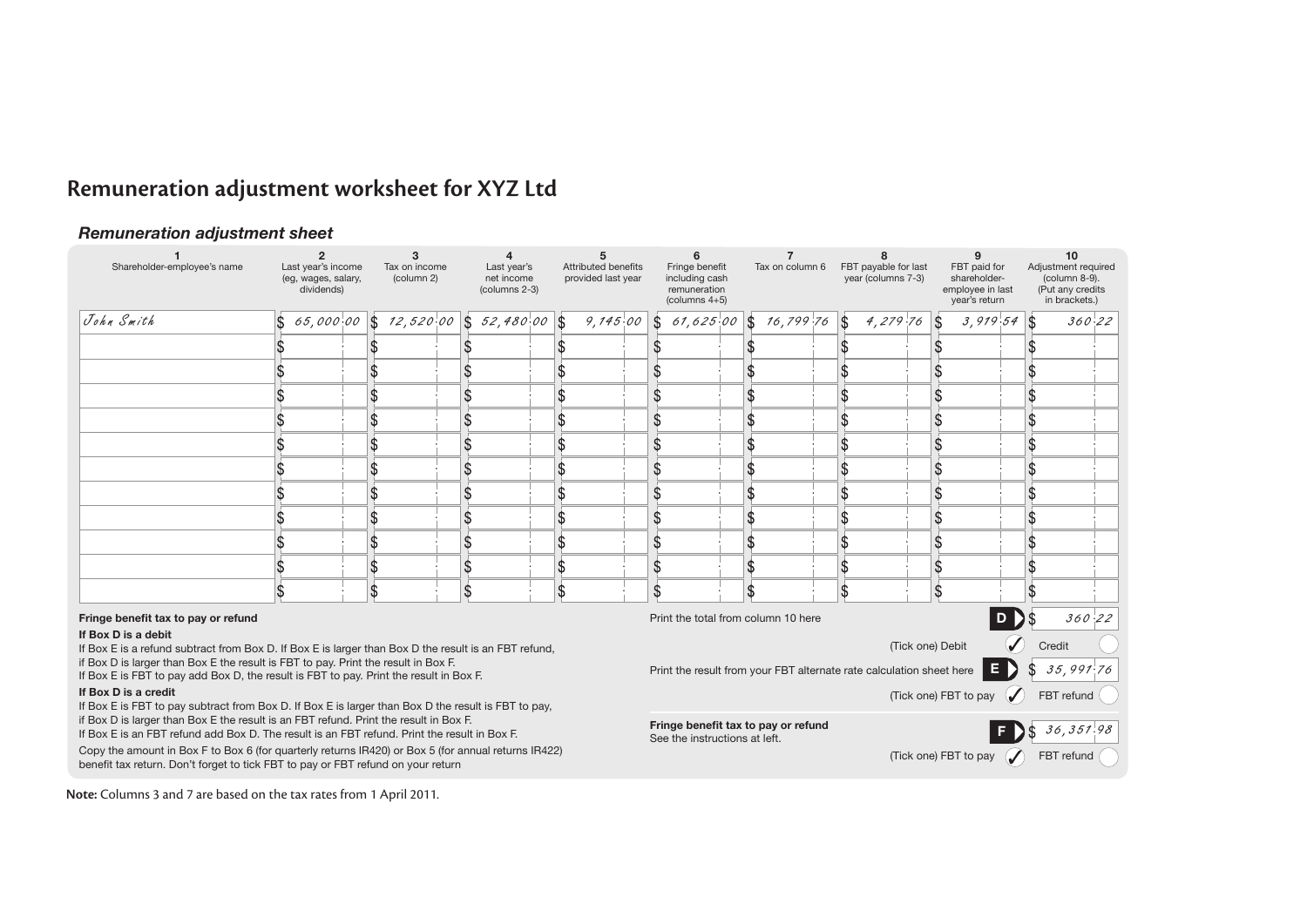### **Completing a fourth quarter "short form" alternate rate calculation**

Under this option you're still required to classify benefits as either attributed or non-attributed. When completing the alternate rate calculations for the year, all attributed benefits are subject to the flat rate of 49.25%. All non-attributed benefits are subject to the flat rate of 42.86% (or 49.25% in the case of non-attributed benefits provided where one or more recipients are major shareholder-employees). Two pools for non-attributed benefits may be necessary in this situation. This option would appeal to employers who predominantly provide attributed benefits to employees who earn more than \$70,000 gross equivalent.

For this option, complete the alternate rate calculation sheet as follows:

- In column 1, write "Attributed benefits" and "Non-attributed benefits" on separate lines.
- In column 9, write the total amount of attributed or nonattributed benefits.
- In column 10, write the rate you're using to calculate FBT payable.
- In column 11, multiply column 9 by column 10 and write the total.

Complete Boxes A, B and C where C is the amount of FBT to pay. Copy this amount to your return. If full remuneration or attributed income details for shareholder-employees were unknown at the time of completing last year's annual or fourth quarter return and you used the 42.86% rate, copy this amount to the remuneration adjustment worksheet available at **www.ird.govt.nz** "Work it out" - see example on page 40.

#### *Example*

DSC Ltd elects the short form alternate rate option.

| Total attributed benefits (FBT rate 49.25%)                                          |   | \$8,295.00 |
|--------------------------------------------------------------------------------------|---|------------|
| Total non-attributed benefits (FBT rate 42.86%)                                      | S | 850.00     |
| FBT assessed in quarters 1 to 3                                                      |   | \$3,637.27 |
| None of the non-attributed benefits were provided to major<br>shareholder-employees. |   |            |
| FBT payable in quarter 4                                                             |   |            |
| FBT on attributed or non-attributed benefits                                         |   | \$4,449.59 |
| Less FBT assessed on quarters 1 to 3                                                 |   | \$3,637.27 |
| FBT payable in quarter 4                                                             | Ś | 812.32     |

### **FBT to pay**

Send your return and payment to us by the date shown on the return. If this is a weekend or public holiday, you have until the next working day to pay.

### **How to make payments**

You can make payments:

- electronically
- by credit or debit card

We recommend making electronic payments because it's the most accurate and reliable method. These electronic options are available through your bank:

- online banking
- automatic payment
- direct debit
- direct credit.

When making electronic payments, include:

- your IRD number
- a tax type code
- the period the payment relates to.

Go to **www.ird.govt.nz/pay** for full details of our payment options.

### **Late payment**

We may charge you a late payment penalty if you miss a payment or it's late. We'll also charge you interest if you don't make your tax payment by the due date.

If you can't pay your tax by the due date, please call us. We'll look at your payment options, which may include an instalment arrangement, depending on your circumstances.

Go to **www.ird.govt.nz** (search keywords: managing penalties) for more information.

### **For more help**

See our guide *Penalties and interest (IR240)*.

### **Nil return**

You must still send your return to us, even if it works out to be nil - no FBT to pay.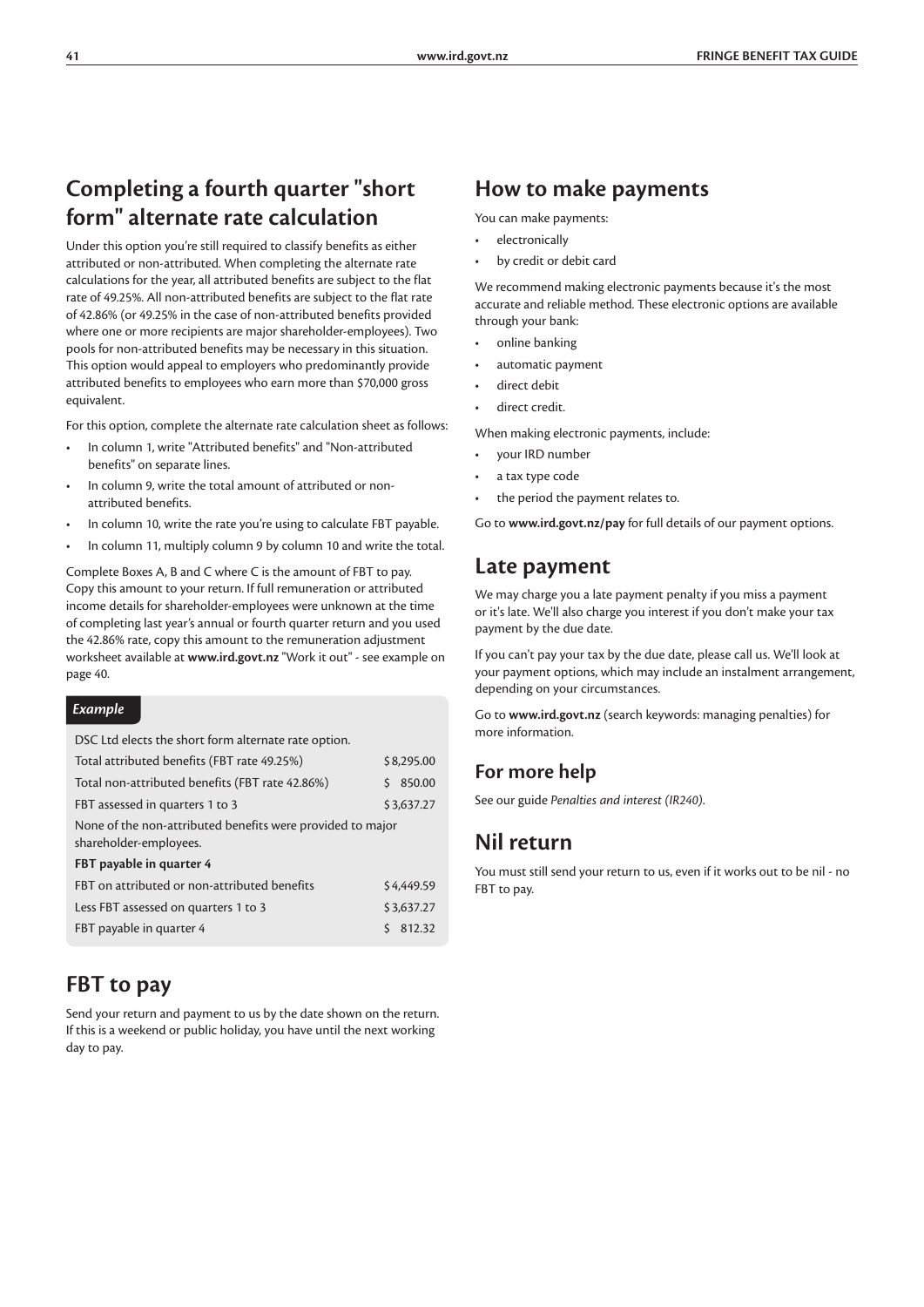### **Correcting an error in your FBT return**

If you realise you've made an error or errors in an FBT return you've filed you can correct it in:

- the next return period and calculate the adjustment, or
- the same return period by writing to us with the details.

But, of you've chosen a particular tax position and then change your mind about it, you can't correct it. Instead, you must use our disputes process, which means completing a *Notice of proposed adjustment (IR770)* and sending it to us no later than four months after the due date of the FBT return it relates to.

For more information on disputing an assessment, see our factsheet *If you disagree with an assessment (IR778)*.

### **Making the correction in the next taxable period**

The error or errors can be corrected in the next return period, when:

- a person has provided the return which contains one or more errors in the assessment of their liability for FBT, and
- the total discrepancy in the assessment that is caused by the error is \$1,000 or less.

If the error is above \$1,000, it may be corrected in the next return period, provided the purpose isn't to delay the payment of tax, when the total discrepancy is equal to or less than both:

- \$10,000 of your annual gross income, and
- 2% of your annual gross income.

### **Record keeping**

You must record these details in your FBT paperwork and make the information available to us if we ask for it:

- what FBT return period the error occurred in
- the FBT amount involved
- the type of error
- which FBT return period you made the correction in.

### **Making the correction in the same taxable period**

In some instances, you may be able to request us to amend an assessment to correct the error.

We'll then amend your original FBT assessment and send you a statement of account.

Please do not send us an amended FBT return.

#### **Interest**

If the reassessed FBT is an amount to pay and it's over \$100 we'll charge use-of-money interest.

But, if the amount of reassessed FBT is a refund over \$100, we'll pay you use-of-money interest.

### **Penalties**

We may ask for more information to decide whether we'll charge a shortfall penalty.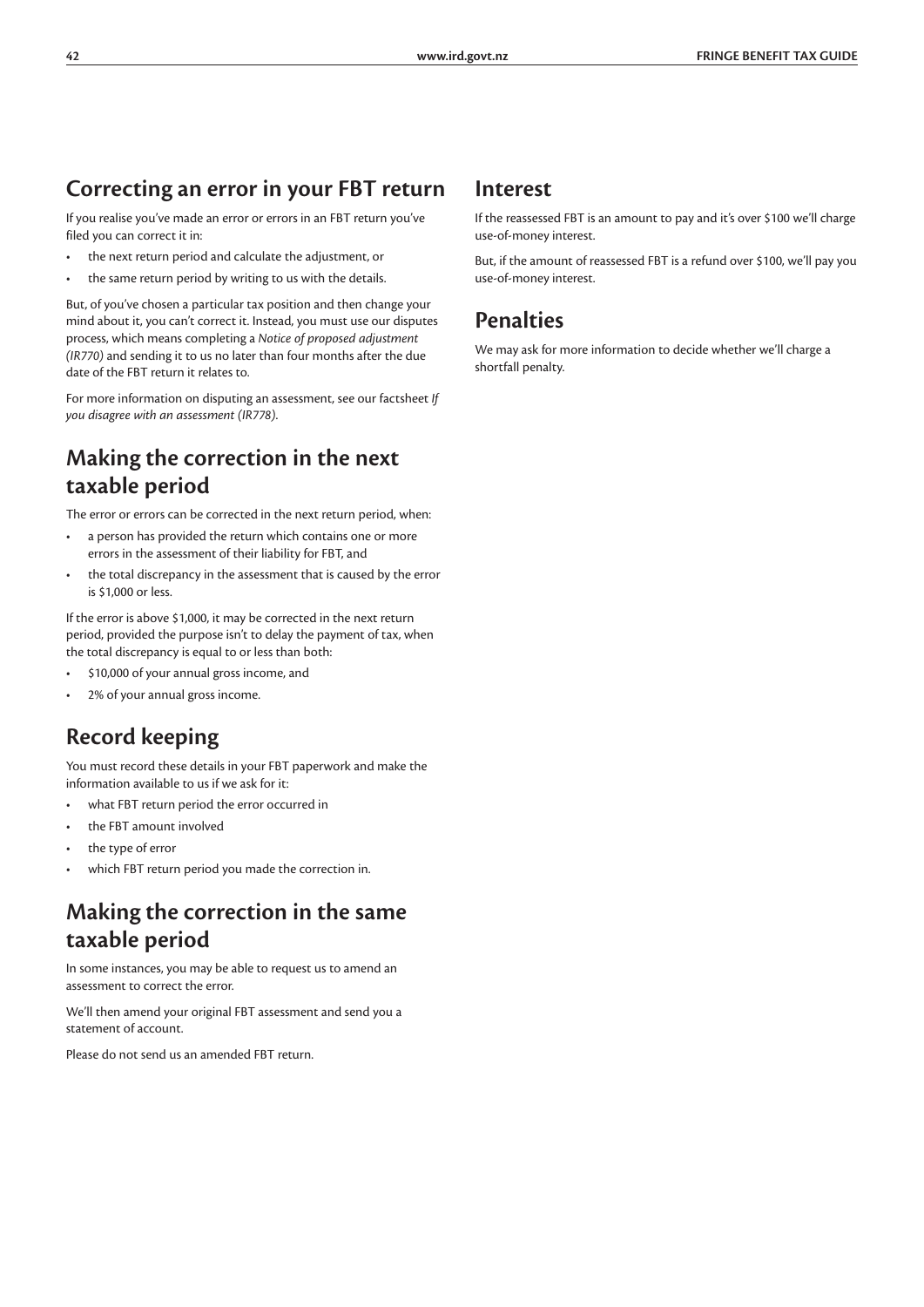# **Part 8 - GST and income tax**

### **GST**

If you're registered for both GST and FBT you may have to make an adjustment for GST in your FBT returns for any fringe benefits you have provided. For example, a company might provide an employee with a motor vehicle for private use. This benefit is subject to FBT and is a supply for GST purposes.

### **Calculation**

**Step 1:** Take the total taxable value of all fringe benefits from Box 3 of your FBT return. This is the amount of the benefits, not the FBT itself.

**Step 2:** Subtract the value of any benefits that are exempt or zero-rated supplies for GST. The most common ones are:

- low-interest loans
- other financial services
- international travel
- contributions to employee superannuation and life insurance policies.

**Step 3:** Multiply the result from step 2 by 3 and divide by 23, including the cents. This is the GST to include in Box 7 of your FBT return or Box 6 if you're an annual or income year filer.

#### *Example*

Details from the 31 March 2014 quarterly FBT taxable value calculation sheet for Audis on Anglesey Ltd

| Motor vehicles          |    | \$25,421.16 |
|-------------------------|----|-------------|
| Low-interest loans      | Ŝ  | 118.95      |
| Accident insurance      | S. | 4,500.00    |
| Goods and services      |    | 500.00      |
| <b>Total benefits</b>   |    | \$30,540.11 |
| Less low-interest loans |    | 118.95      |
|                         |    | \$30,421.16 |

The low-interest loans are deducted because loans are exempt supplies for GST purposes.

The GST to include in Box 7 (or Box 6 if you're an annual or income year filer) of the FBT return is \$30,421.16 multiplied by 3 and divided by 23 = \$3,967.97.

### **Box 5 - GST return**

If an employee makes a payment direct to the employer towards a fringe benefit, this is a separate supply and is subject to GST. Include this payment as income in Box 5 of the GST return. The time of supply is the same as for any other sale by the business.

The payment is also taxable income for income tax purposes.

No such adjustment is required when the employee's contributions consist of their paying for an expense item, such as petrol. The employer can't claim the GST paid on the expense and must keep the tax invoice or receipt on the FBT file.

#### *Example*

An employee has paid \$100 in cash direct to the employer. The \$100 should be added to the sales in Box 5 of the GST return. The GST to pay on the \$100 is \$13.04.

### **Income tax**

Some employee payments and provisions may seem to be fringe benefits, but they aren't.

### **Entertainment**

The following are specified types of entertainment for income tax purposes when provided by an employer to employees:

- corporate boxes and similar exclusive areas at sporting and recreational events
- holiday accommodation
- pleasure craft
- food and beverages.

These items qualify as fringe benefits only if:

- the employee can choose when to enjoy the benefit, or
- they are enjoyed or consumed outside of New Zealand, and
- they aren't consumed or enjoyed in the course of, or as a necessary consequence of, employment.

#### **Remuneration**

This includes normal salaries and wages and items such as travel allowances, free board and lodgings and non-taxable allowances.